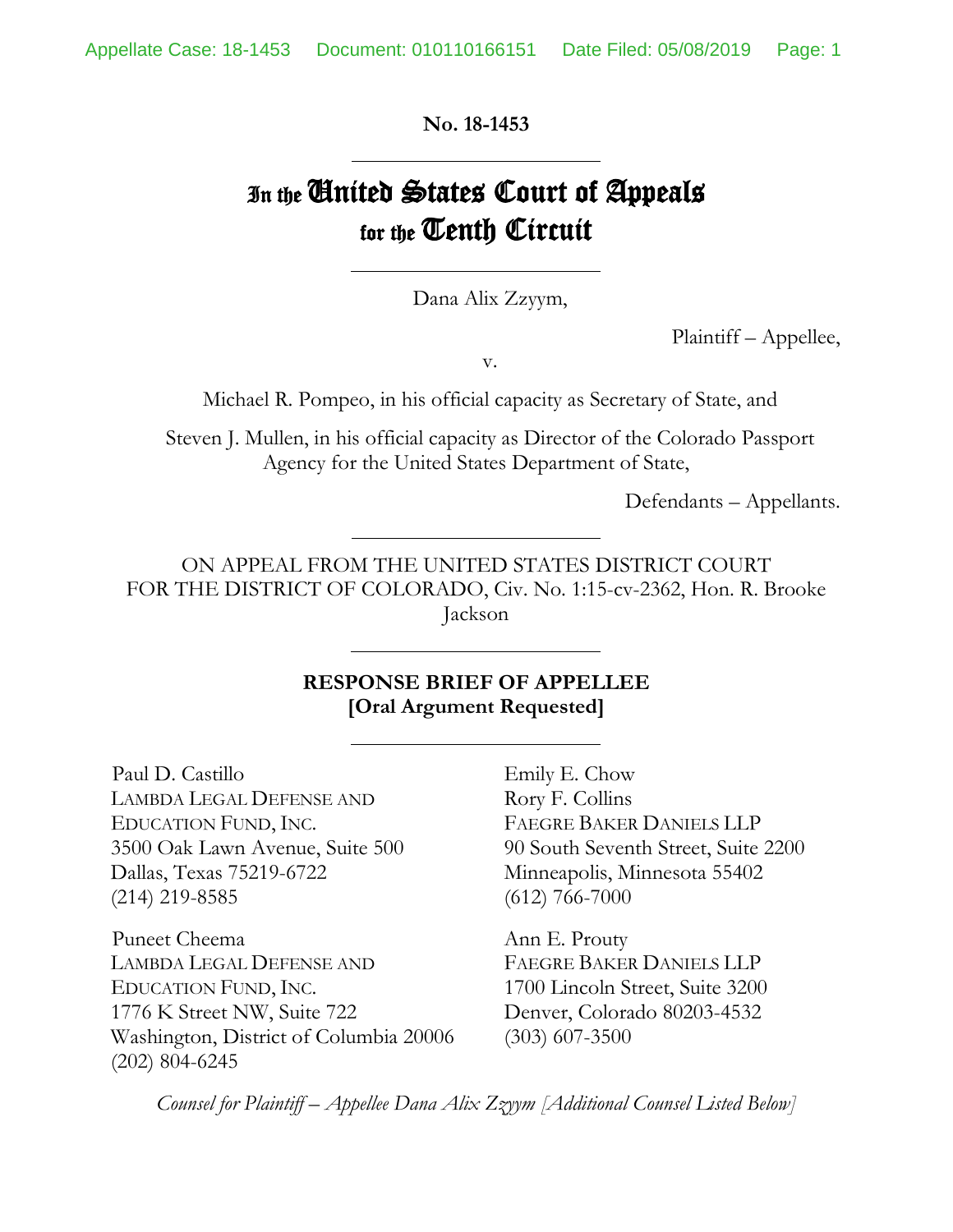M. Dru Levasseur LAMBDA LEGAL DEFENSE AND EDUCATION FUND, INC. 730 Peachtree Street, NE, Suite 640 Atlanta, GA 30308-1210 Phone: (404) 897-1880

Camilla B. Taylor LAMBDA LEGAL DEFENSE AND EDUCATION FUND, INC. 105 West Adams Street, Suite 2600 Chicago, Illinois 60603 (312) 663-4413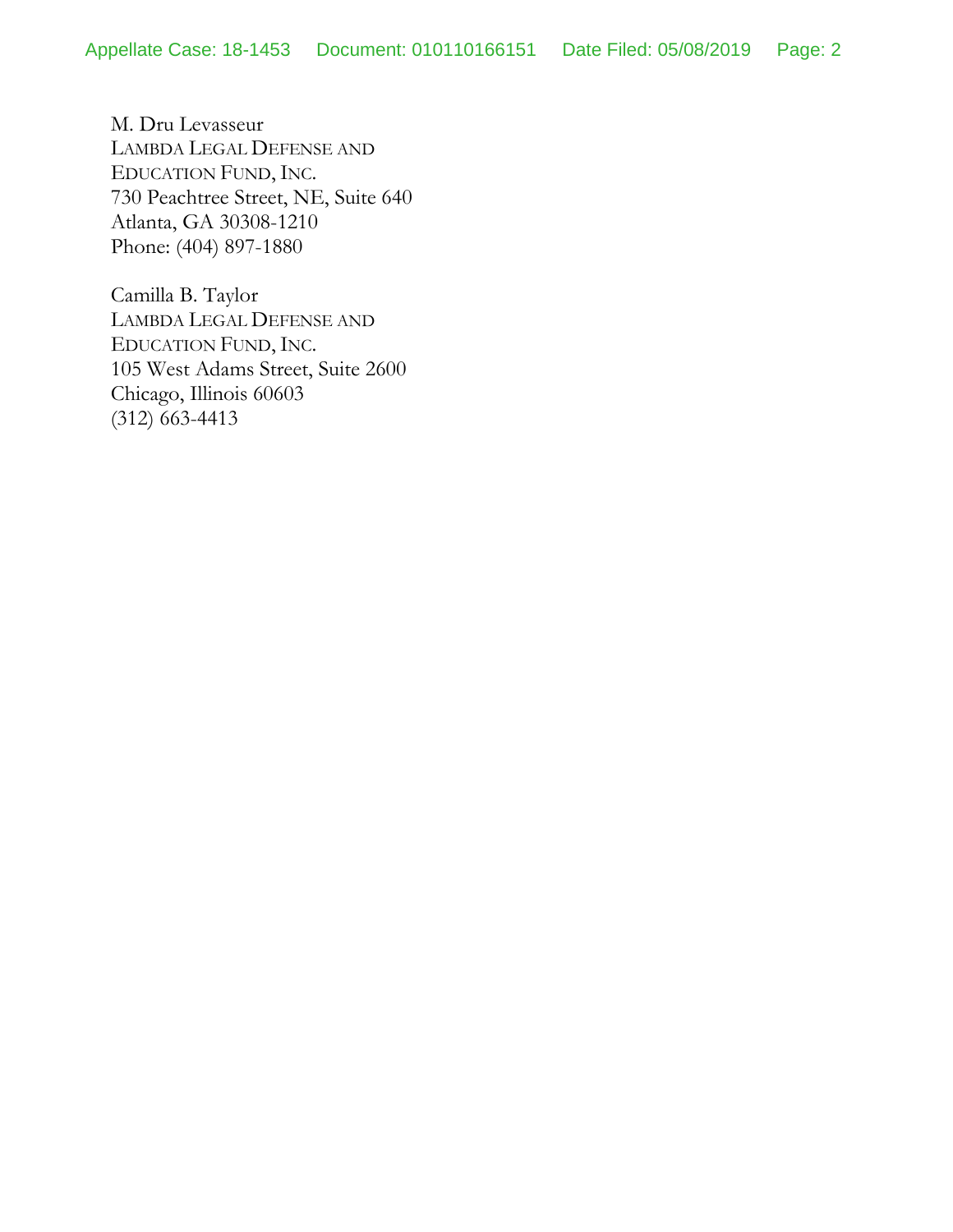# **TABLE OF CONTENTS**

| Ι.  |           |    |                                                                                                               |  |
|-----|-----------|----|---------------------------------------------------------------------------------------------------------------|--|
| II. |           |    |                                                                                                               |  |
|     | A.        |    |                                                                                                               |  |
|     |           | 1. | Dana was born intersex, and endured masculinizing                                                             |  |
|     |           | 2. | As an adult, Dana came to understand that they are a                                                          |  |
|     | <b>B.</b> |    | Dana Applied for a U.S. Passport with an Accurate Gender                                                      |  |
|     | C.        |    | The State Department Denied Dana's Passport Application                                                       |  |
| Ш.  |           |    |                                                                                                               |  |
|     | А.        |    | The District Court Holds That the Denial of Dana's<br>Passport Application Violated the APA and Remands the   |  |
|     | B.        |    | The State Department Adheres to Its Binary-Only Gender<br>Policy, and the District Court Again Holds That the |  |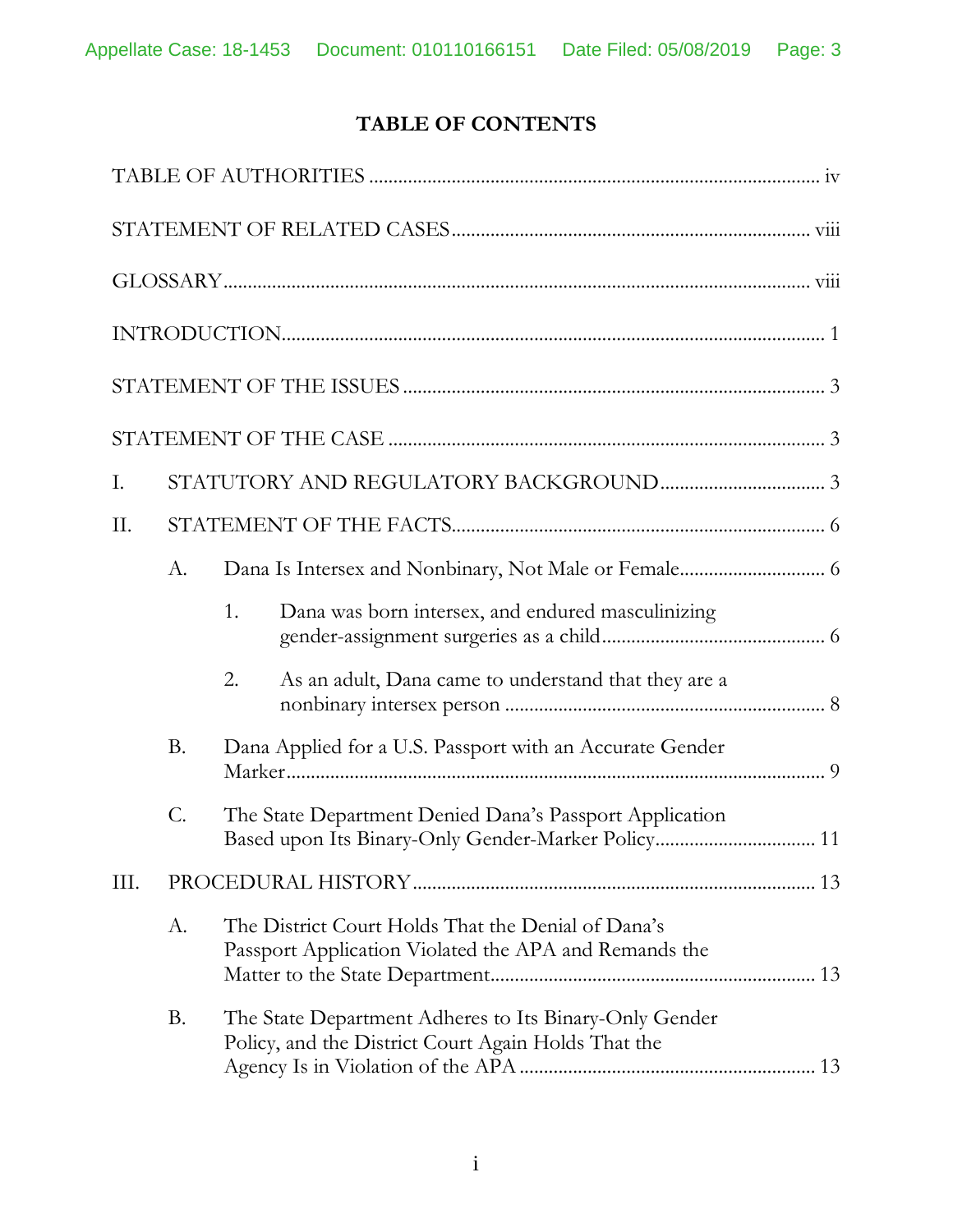| I. | THE STATE DEPARTMENT EXCEEDED ITS<br>AUTHORITY UNDER THE PASSPORT ACT WHEN IT<br>DENIED DANA'S PASSPORT APPLICATION BASED |                                                         |                                                                                                                 |    |  |
|----|---------------------------------------------------------------------------------------------------------------------------|---------------------------------------------------------|-----------------------------------------------------------------------------------------------------------------|----|--|
|    | A.                                                                                                                        |                                                         | The State Department Exceeded Its Statutory Authority by<br>Denying Dana's Passport Application Based Solely on |    |  |
|    | <b>B.</b>                                                                                                                 |                                                         | In Any Event, the State Department Has Waived Any<br>Argument That It Acted within Its Statutory Authority      | 25 |  |
| Π. |                                                                                                                           | THE STATE DEPARTMENT'S ACTIONS ARE ARBITRARY            |                                                                                                                 |    |  |
|    | A.                                                                                                                        | The State Department Failed to Provide a Reasoned Basis |                                                                                                                 |    |  |
|    |                                                                                                                           | 1.                                                      | Compelling a passport applicant to select an<br>incorrect gender cannot be reconciled with the                  |    |  |
|    |                                                                                                                           | 2.                                                      | The State Department's database-matching<br>justification is not the product of reasoned                        |    |  |
|    |                                                                                                                           | 3.                                                      | The State Department ignores international<br>standards allowing an "X" gender marker on                        |    |  |
|    |                                                                                                                           | 4.                                                      | The State Department did not examine all relevant                                                               |    |  |
|    | <b>B.</b>                                                                                                                 |                                                         | The State Department Ignored Its Own Policy Without                                                             |    |  |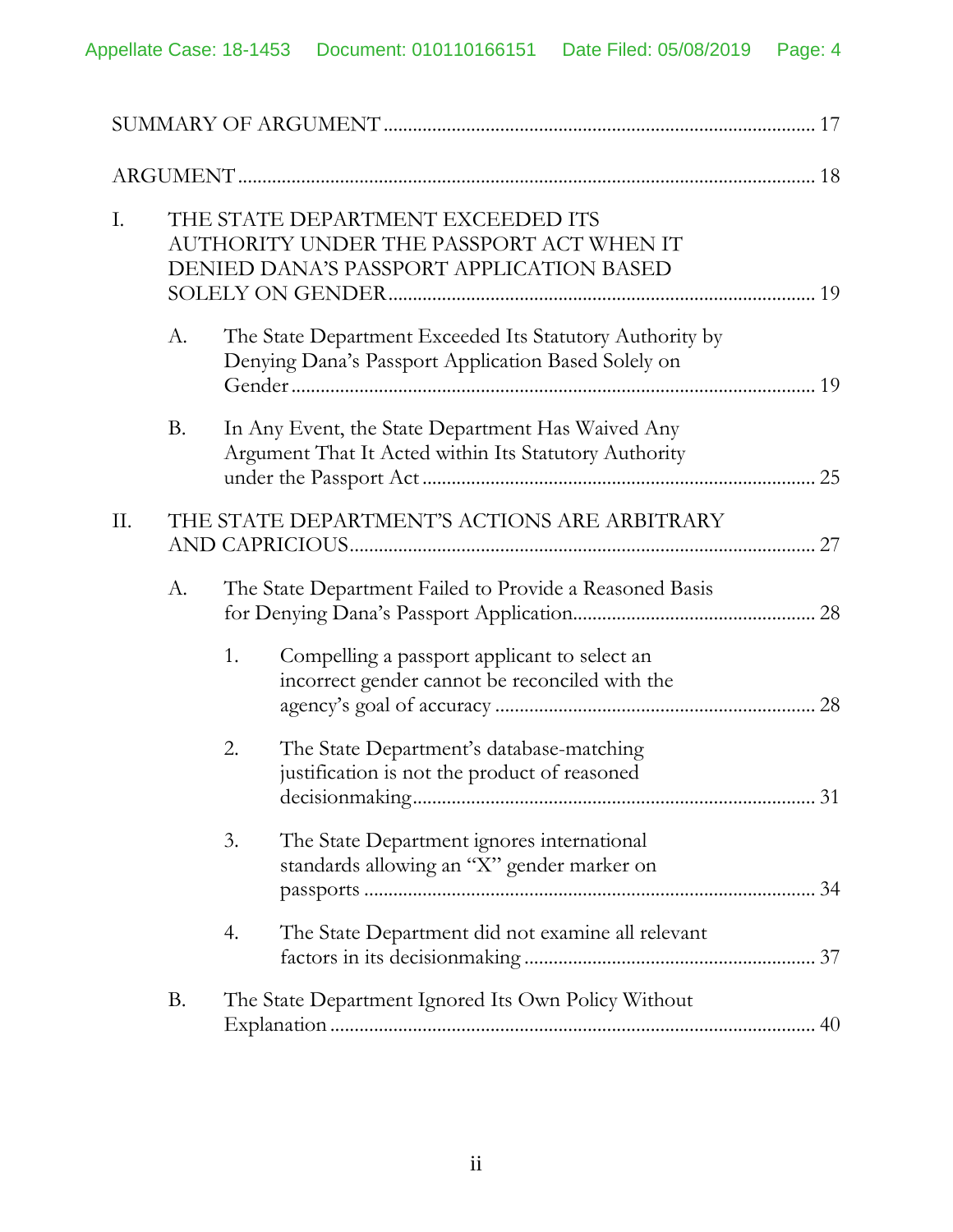|    | 1. | The State Department departs from its deference to<br>medical standards without awareness or providing    |  |
|----|----|-----------------------------------------------------------------------------------------------------------|--|
|    | 2. | The agency does not explain why it ignores existing<br>policy for passport applicants who are intersex 44 |  |
| C. |    | The State Department Cannot Cure APA Deficiencies with                                                    |  |
|    | 1. | The State Department cannot cure record<br>deficiencies related to costs through extra-record             |  |
|    | 2. | The agency never invoked foreign policy or national                                                       |  |
|    |    |                                                                                                           |  |
|    |    | STATEMENT REGARDING ORAL ARGUMENT                                                                         |  |
|    |    | CERTIFICATE OF COMPLIANCE                                                                                 |  |

CERTIFICATE OF DIGITAL SUBMISSION

# CERTIFICATE OF SERVICE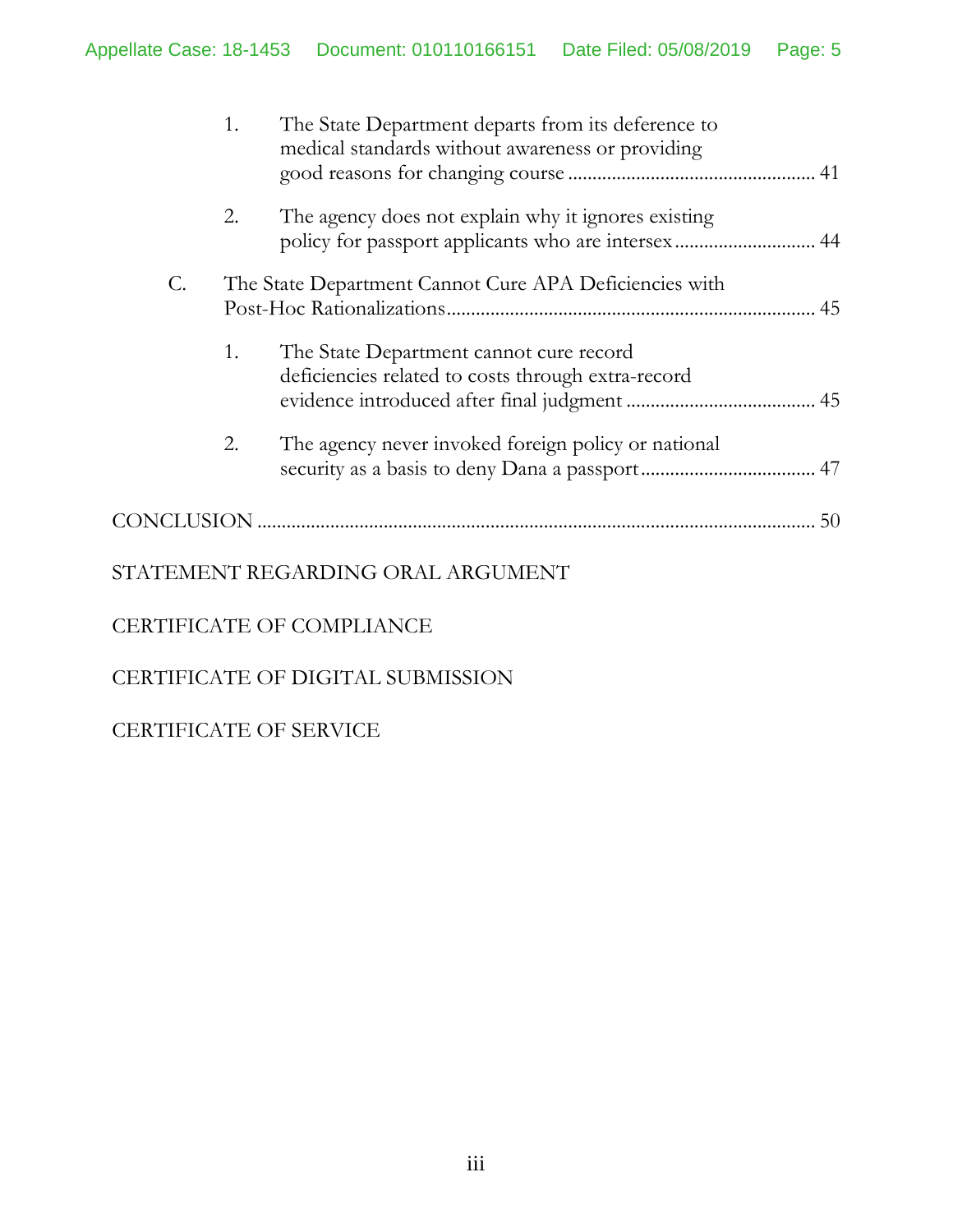# **TABLE OF AUTHORITIES**

| <b>FEDERAL CASES</b>                        | Page(s) |
|---------------------------------------------|---------|
| Adler v. Wal-Mart Stores, Inc.,             |         |
| Allentown Mack Sales & Serv., Inc. v. NLRB, |         |
| Am. Mining Congress v. Thomas,              |         |
| Becker v. Kroll,                            |         |
| Bronson v. Swensen,                         |         |
| Citizens to Preserve Overton Park v. Volpe, |         |
| City of Brookings Mun. Tel. Co. v. FCC,     |         |
| Clark Cnty., Nev. v. FAA,                   |         |
| Clark v. Colbert,                           |         |
| Ctr. for Native Ecosystems v. Cables,       |         |
| Dames & Moore v. Regan,                     |         |
| Encino Motorcars, LLC v. Navarro,           |         |
| FCC v. Fox Television Stations, Inc.,       |         |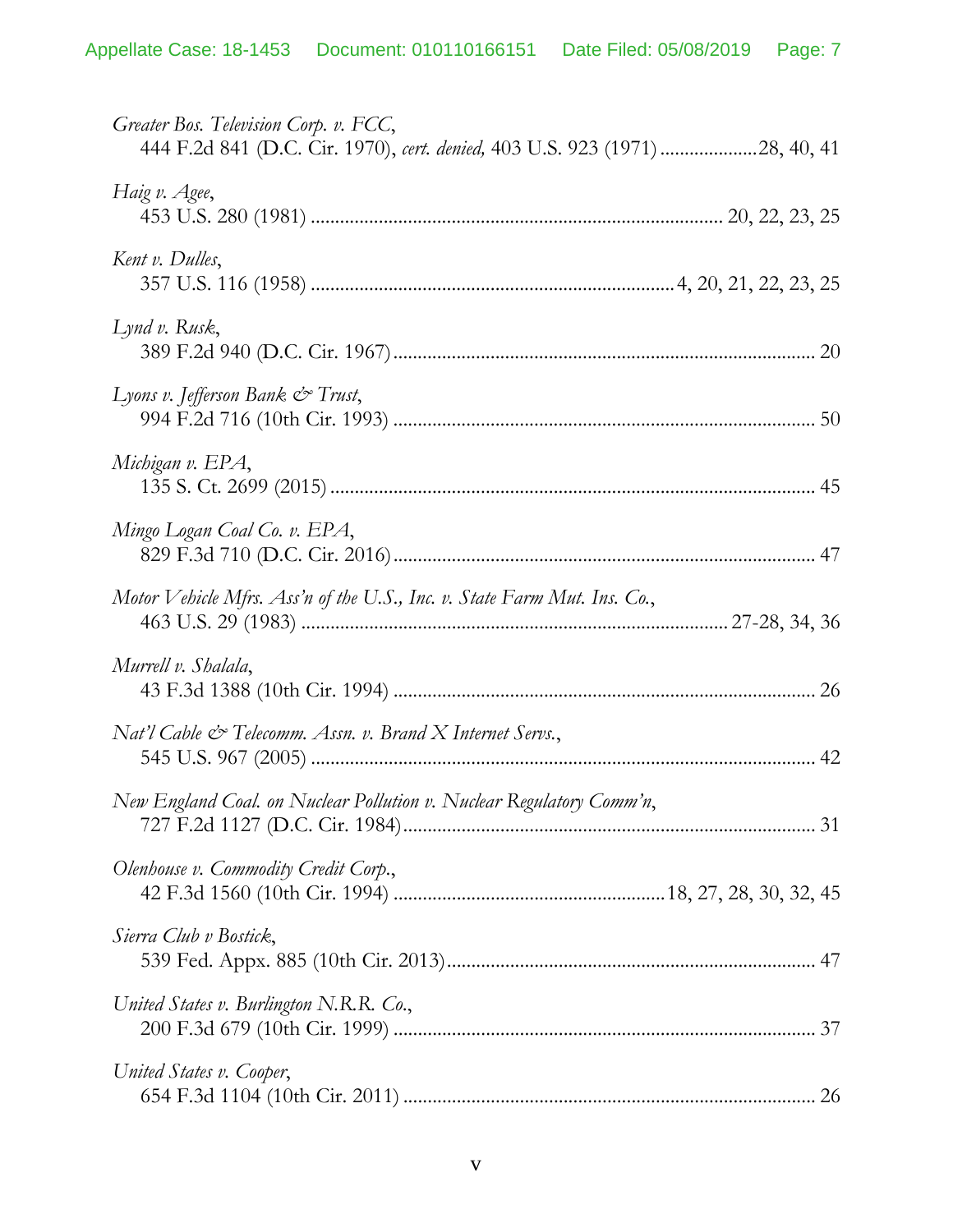| United States v. Harrell,                                                                              |
|--------------------------------------------------------------------------------------------------------|
| United States v. Wooten,                                                                               |
| Utahns for Better Transp. v. U.S. Dep't of Transp.,                                                    |
| <i>Woodward v. Rogers,</i><br>344 F. Supp. 974 (D.D.C. 1972), aff'd, 486 F.2d 1317 (D.C. Cir. 1973) 24 |
| Zemel v. Rusk,                                                                                         |
| Zen Magnets, LLC v. Consumer Prod. Safety Comm'n,                                                      |
| Zivotofsky v. Kerry,                                                                                   |
| <b>FEDERAL STATUTES</b>                                                                                |
|                                                                                                        |
|                                                                                                        |
|                                                                                                        |
| 3, 13, 16, 17, 18, 20, 26, 28, 34, 40, 45, 47                                                          |
|                                                                                                        |
| <b>RULES</b>                                                                                           |
|                                                                                                        |
|                                                                                                        |
|                                                                                                        |
| <b>REGULATIONS</b>                                                                                     |
|                                                                                                        |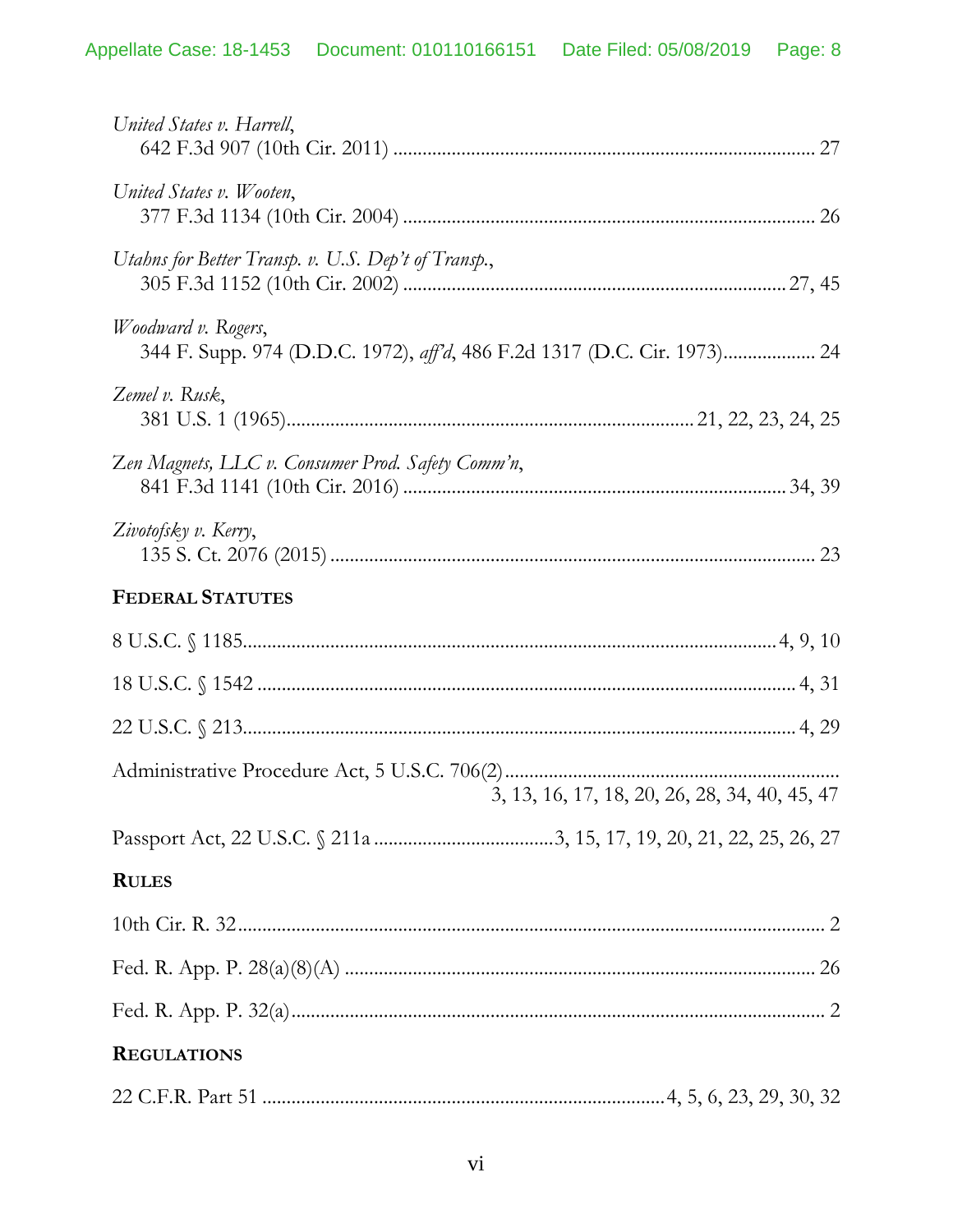# **OTHER AUTHORITIES**

| 16AA Charles Alan Wright & Arthur R. Miller, Federal Practice and                |  |
|----------------------------------------------------------------------------------|--|
| Gregory Limoncelli, Clarifying the Authority Delegated to the Secretary of State |  |
| for the Control of Passports: Haig v. Agee, 24 B.C.L. Rev. 435 (1983),           |  |
|                                                                                  |  |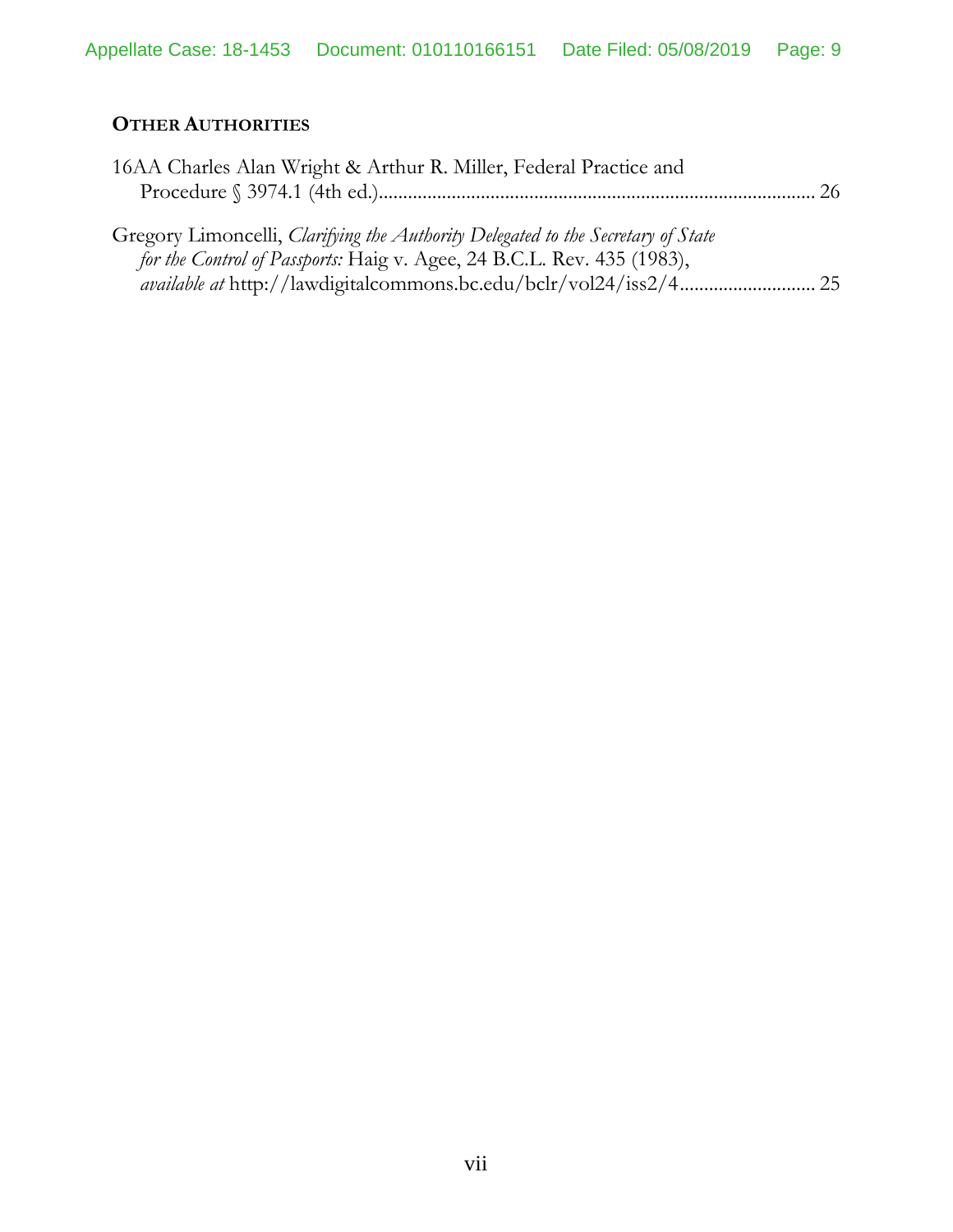#### **STATEMENT OF RELATED CASES**

There are no prior or related appeals.

#### **GLOSSARY**

- APA Administrative Procedure Act
- CPA Colorado Passport Agency
- FAM Foreign Affairs Manual
- ICAO International Civil Aviation Organization
- OII-USA Organisation Intersex International USA
- VA Veterans Affairs
- WPATH World Professional Association for Transgender Health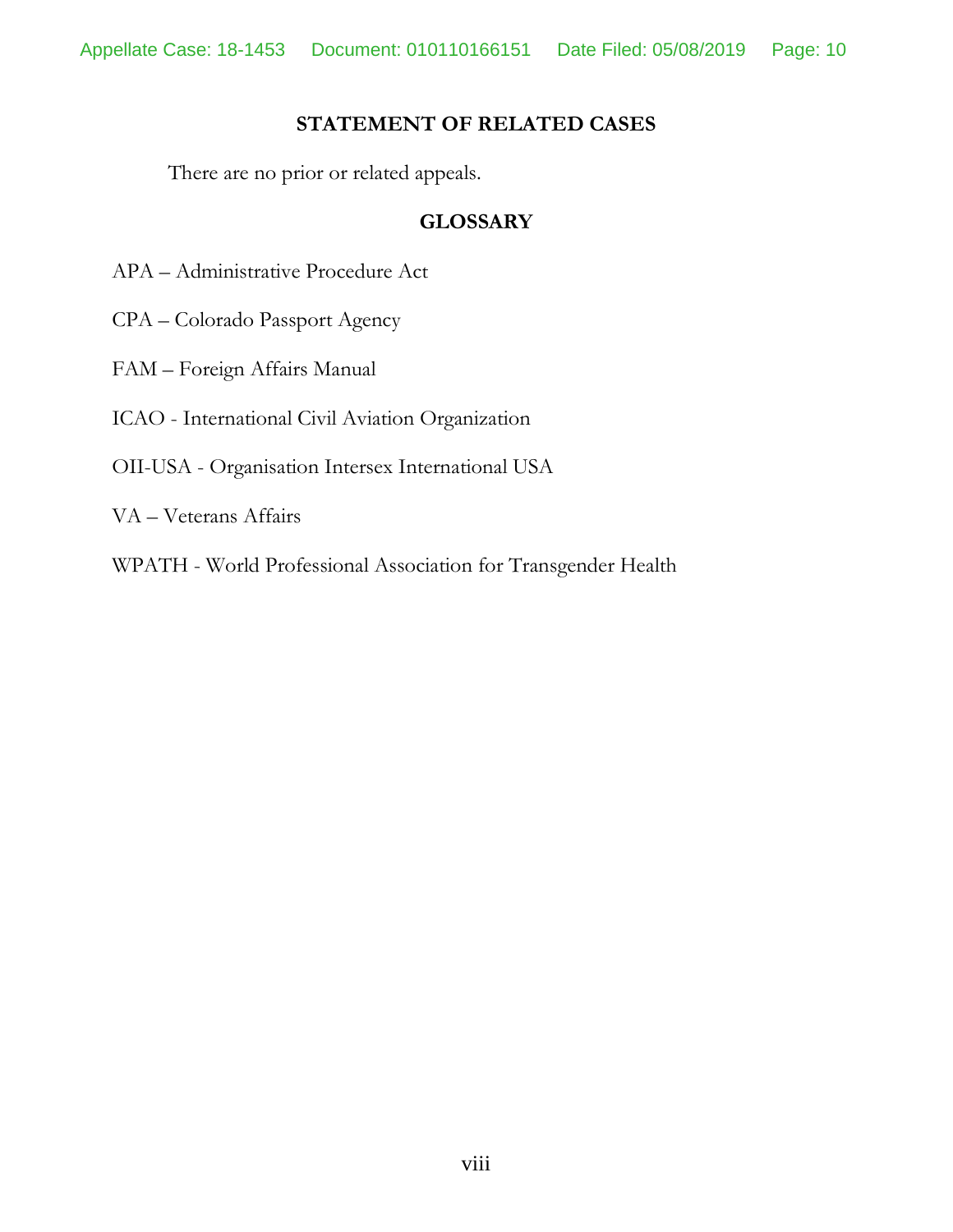#### **INTRODUCTION**

For most Americans, the process for securing a U.S. passport is unremarkable: submit an application form accompanied by citizenship and identity documents, a photograph, and required fees. Indeed, over fifteen-million passport applications are processed and issued each year by the United States Department of State ("State Department"). Typically, if a passport application is denied, it is for established reasons—set by Congress, agency regulation, or practice prior to the early 20<sup>th</sup> century—and those reasons are explained to the applicant.

But this case is atypical. This case involves the State Department, for the first time in history, refusing to issue a vital travel and identity document based solely on an applicant's gender. (Br.App'x2,14[1](#page-10-0) ("It is undisputed that in every other respect Dana is qualified to receive a passport.")

In 2014, in anticipation of traveling to Mexico City for a human-rights conference, Plaintiff-Appellee Dana Alix Zzyym ("Dana") submitted a complete application to passport officials in Colorado. The passport-application form, however,

<span id="page-10-0"></span><sup>&</sup>lt;sup>1</sup> References to "Br.App'x" are to the "Appendix to the Brief" filed on March 5, 2019 by Appellants in connection with the Brief for Appellants. References to "Add." are to the "Addendum" filed on March 5, 2019 by Appellants in connection with the Brief for Appellants. References to "App'x" are to the three-volume Corrected Appendix for Appellants filed on March 7, 2019 by Appellants. References to "Supp.App'x" are to the "Supplemental Appendix" filed herewith on May 8, 2019 by Appellee. References to "AR" are to the administrative record—the full version of which appears in the district-court record at Document 64.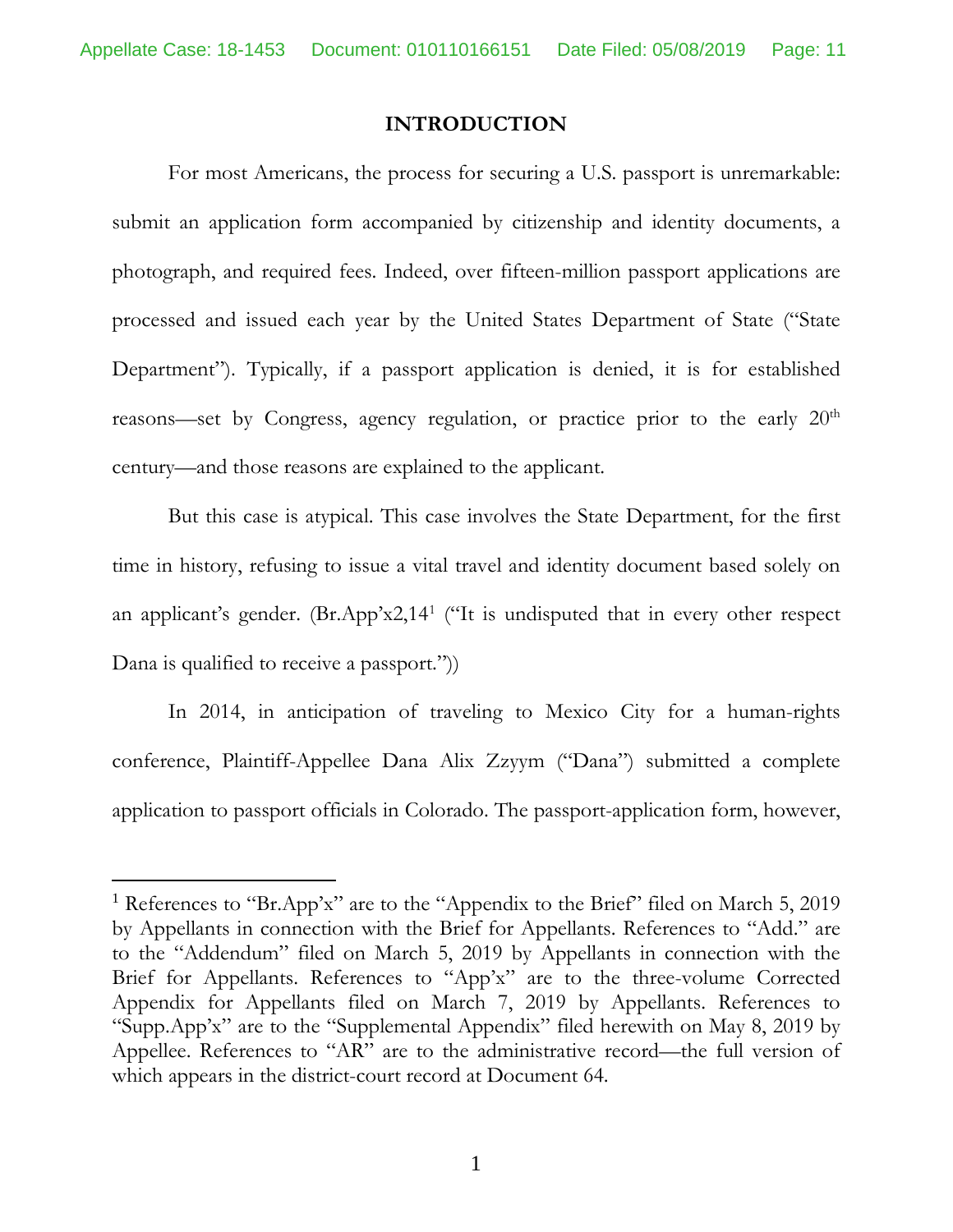had presented Dana with an impossible task: submit a truthful passport application, and select either "M" for male or "F" for female. A U.S. citizen and Navy veteran, Dana was born intersex, with ambiguous external genitalia, and their<sup>[2](#page-11-0)</sup> gender identity—the innate sense of being male, female, both or neither—is neither male nor female (that is, nonbinary).

In submitting a truthful application, Dana explained their gender since birth to passport officials; wrote "Intersex" on the sex field of the passport application instead of selecting "M" or "F"; submitted a certified birth certificate with "unknown" in the sex field; referenced the State Department's policy for placing a gender marker on passports different from underlying identity documents (the gender marker on Dana's driver's license at the time of the application was "F," but is now "X"); highlighted the agency's recognition of intersex people in its Foreign Affairs Manual ("FAM"); and even submitted multiple sworn medical statements from Veterans Affairs ("VA") physicians attesting to their gender as neither male nor female. Dana's application was denied.

After more than four years of litigation, three missed advocacy opportunities abroad for Dana, and two passport denials (one after remand), the State Department maintains that if Dana wishes to secure a U.S. passport, Dana must incorrectly select a

<span id="page-11-0"></span><sup>&</sup>lt;sup>2</sup> As a nonbinary intersex person who is neither male nor female, Dana uses the singular "they," "them," and "their" third-person gender-neutral pronouns.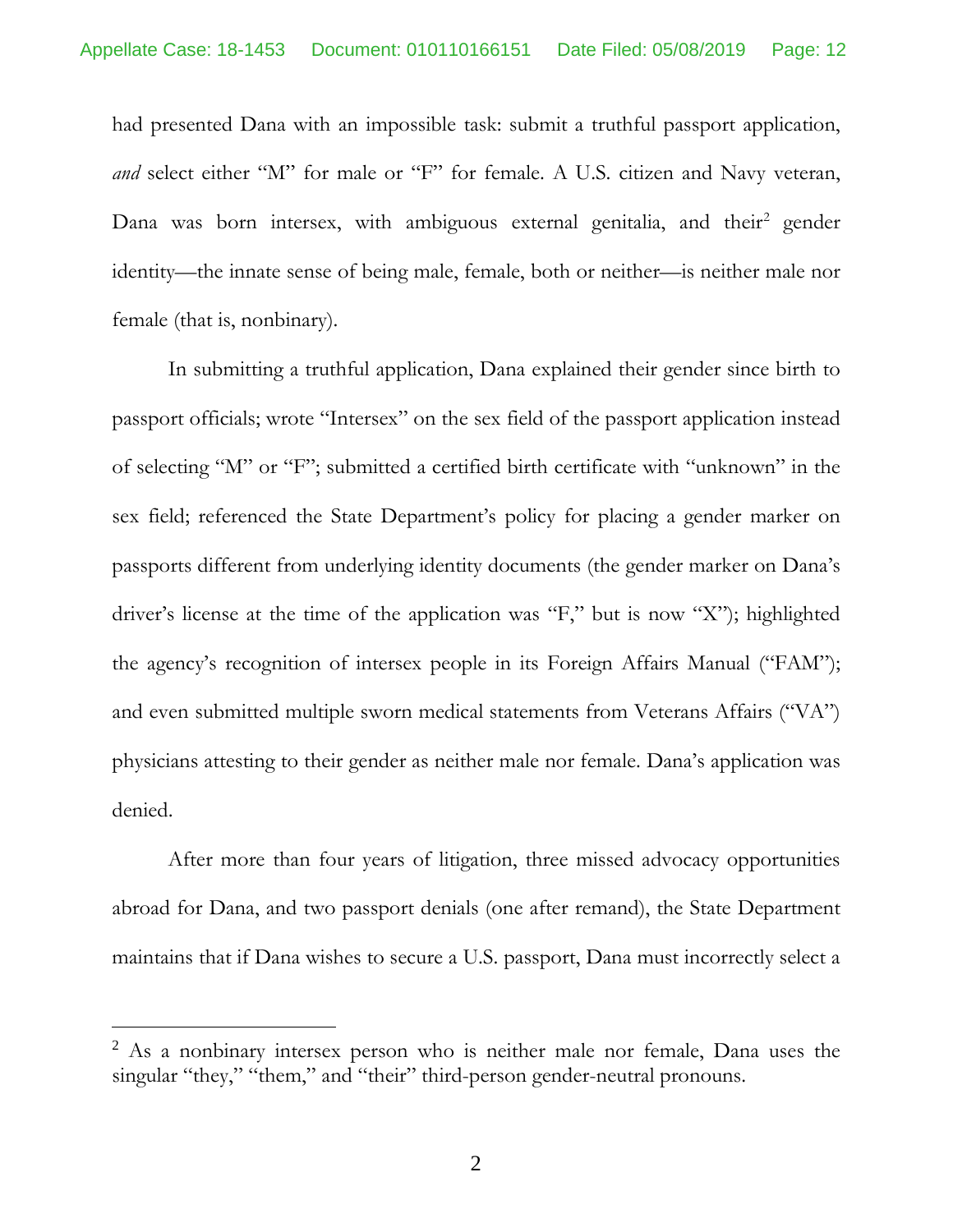binary gender marker—"M" or "F"—on their passport application. As a result, Dana, a law-abiding veteran, cannot leave the country they defended because they refuse to be untruthful about who they are.

#### **STATEMENT OF THE ISSUES**

<span id="page-12-0"></span>1. Did the State Department exceed its statutory authority under the Passport Act of 1926 in violation of the Administrative Procedure Act ("APA"), U.S.C. § 706(2)(C) by denying a U.S. passport to a nonbinary intersex citizen based solely on personal characteristics and absent any unlawful conduct on the part of the applicant?

2. Was the State Department's decisionmaking process for barring an applicant—who is neither male nor female, whose gender is supported by medical documentation, and who "in every other respect . . . [was] qualified to receive a passport" (*see* Br.App'x2)—from obtaining a U.S. passport with a gender marker other than "M" or "F" arbitrary and capricious in violation of the APA, 5 U.S.C. §  $706(2)(A)$ ?

#### **STATEMENT OF THE CASE**

#### **I. STATUTORY AND REGULATORY BACKGROUND**

The Passport Act, 22 U.S.C. § 211a, provides that the Secretary of State (the "Secretary") "may grant and issue passports, and cause passports to be granted, issued, and verified in foreign countries . . . under such rules as the President shall designate and prescribe for and on behalf of the United States, and no other person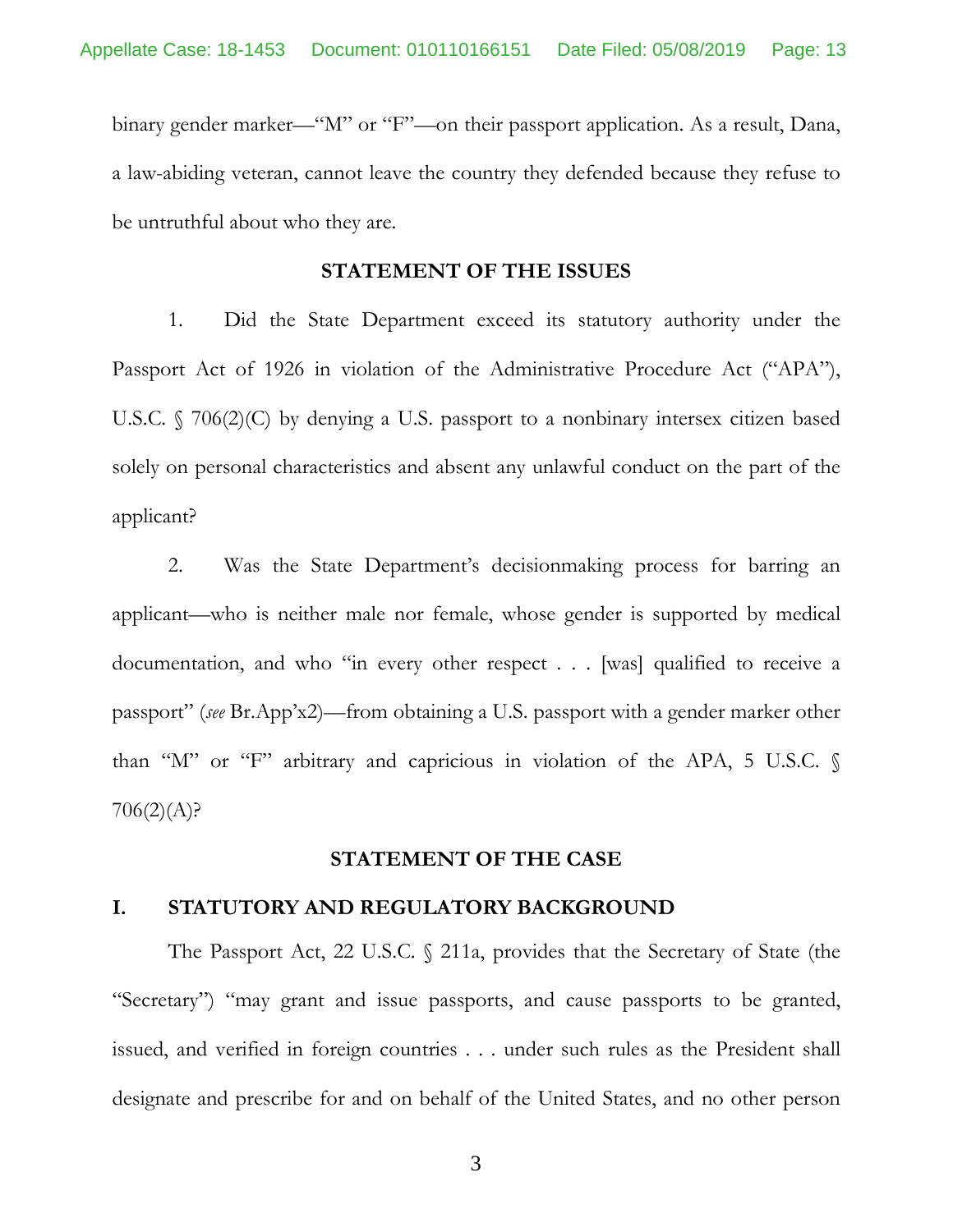<span id="page-13-0"></span>shall grant, issue, or verify such passports." (Add.1) The Secretary, however, does not have "unbridled discretion to grant or withhold a passport from a citizen for any substantive reason he may choose." *Kent v. Dulles*, 357 U.S. 116, 128 (1958). The State Department has set forth regulations for adjudicating and issuing passports, including specific reasons for passport denials, restrictions, and revocations. (Add.15 (containing 22 C.F.R. § 51.60 *et seq.*))

The Immigration and Nationality Act makes it "unlawful for any citizen of the United States to depart from or enter . . . the United States unless he bears a valid United States passport." 8 U.S.C. § 1185(b). To obtain a U.S. passport, an applicant "shall subscribe to and submit a written application which shall contain a true recital of each and every matter of fact which may be required by law or by any rules authorized by law to be stated as a prerequisite to the issuance of any such passport." 22 U.S.C. § 213. The applicant is subject to criminal sanctions for "willfully and knowingly mak[ing] any false statement in an application for [a] passport with intent to induce or secure the issuance of a passport under the authority of the United States, either for his own use or the use of another." 18 U.S.C. § 1542.

<span id="page-13-2"></span><span id="page-13-1"></span>The policies that govern the State Department's operations regarding passports appear in the FAM at 7 FAM § 1300, which "applies to all passport-issuing offices, including U.S. passport agencies and passport processing centers . . . ." 7 FAM § 1312(a). Appendix M "provides policy and procedures that passport specialists . . . **must** follow in cases in which an applicant requests a gender on the passport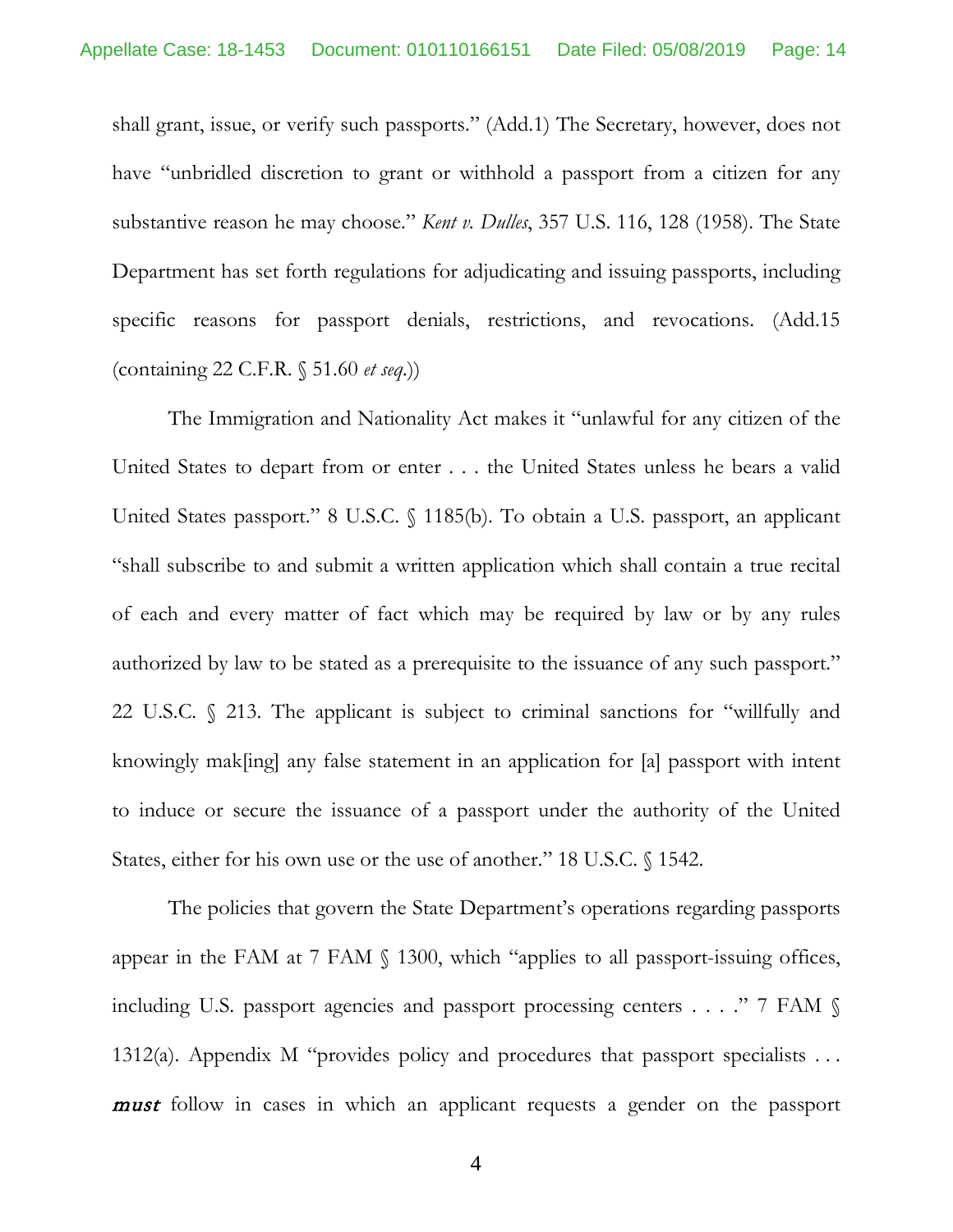application different from the one reflected on some or all of the submitted citizenship and/or identity evidence." (7 FAM § 1310(a) App. M (emphasis added); *see also* App'x88–96[3](#page-14-0) ("Gender Policy" or "Policy")) The Gender Policy recognizes that "[a]n individual's gender is an integral part of [the passport bearer's] identity" (7 FAM  $\binom{1310(c)}{c}$ , and, for those applicants seeking a gender marker different from what appears on documents submitted to the agency, medical certification from a licensed physician "is the **only** documentation of gender change required." (*Id*. § 1310(e)) Moreover, applicants born with intersex variations—that is, those who "do[] not fit typical definitions of male or female"—may submit the above-referenced medical certification; otherwise the gender listed on the applicant's "birth documentation will determine the gender to be listed in the passport." *Id*. §1360(a)–(c); App'x94.

In addition, State Department regulations specify that passport applicants may meet their burden of establishing their identity "by the submission of a previous passport, other state, local, or federal government officially issued identification with photograph, or other identifying evidence which may include an affidavit of an identifying witness." 22 C.F.R. § 51.23(b). A valid driver's license is an acceptable document to establish identity. *Id.*; *see also* 7 FAM § 1320. The Gender Policy

<span id="page-14-0"></span><sup>&</sup>lt;sup>3</sup> The State Department altered the language of its Gender Policy on March 31, 2016—less than two weeks after the agency filed its Motion for Judgment on the Administrative Record on March 18, 2016 [Dist. Ct. Doc. 35]. (*Compare* App'x88–96; *with* AR 178–87)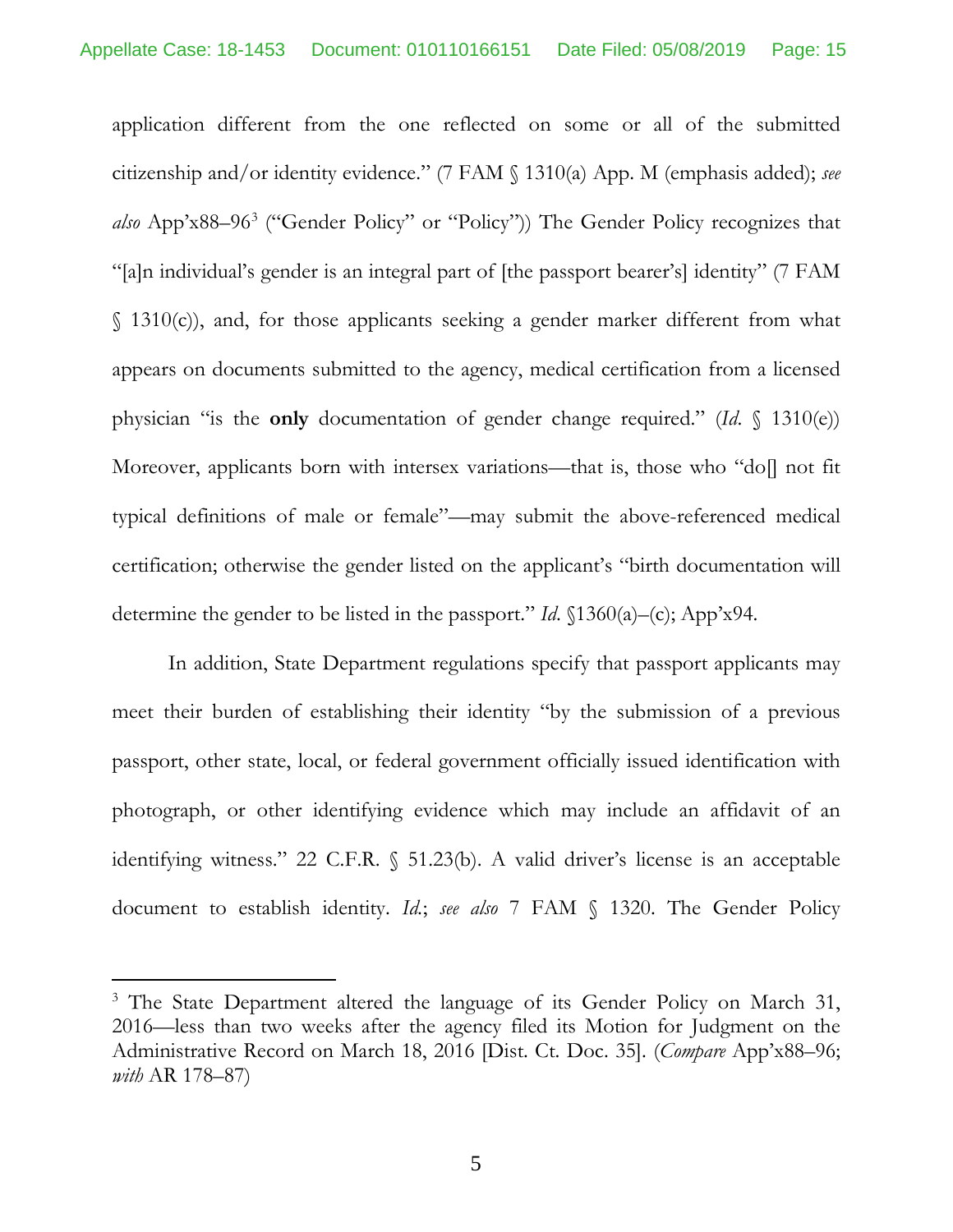recognizes that "state law and foreign laws vary as to whether a driver's license . . . may be issued reflecting a gender change" and, therefore, an applicant may establish his or her identity with "acceptable primary ID in the old gender . . . ." *Id.*  $1320(a)(2)(c)$ ; App'x89.

#### **II. STATEMENT OF THE FACTS**

#### **A. Dana Is Intersex and Nonbinary, Not Male or Female**

#### 1. Dana was born intersex, and endured masculinizing genderassignment surgeries as a child

Dana is a U.S. citizen and Navy veteran, who currently resides in Colorado. Because Dana was born intersex, with ambiguous external sex characteristics, the sex field on Dana's birth certificate was initially left blank. (*See* App'x59,73; App'x18 ¶ 10) "Intersex" is an umbrella term used to describe a wide range of natural bodily variations. (App'x18 ¶ 11) Intersex people are born with sex characteristics that do not fit typical binary notions of bodies designated "male" or "female." (*See, e.g.*, App'x94) In some cases, intersex traits are visible at birth, while in others they are not apparent until puberty. (App'x18 ¶ 11) Some variations may not be visibly apparent at all. (*Id.*) Experts estimate that between 0.05% and 1.7% of the population is born with intersex traits. (*Id.*)

Moments after a child is born, the general practice in this country is for a physician to assess visually the newborn's genitalia and assign the newborn's sex as "male" or "female" on that basis. (*Id.*  $\llbracket$  12; *see also* App'x198 (demonstrating that,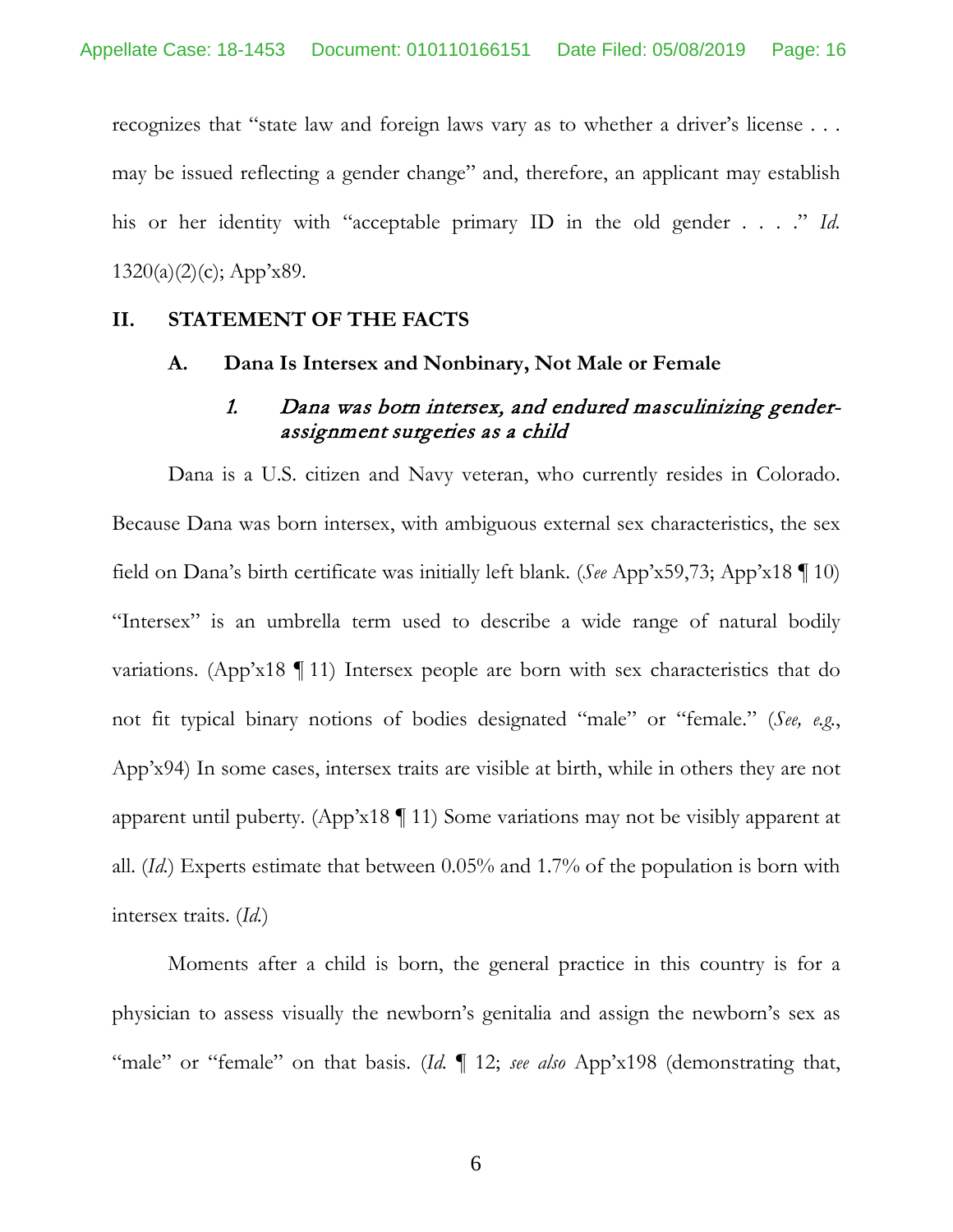according to the World Professional Association for Transgender Health ("WPATH"), $4$  "[s]ex is assigned at birth as male or female, usually based on the appearance of the external genitalia")) Sex, however, is much more complex, and is determined by a number of factors, including chromosomes, gonads, hormones, genitalia, and gender identity. (App'x18 ¶ 12) A person's gender identity—the innate sense of being male, female, both, or neither—is the most important determinant of that person's sex. (*Id.*) Although there is not yet one definitive explanation for what determines gender identity, recent research points to the influence of biological factors, most notably the role of sex differentiation in the brain in gender-identity development. (*Id.*)

When a child is born with mixed or ambiguous markers of sex, doctors often assign a sex they guess is likely to match the child's gender identity. (*Id.* ¶ 13) It is impossible, however, to predict with certainty how an intersex infant's gender identity will develop. *(Id.)* As with any other person, an intersex person eventually may identify as female, male, both, or neither. (*Id.*)

Dana's parents and doctors decided that Dana would be raised as a boy, and that their intersex variance should be kept secret from them. (*Id.* ¶ 14) Dana was given

<span id="page-16-0"></span><sup>4</sup> The State Department relied upon the recommendations of WPATH in adopting a policy for transgender and intersex passport applicants in 2010. (*See* Appellants' Br. 4)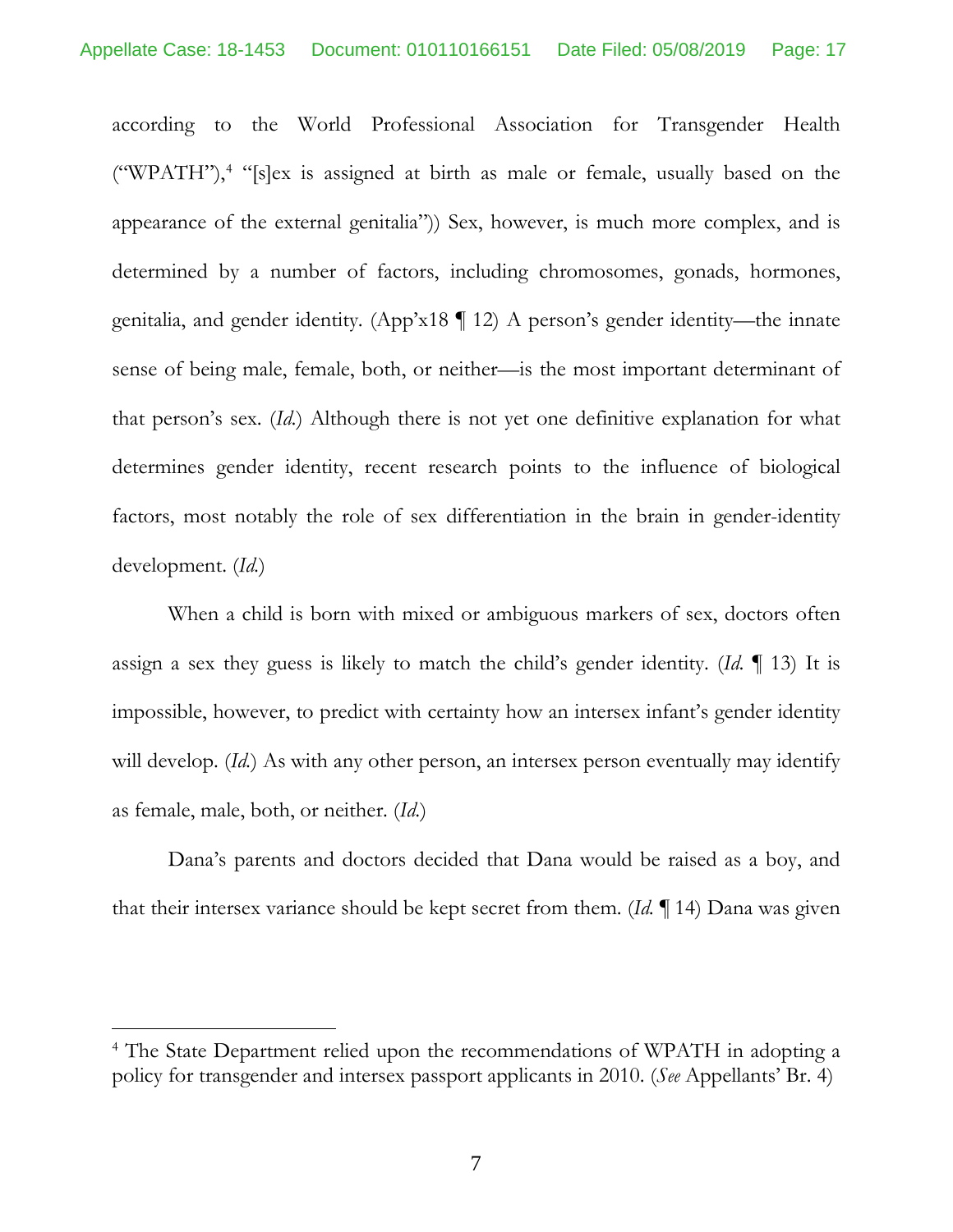a stereotypical masculine name, and the sex field on their birth certificate was filled in with "Male." (*Id.*; *see also* App'x54)

By the age of five, Dana had been subjected to several irreversible, invasive, painful, and medically unnecessary "masculinizing" surgeries designed to make their body conform to male sex stereotypes. (App'x19  $\P$  15) The surgeries immediately failed and caused permanent scarring and damage. (*Id.*) None of the surgeries altered—or even fully disguised—Dana's intersex nature. (*Id.*)

### 2. As an adult, Dana came to understand that they are a nonbinary intersex person

In 1978, at the age of twenty, Dana enlisted as a Machinist Mate in the U.S. Navy. (*Id.* ¶ 17) During their six years with the Navy, Dana completed three tours of duty in Beirut and one tour throughout the Persian Gulf. (*Id.*) In 1984, Dana declined to re-enlist due to increased scrutiny over and interrogation regarding their perceived sexual orientation. (*Id.* ¶ 18)

By 1994, after years of experiencing shame, stigma, and physical and emotional pain, Dana came to realize that the male gender they had been arbitrarily assigned as an infant was not accurate. (App'x20 ¶ 19) Dana legally changed their name to "Dana Alix Zzyym" in 1995. (*See* App'x55)

In approximately 2008, Dana began researching the possible causes of the severe scarring and damage they had lived with since childhood. (App'x20 ¶ 20) In 2009, Dana was examined by a urologist at the VA hospital, who confirmed Dana's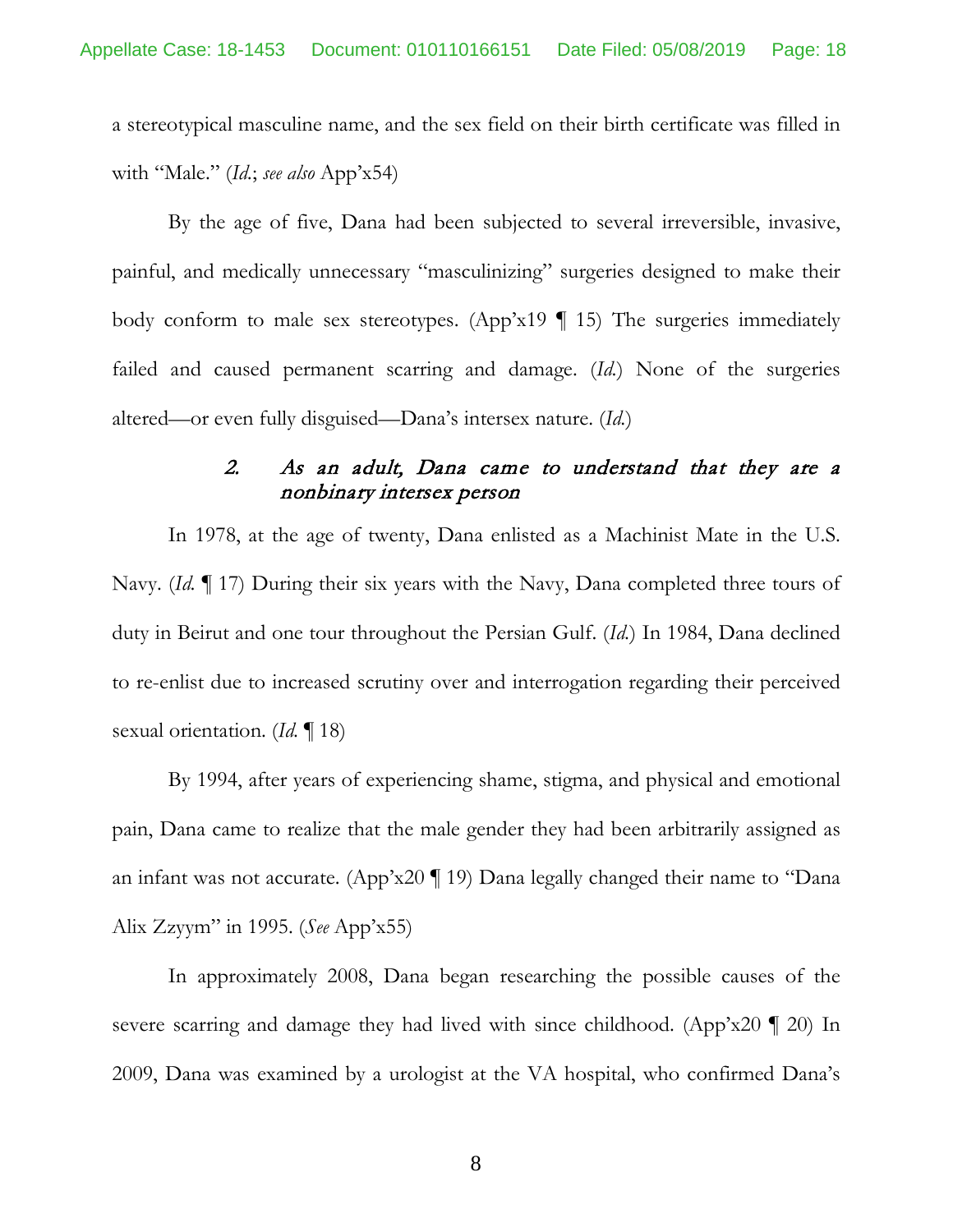intersex traits. (*Id.* ¶ 21) The VA urologist informed Dana that an orchiectomy and other surgical procedures might greatly reduce Dana's pain and allow Dana to gain sexual function. (*Id.*) After completing those procedures, Dana then experimented with living as a female, and even amended their Colorado driver's license to reflect "Female" in the sex field. (*Id.*; *see also* App'x56) Dana soon realized, however, that living as a woman was not right either. (App'x20 ¶ 21)

By 2011, Dana came to terms with being intersex, and has since identified as a nonbinary intersex person, neither male nor female. (*Id.* ¶ 22) Dana's medical records reflect that they are intersex, and doctors who have treated Dana—including multiple VA doctors—consistently report that Dana is intersex. (*Id.* ¶¶ 21–22; *see also* App'x71– 74) Dana amended the gender marker on their birth certificate (which was originally left blank at birth) from the arbitrarily and inaccurately assigned "Male," to "Unknown" (App'x54), and now has a Colorado driver's license bearing an "X" gender marker. (Br.App'x40) Dana has become an advocate for intersex people, including through their work as Associate Director for Organisation Intersex International USA ("OII-USA"). (App'x21 ¶ 23)

#### <span id="page-18-0"></span>**B. Dana Applied for a U.S. Passport with an Accurate Gender Marker**

In 2014, Dana was invited to represent OII-USA at the International Intersex Forum in Mexico City. (App'x64) To travel internationally to Mexico, however, Dana needed to obtain a U.S. passport. *See* 8 U.S.C. § 1185. U.S. citizens seeking a first-time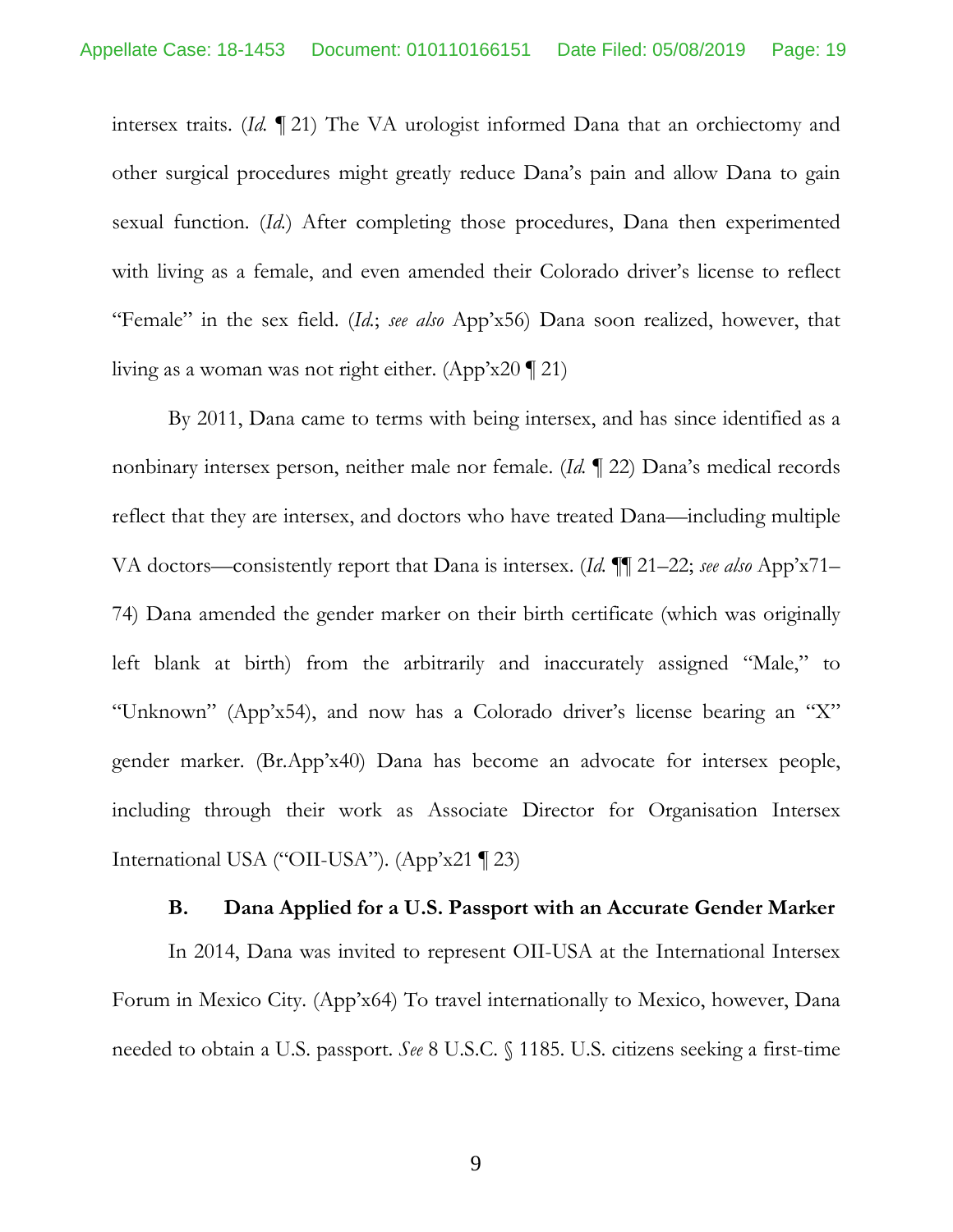passport must complete the two-page Application for a U.S. Passport, Form DS-11 ("Application"). (*See* App'x51–52 (Dana's completed Application))

In September 2014, Dana visited the Colorado Passport Agency ("CPA") to obtain a passport. (App'x23 ¶ 34) Dana submitted a completed Application along with the required identity and citizenship documentation, photograph, and fee payment. (*Id.*; *see also* App'x51–54) In the "Sex" field of their completed Application, Dana truthfully and accurately stated "Intersex"—instead of checking the "M" or "F" box:

<span id="page-19-0"></span>

(App'x51) In a separate letter, Dana clarified that "I'm not male or female," and requested an "X" as the marker in the "Sex" field of their passport because such designation conforms to the International Civil Aviation Organization ("ICAO") standards for machine-readable travel documents. (*Id.* at 53; *see also* App'x23 ¶ 35) In support of their request, Dana also provided a letter from a VA doctor stating that Dana is intersex. (App'x59)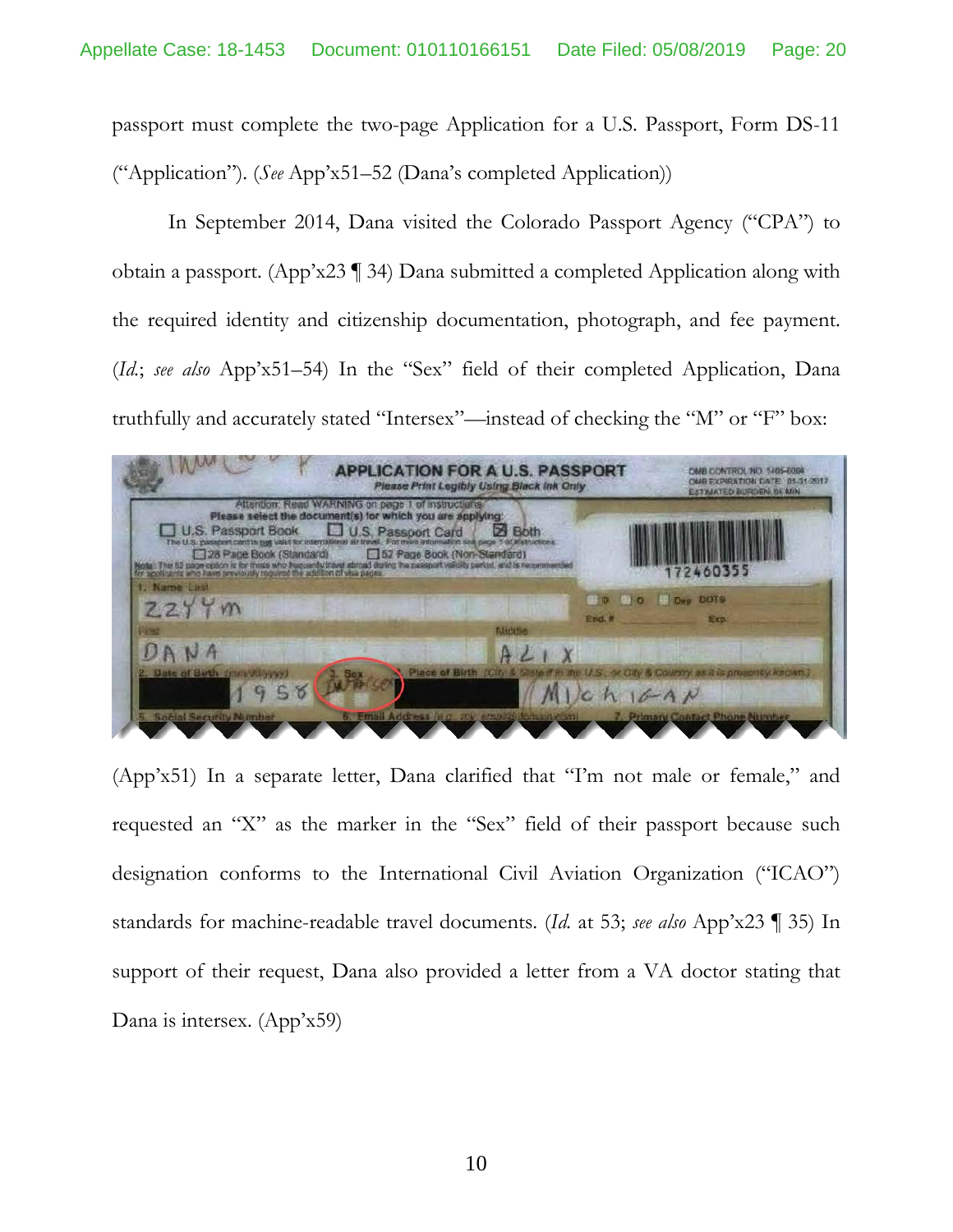### **C. The State Department Denied Dana's Passport Application Based upon Its Binary-Only Gender-Marker Policy**

In a letter dated September 24, 2014 (the "September 2014 Letter"), the State Department notified Dana that it "currently requires the sex field on United States passports to be listed as 'M' or 'F'" and that it was thus "unable to fulfill your request to list your sex as 'X.'" (App'x67) The September 2014 Letter presented Dana with three options: (1) receive a passport listing Dana as female, consistent with their driver's license at the time<sup>[5](#page-20-0)</sup>; (2) receive a passport listing Dana as male, upon further submission of a signed statement from their doctor attesting to a "gender transition"; or (3) withdraw their application. (*Id.* at 67–68)

On December 19, 2014, Dana again visited the CPA's office to present further documentation in support of their passport application—including sworn statements by two additional VA doctors stating that Dana is intersex. (*See id.* at 69–74) Rejecting the options set forth in the September 2014 Letter, Dana reiterated their request for a passport that accurately reflected their gender through the use of a gender marker other than "M" or "F." (*Id.* at 69–70)

<span id="page-20-0"></span><sup>&</sup>lt;sup>5</sup> Although the State Department has consistently offered to issue Dana "a passport in a sex consistent with the sex listed in your currently valid driver's license" (*see, e.g.*, App'x82), Dana's currently valid Colorado driver's license lists Dana's sex as "X." (*See*  Br.App'x40) Counsel for the State Department represented at argument on May 29, 2018, that a person with an "X" on a driver's license would not be able to secure a passport with a gender marker other than "M" or "F." (Supp.App'x46)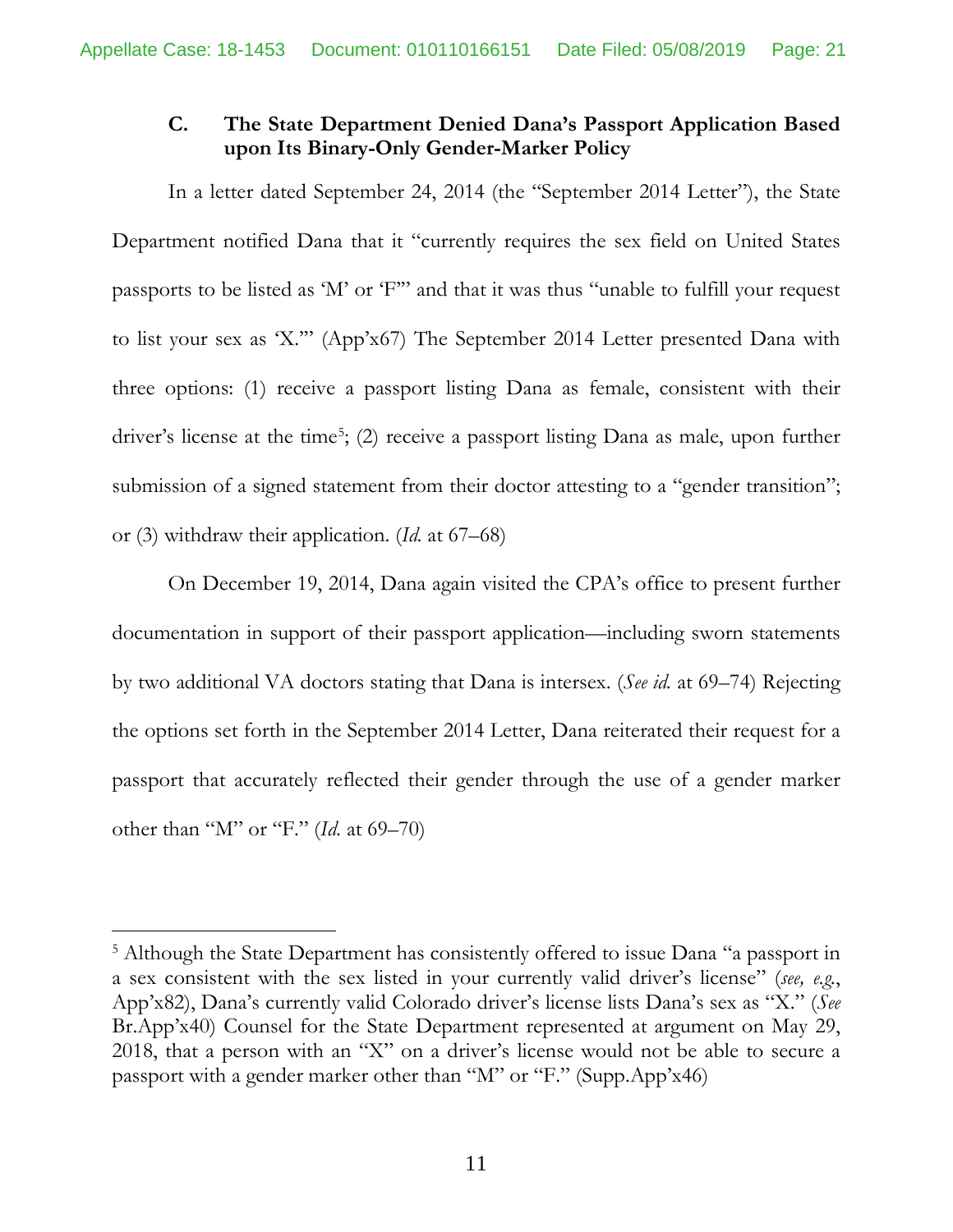In a letter dated December 29, 2014, the State Department denied Dana's passport application solely because it was "unable to accommodate" Dana's request for a passport with an accurate gender marker. (*Id.* at 76 ("[T]he Department of State requires the sex field on United States passports to be listed as 'M' or 'F.' Therefore, we cannot fulfill your request to list your sex as  $(X^{\prime\prime})$ .

In a letter dated April 10, 2015 (the "April 2015 Letter"), the State Department confirmed that its denial of Dana's passport application was final, and denied Dana's request for a review hearing. (*Id.* at 80) The April 2015 Letter stated that

[T]he Department of State's current policy requires that the applicant select "M" or "F" on the sex field on a U.S. passport application, and that the corresponding sex of "M" or "F" be identified on the issued passport. The Department does not recognize the use of "X" on a U.S. passport, and therefore Dana cannot select the sex as "X."

(*Id.*)

Aside from Dana's refusal to select an inaccurate and untruthful "M" or "F" gender marker, Defendants have not identified any other issues with or deficiencies in Dana's passport application. (App'x25 ¶ 41; Br.App'x14) And none of the abovedescribed correspondence from the State Department offer any rationale for requiring a passport applicant to select "M" or "F," or for requiring an issued passport to identify its holder as "M" or "F."

Although the State Department has indicated that "Dana remains eligible at any time to submit a new passport application, provide sufficient supporting documentation, and receive a U.S. passport listing the sex supported by the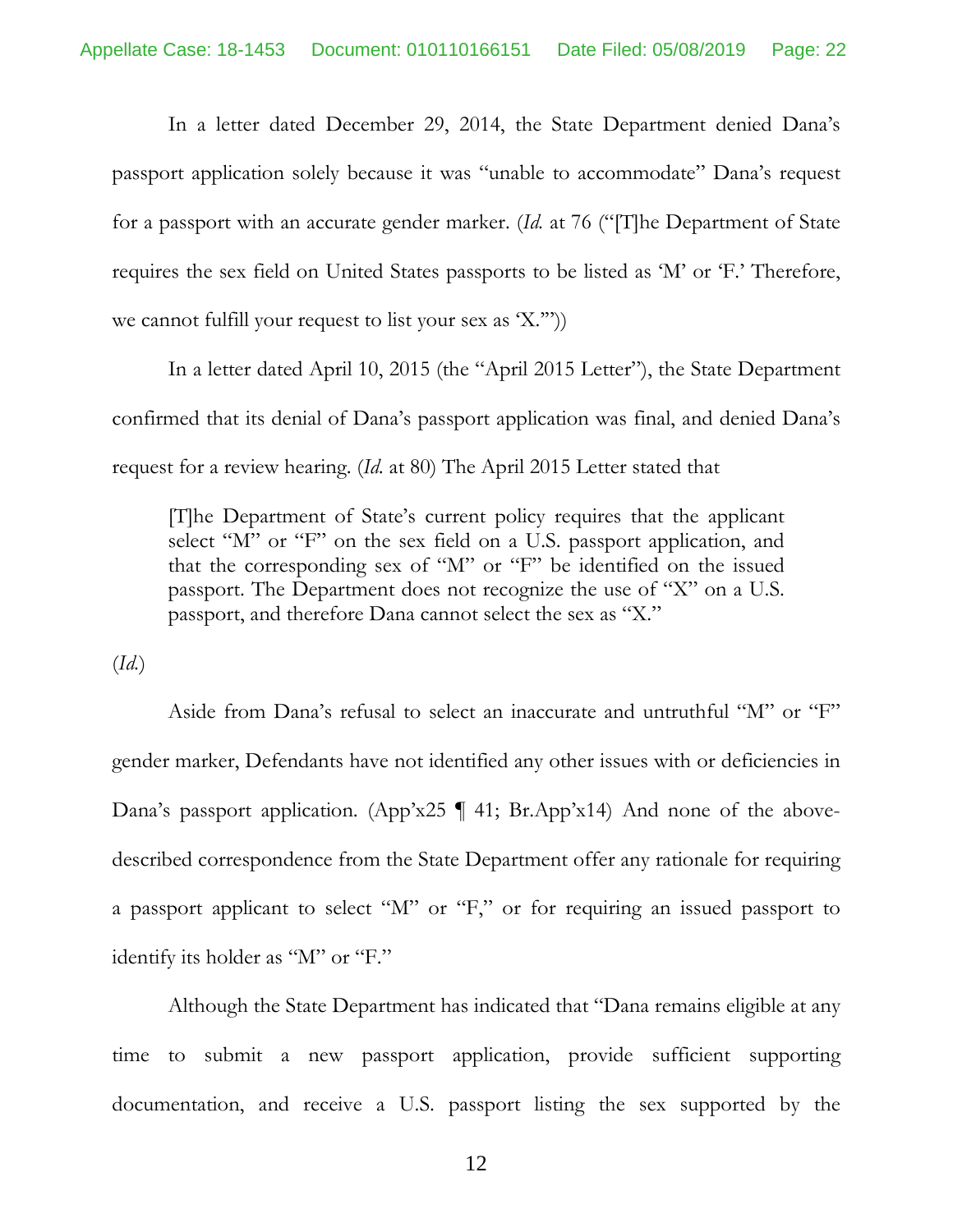documentation" (App'x80), Dana cannot truthfully submit any such application claiming to be male or female. As a result, Dana continues to have no means of lawfully exiting the United States, and "has missed travel opportunities for four years throughout the course of this litigation" alone. (*See* Br.App'x42)

#### **III. PROCEDURAL HISTORY**

### <span id="page-22-0"></span>**A. The District Court Holds That the Denial of Dana's Passport Application Violated the APA and Remands the Matter to the State Department**

Dana commenced this action against the State Department on October 25, 2015, alleging that the denial of Dana's passport application based on the agency's binary-only gender policy violated the APA, 5 U.S.C. § 706(2), and Dana's constitutional rights to due process and equal protection. (App'x26–34 ¶¶ 48–90) On November 26, 2016, the district court issued an order ("*Zzyym I*") holding that the denial of Dana's application was arbitrary and capricious under the APA and that the administrative record did not demonstrate that the Defendants' "decisionmaking process that resulted in the [binary-only gender] policy in question was rational." (Br.App'x12) Accordingly, the district court remanded the matter to the State Department for reconsideration, and declined to reach the constitutional claims. *Id.*

#### **B. The State Department Adheres to Its Binary-Only Gender Policy, and the District Court Again Holds That the Agency Is in Violation of the APA**

On March 6, 2017, while this matter was on remand to the State Department, the Intersex Campaign for Equality (formerly OII-USA) asked Dana to represent the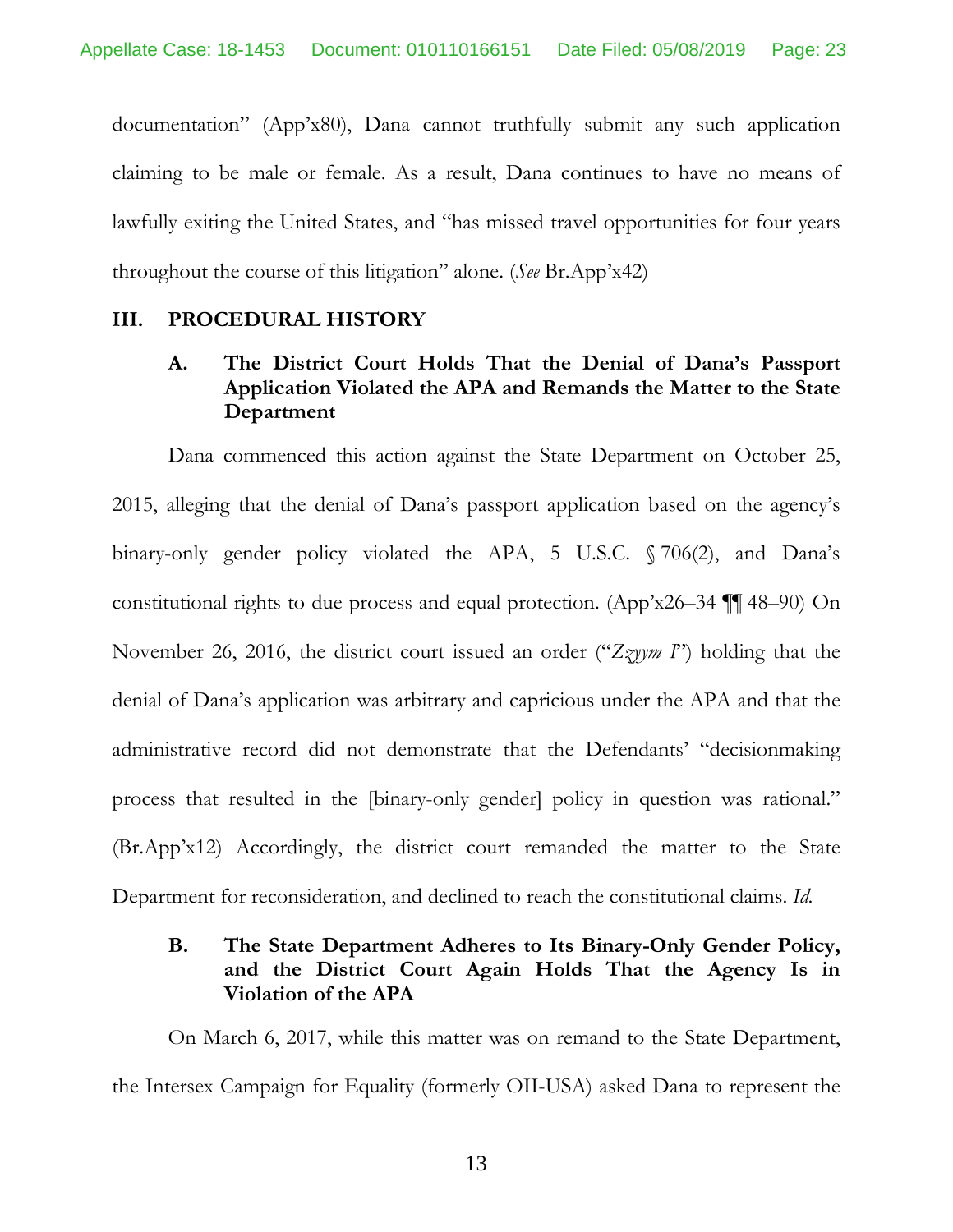organization at an intersex conference in Amsterdam. (AR 67–69) In order to travel to this conference, Dana asked the State Department to issue either a full-validity or temporary passport bearing an "X" or other nonbinary gender identifier in the sex field. (*Id.*) The agency refused to issue an accurate passport but said it would soon complete its judicially mandated review of the binary-only gender policy. (AR 75–76)

On May 1, 2017, the State Department denied Dana's passport application a second time (App'x81–82), and set forth five justifications it claimed supported the decision to "maintain its existing" gender policy ("Justifications Memo"): (1) accuracy and reliability, (2) utility of sex to identify persons ineligible for passports, (3) utility for law enforcement, (4) lack of medical consensus, and (5) feasibility. (*Id.* at 83–87)

In an order issued September 19, 2018, the district court considered each of the State Department's justifications and determined that the administrative record did not reflect a rational decision-making process. (Br.App'x22–27) The district court found that the first three justifications "boil down to the same argument": that the binary-only gender policy "ensure[s] accuracy and reliability in cross-checking gender data with other identity systems." (*Id.* at 22) The district court found this argument was undermined by evidence that (1) the State Department in some circumstances allows the gender designation on an individual's passport to differ from the gender designation on some or all of that individual's other identifying documents, and (2) the gender field is not used or reliable in some law-enforcement databases. (*Id.* at 22– 23) Additionally, the district court noted that the State Department had failed to add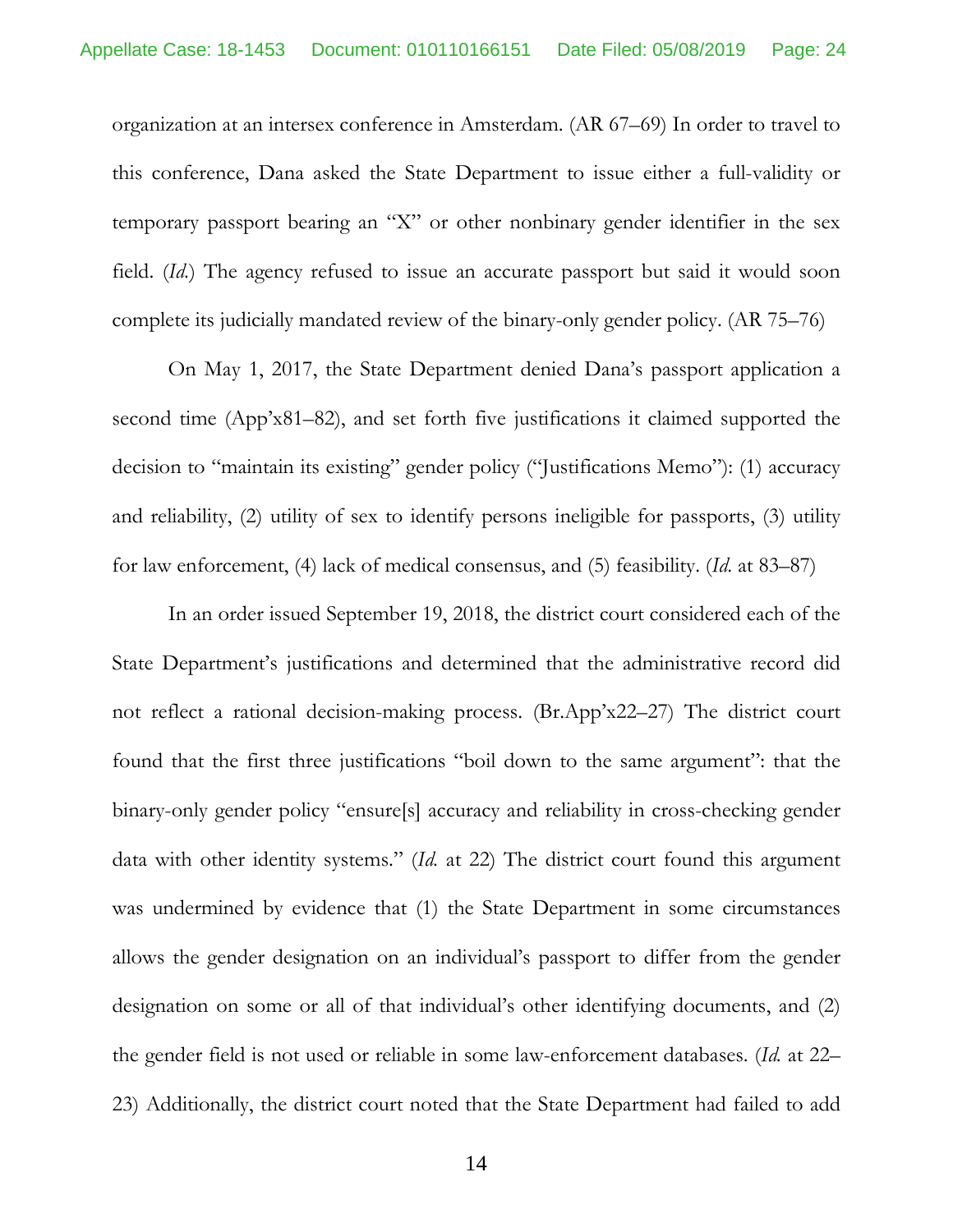any substantive arguments or evidence to support this point since *Zzyym I*, and the only new evidence in the record on this point at the time—that at least four U.S. states and territories had begun issuing identification cards with a third gender option—"cuts against the Department."[6](#page-24-1) (*Id.*)

As to the fourth justification that "there is no generally accepted medical consensus on how to define a third sex" (*id.* at 21*)*, the district court concluded this was not rational because the State Department's own regulations rely upon a medical authority that recognizes a nonbinary gender. (*Id.* at 25 (citing 7 FAM § 1310(b) App. M)) Finally, the district court rejected the fifth justification—that "[t]he policy is necessary because changing it would be inconvenient" (*id.* at 21)—as "guesswork" unsupported by any evidence of the time, cost, or coordination necessary to update its information systems to accommodate a third gender option. (*Id.* at 27)

<span id="page-24-0"></span>After concluding that the binary-only gender policy was arbitrary and capricious, the district court independently considered the scope of the State Department's authority under the Passport Act, and the limits on that authority. (*Id.* at 28–29) In light of Supreme Court precedent, the district court determined that the

<span id="page-24-1"></span><sup>&</sup>lt;sup>6</sup> As of the date of this brief, twelve states and the District of Columbia authorize gender markers other than "M" or "F" in at least one form of identification document or ID. Nine states and the District of Columbia authorize an "X" gender marker on driver's licenses or identification cards, and seven states authorize (or have approved) a gender-neutral category on birth certificates. An additional eight states currently have legislation pending to authorize "X" gender markers on government identification documents.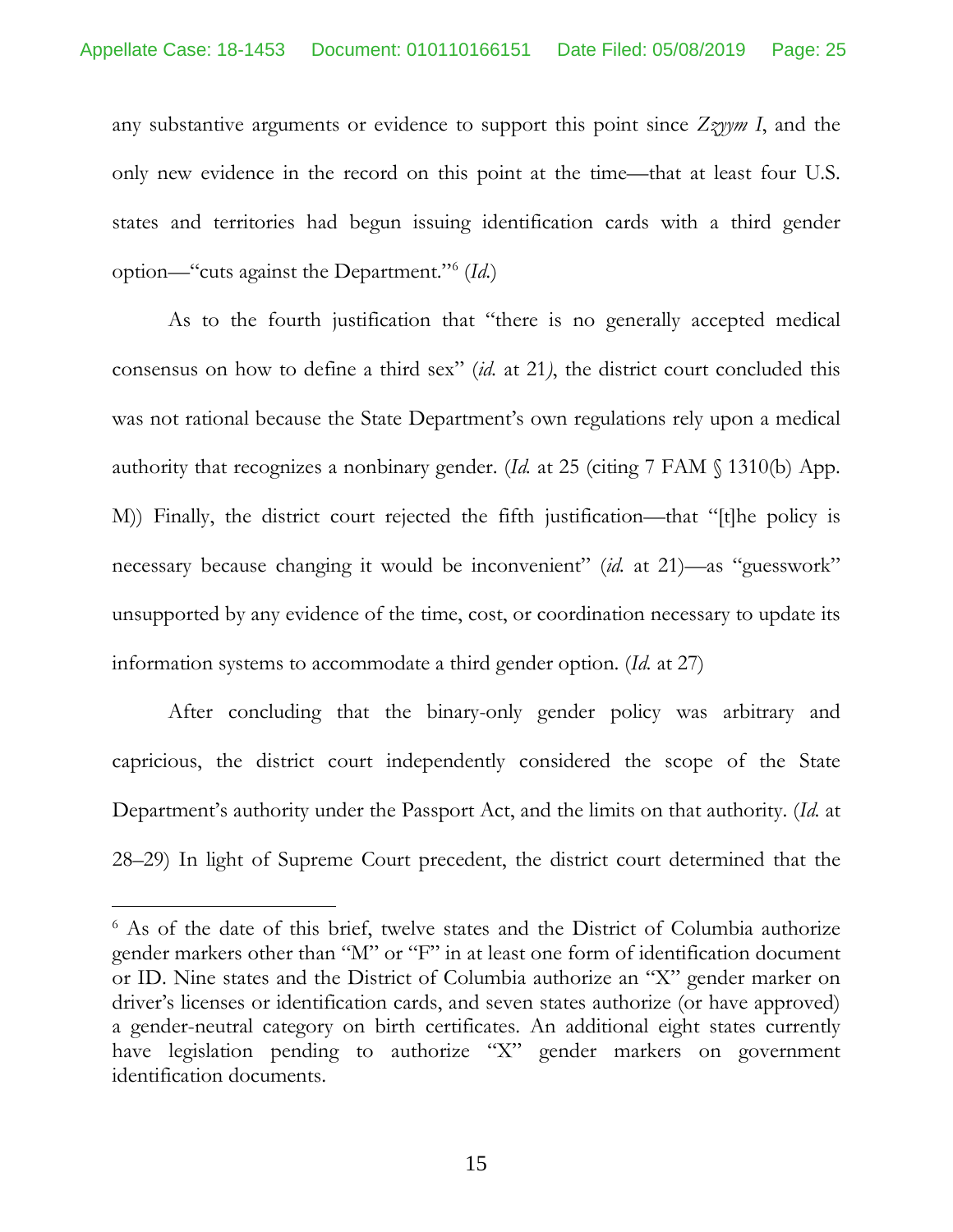State Department exceeded its statutory authority by refusing to grant Dana a passport for reasons that were related to Dana's basic identity, and unrelated to any unlawful conduct by Dana. (*Id.* at 30)

<span id="page-25-0"></span>Having concluded that the binary-only gender policy was arbitrary and capricious under the APA *and* in excess of the State Department's statutory authority, the district court enjoined the agency from relying on the gender policy to withhold a passport from Dana. (*Id.* at 32) Final judgment was entered on September 19, 2018. (*Id.* at 33–34) The agency appealed the district court's findings to this Court.

On December 3, 2018, the State Department filed a Motion to Stay the Court's Injunction Pending Appeal with the district court. (Br.App'x35) Dana opposed the stay, and, on February 21, 2019, the district court denied the State Department's motion on the grounds that the harm to the agency of implementing the district court's order would be outweighed by the ongoing harm to Dana if they are forced to continue to miss travel opportunities pending the resolution of this appeal. (*Id.* at 37– 41) The district court further found that the likelihood of success on the merits of the appeal did not favor the State Department. (*Id.* at 42)

The State Department subsequently filed a Motion for Stay of the District Court's Injunction Pending Appeal in this Court on February 28, 2019. (Doc. 10110132686) Following briefing, this Court denied the Motion to Stay without prejudice on the grounds that the State Department had not shown it would suffer

16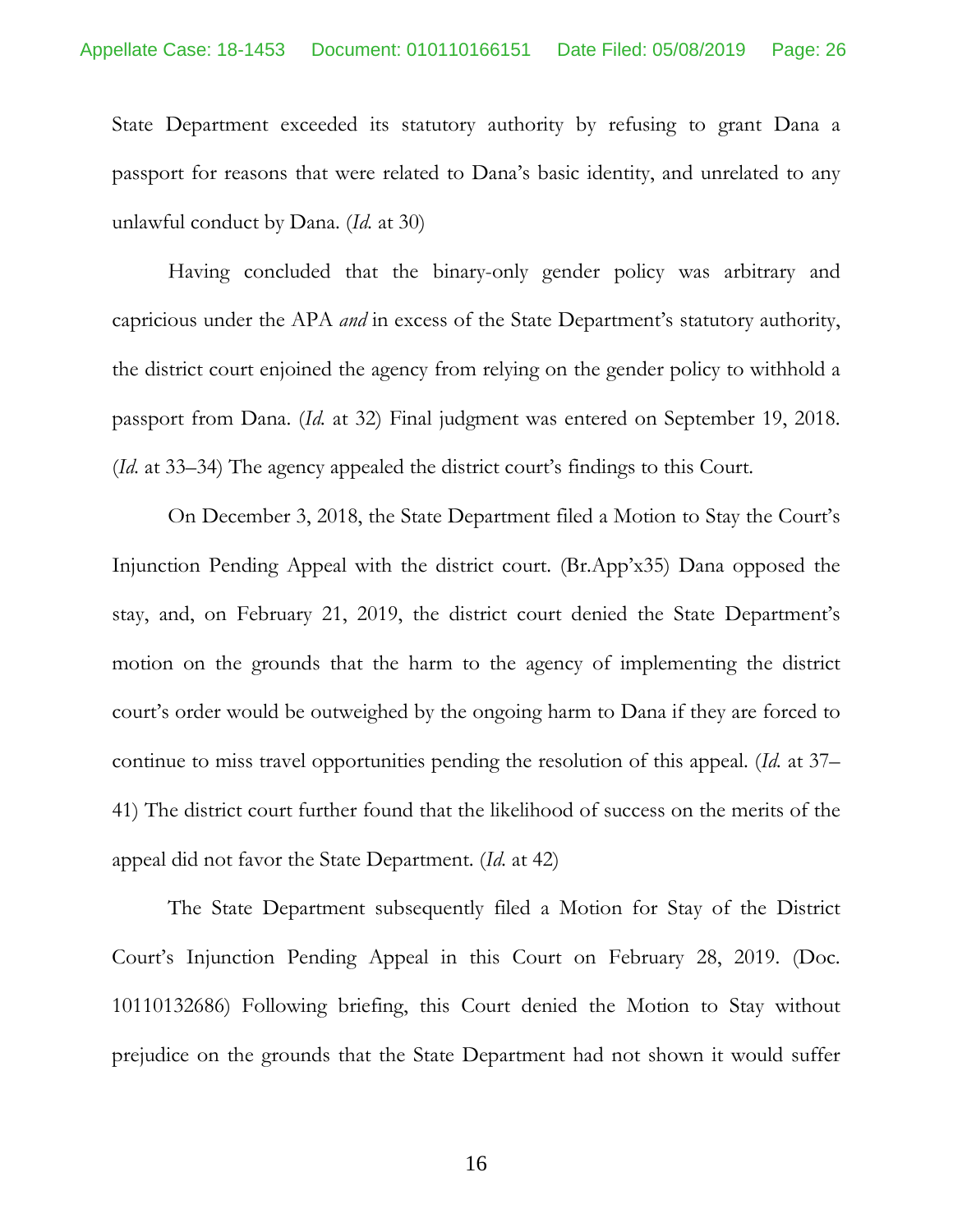irreparable harm absent a stay because the district court's injunction will have no effect until Dana files a new passport application. (Doc. 10110149105)

#### <span id="page-26-1"></span><span id="page-26-0"></span>**SUMMARY OF ARGUMENT**

When Congress delegated authority to the Secretary of State to grant and issue passports under the Passport Act, it did not bestow upon the Executive discretion to deny and indefinitely withhold a passport for any reason whatsoever—and certainly not solely because of personal characteristics. In correctly concluding that the State Department exceeded the scope of its statutory authority in violation of the APA, the district court reviewed long-standing Supreme Court precedent outlining the parameters of the State Department's authority under the Passport Act. Unlike those cases affirming passport denials, however, the grounds for refusal here do not relate to Dana's citizenship or allegiance, nor to a criminal or unlawful purpose. This case does not implicate geographic-area restrictions affecting all travelers, and Dana's planned advocacy at three international intersex conferences does not raise nationalsecurity or foreign-policy concerns. Instead, the State Department refused to issue a passport to Dana because Dana is neither male nor female—a basis which has not been expressly or implicitly endorsed by Congress. In any event, the State Department waived any argument that it acted within its statutory authority by failing to address this issue on appeal.

Separately, the district court also rightly held that the State Department's actions were arbitrary and capricious. The agency failed to engage in a reasoned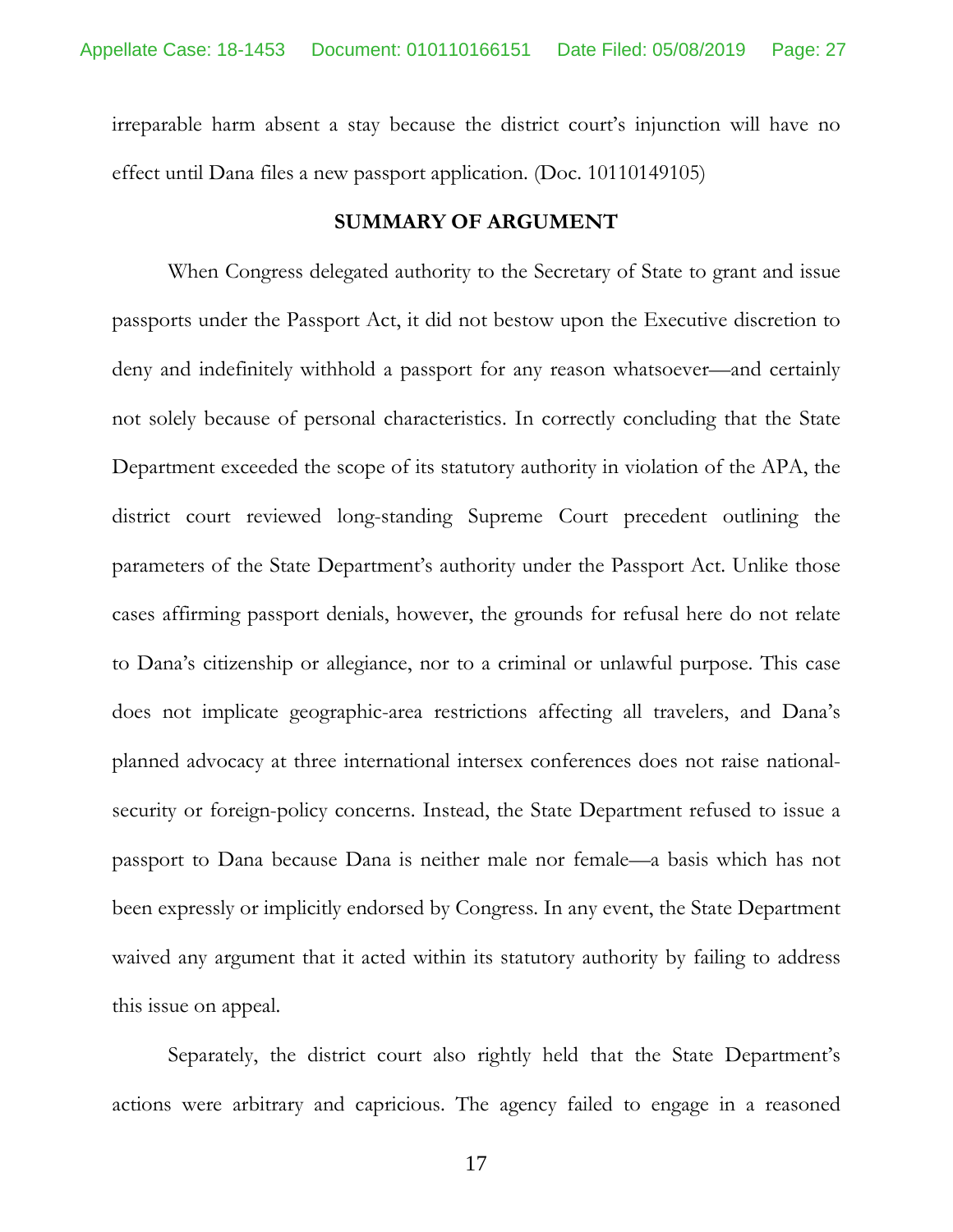decisionmaking process, including by giving purported justifications unsupported by the administrative record, deviating from policy without awareness or explanation, and failing to consider relevant factors or important aspects of the problem. And, in a futile effort to cure APA record deficiencies, the State Department also attempts to improperly inject extra-record evidence and post-hoc rationalizations on appeal through heavy reliance on two self-serving declarations, first introduced nineteen months after the agency denied Dana's passport application.

#### <span id="page-27-2"></span><span id="page-27-1"></span><span id="page-27-0"></span>**ARGUMENT**

The APA embodies core concepts of administrative law: an agency must act within the bounds of its authority and provide a reasoned explanation for its actions. Otherwise, a "reviewing court shall . . . hold unlawful and set aside agency action, findings, and conclusions found to be—(A) arbitrary, capricious, an abuse of discretion, or otherwise not in accordance with law . . . [or] (C) in excess of statutory jurisdiction, authority, or limitations, or short of statutory right . . . ." 5 U.S.C. § 706(2). Far from rubber-stamp approval, the APA "require[s] the reviewing court to engage in a 'substantial inquiry.' An agency's decision is entitled to a presumption of regularity, 'but that presumption is not to shield [the agency's] action from a thorough, probing, in-depth review.'" *Olenhouse v. Commodity Credit Corp*., 42 F.3d 1560, 1574 (10th Cir. 1994) (quoting *Citizens to Preserve Overton Park v. Volpe*, 401 U.S. 402, 415 (1971)).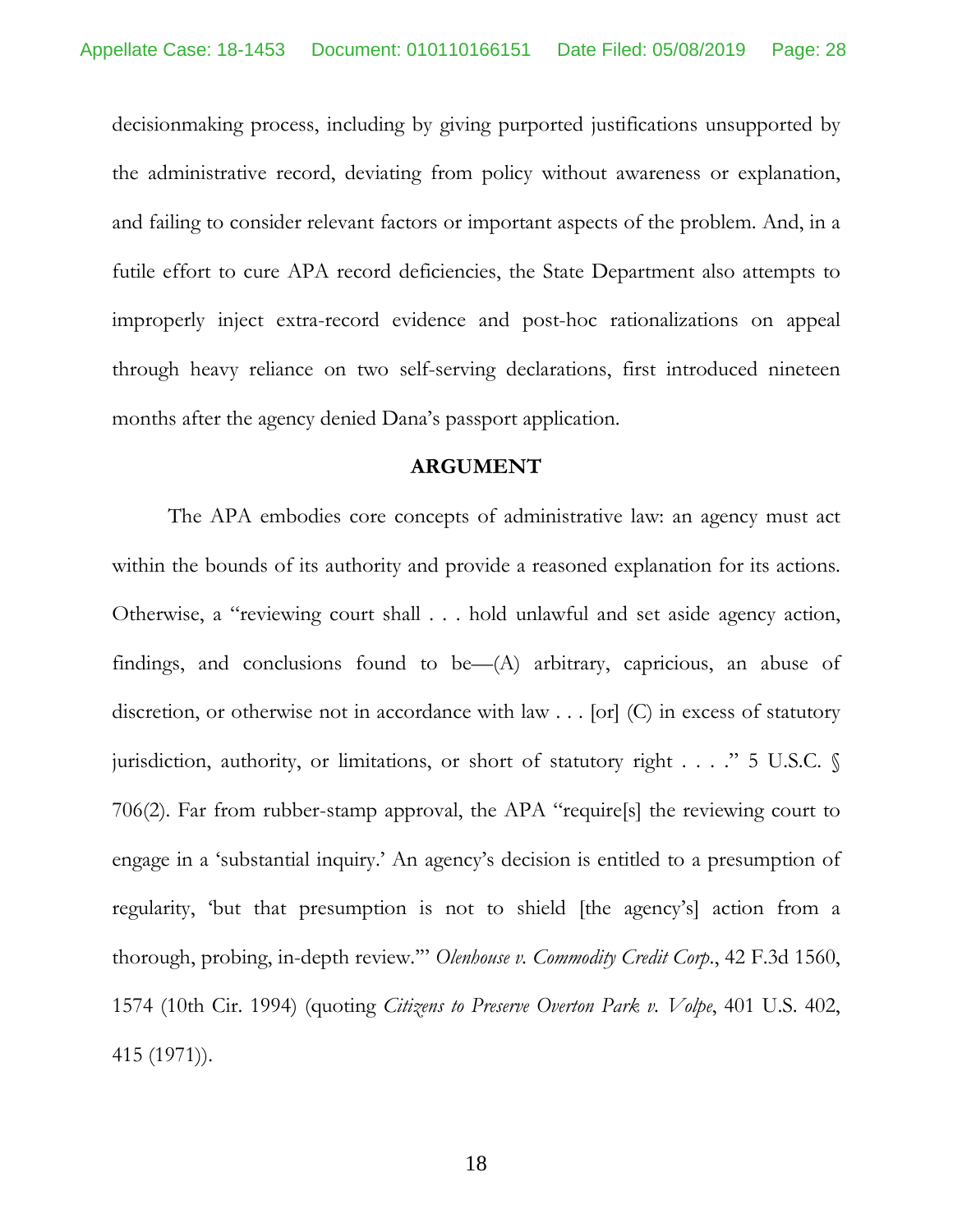<span id="page-28-1"></span><span id="page-28-0"></span>"Federal administrative agencies are required to engage in 'reasoned decision making.'" *See Allentown Mack Sales & Serv., Inc. v. NLRB*, 522 U.S. 359, 374–75 (1998). "Not only must an agency's decreed result be within the scope of its lawful authority, but the process by which it reaches that result must be logical and rational." *Id.* at 374. Here, the State Department failed on both counts. First, the Secretary exceeded his authority under the Passport Act because Congress has not delegated to the Executive the authority to deny a passport to a nonbinary intersex citizen based solely on personal characteristics. And, second, the agency failed to demonstrate its policy barring individuals who are neither male nor female from securing an accurate passport was the product of reasoned decisionmaking. The State Department's justifications are inadequate, and its policy produces absurd results: Dana cannot legally depart the United States simply because they refuse to be untruthful about their gender on a passport application.

#### **I. THE STATE DEPARTMENT EXCEEDED ITS AUTHORITY UNDER THE PASSPORT ACT WHEN IT DENIED DANA'S PASSPORT APPLICATION BASED SOLELY ON GENDER**

#### **A. The State Department Exceeded Its Statutory Authority by Denying Dana's Passport Application Based Solely on Gender**

The State Department acted outside its lawful authority when the agency denied a passport to Dana based solely on personal characteristics. The Passport Act provides that "[t]he Secretary of State may grant and issue passports . . . under such rules as the President shall designate and prescribe for and on behalf of the United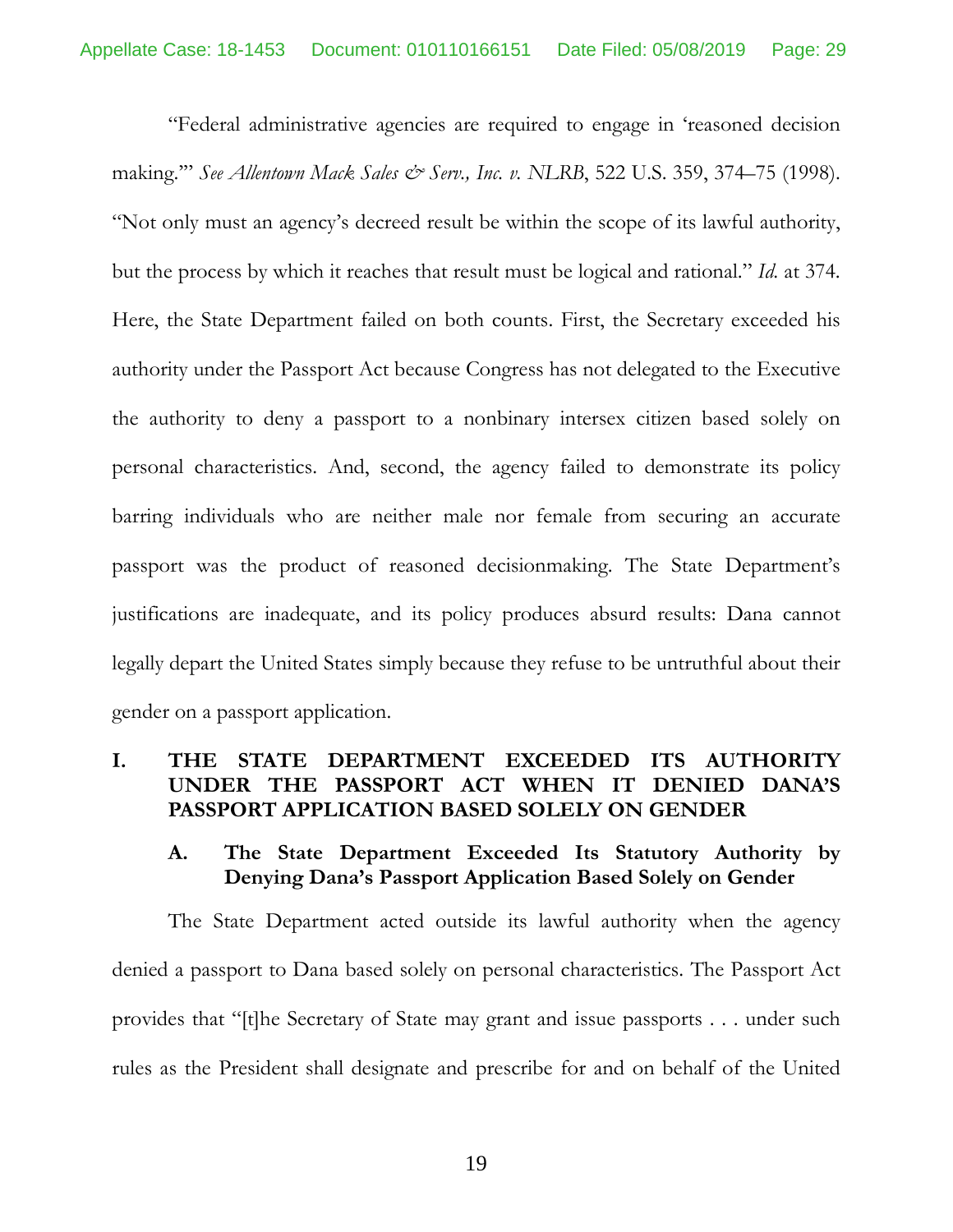<span id="page-29-4"></span><span id="page-29-2"></span><span id="page-29-1"></span>States." 22 U.S.C. § 211a. Congress did not, however, give the Secretary of State<sup>[7](#page-29-5)</sup> "unbridled discretion to grant or withhold a passport from a citizen for any substantive reason he may choose." *Kent*, 357 U.S. at 128; *see also Lynd v. Rusk*, 389 F.2d 940, 944 (D.C. Cir. 1967) ("[T]he language of the Passport Act of 1926 is broader than the authority it confers."). The State Department acted *ultra vires* because Congress has never authorized the Secretary to withhold a vital travel and identity document from a citizen based on the passport applicant's gender.

<span id="page-29-3"></span>Contrary to the State Department's conclusory assertion that district court "conflat[ed]" the two distinct APA claims (*see* Appellants' Br. 29), the district court fully and thoroughly analyzed whether the State Department exceeded its authority under the Passport Act. (Br.App'x28–30) In light of Supreme Court precedent, the district court concluded that the Passport Act "does not include the authority to deny an applicant on grounds pertinent to basic identity, unrelated to any good cause as described in *Kent* and *Haig* [*v. Agee*, 453 U.S. 280 (1981)]." (Br.App'x29) Specifically, under *Kent* and *Haig*, the potentially valid grounds for denying a passport application are ones "related to national security, foreign policy, citizenship, allegiance, or criminal or unlawful conduct." (*Id.*) The State Department did not deny Dana's application on any of those grounds, however, but because Dana refused "to untruthfully claim to be

<span id="page-29-5"></span><span id="page-29-0"></span><sup>&</sup>lt;sup>7</sup> A subsequent executive order conferred on the Secretary the President's authority under the Passport Act to prescribe rules governing the granting and issuing of passports. (*See* Add.1)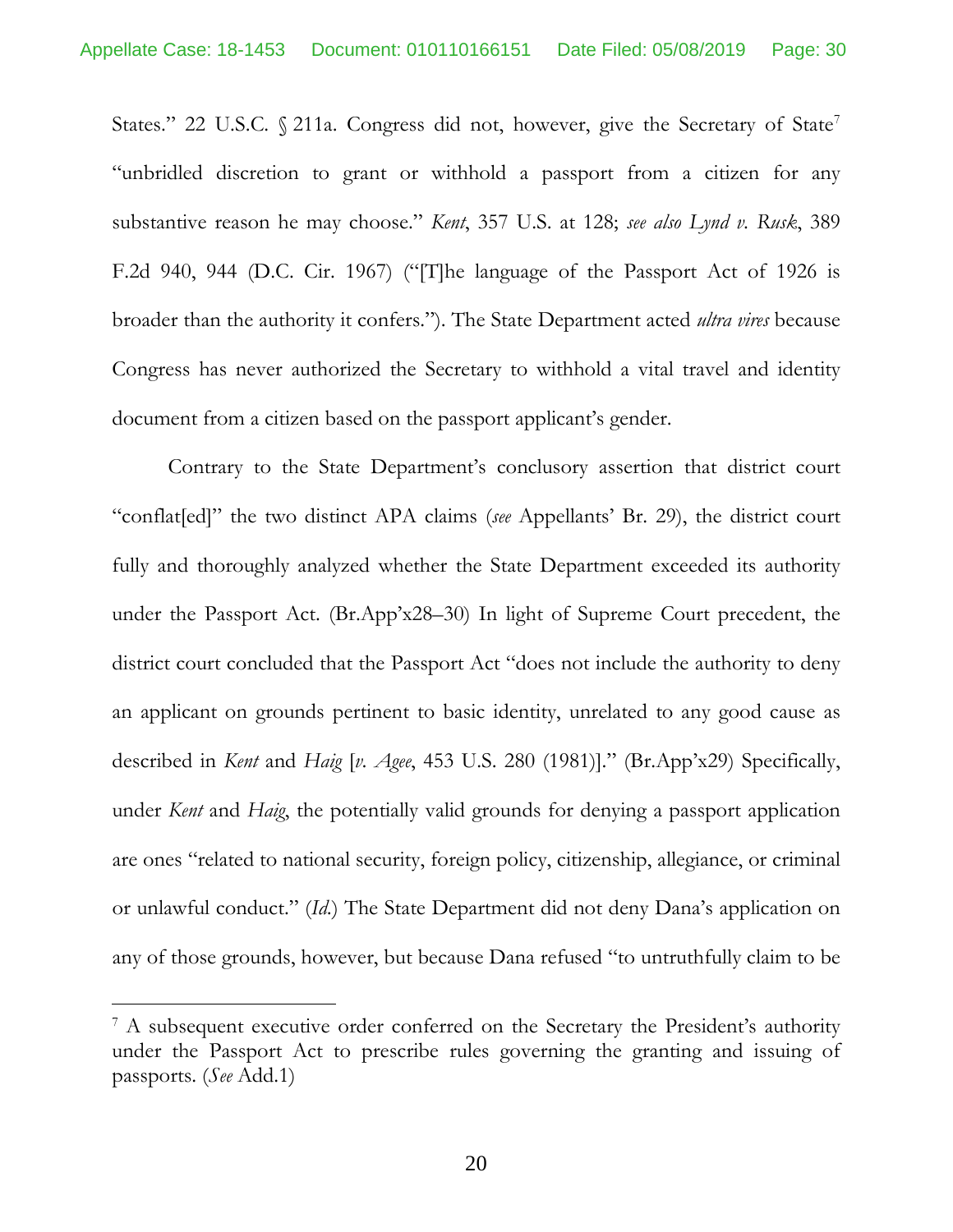either male or female." (*Id.*; *see also id.* at 2, 14 ("It is undisputed that in every other respect Dana is qualified to receive a passport.")) Denying a citizen a passport bearing an accurate gender marker for that reason alone is beyond the State Department's delegated authority.

<span id="page-30-2"></span><span id="page-30-0"></span>A trilogy of Supreme Court cases directly supports the district court's conclusion that the State Department exceeded its statutory authority. In *Kent*, the petitioners were denied passports because they were suspected Communists and refused to provide affidavits concerning their Communist Party membership. 357 U.S. at 117–20. Noting that courts should "construe narrowly all delegated powers that curtail or dilute" the right to travel, the Court held that the Passport Act must be interpreted in light of administrative practices at the time the statute was enacted. *Id.* at 128–29. The Court further concluded that the grounds cited for denying passport applications prior to passage of the Passport Act fell into two categories: "citizenship or allegiance on the one hand" and "criminal or unlawful conduct on the other." *Id.* at 128. Because political beliefs or associations did not fit within either of those categories, the Court held that the State Department exceeded its authority in denying the petitioners' applications. *Id.* at 129–30.

<span id="page-30-1"></span>The Court subsequently addressed the scope of the Passport Act in *Zemel v. Rusk*, 381 U.S. 1 (1965). There, the Court considered whether the State Department could refuse to validate passports for travel to Cuba. *Id.* at 3. The Court reaffirmed its holding from *Kent* that the Passport Act "must take its content from history: it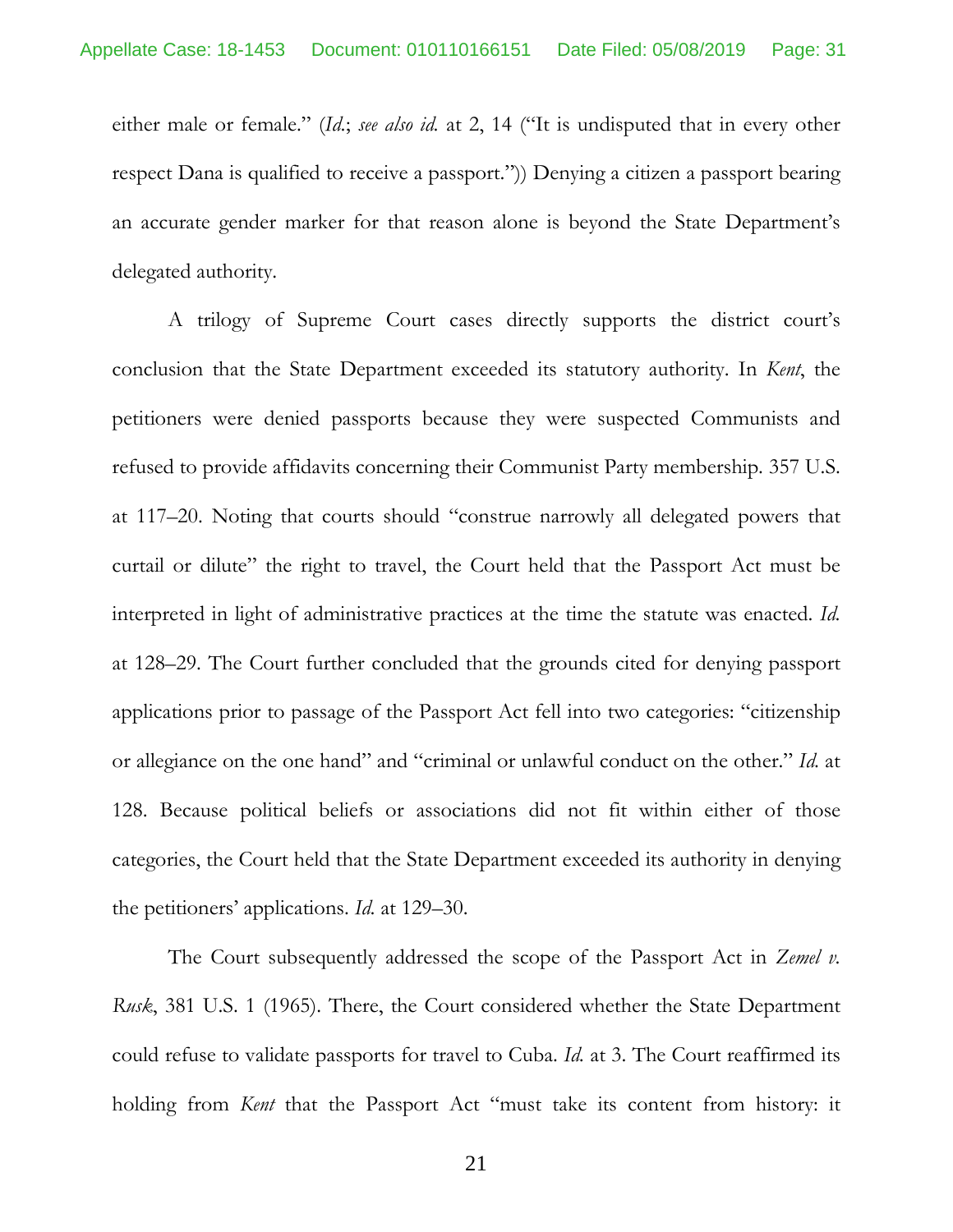authorizes only those passport refusals and restrictions which it could fairly be argued were adopted by Congress in light of prior administrative practice." *Id.* at 17–18 (citation omitted). The Court then upheld the passport denials because Congress had implicitly authorized area restrictions for passports. *Id.* at 11–12. The Court distinguished *Kent* because, in *Zemel*, the State Department "has refused to validate appellant's passport *not because of any characteristic peculiar to appellant*, but rather because of the foreign policy considerations affecting all citizens." *Id.* at 13 (emphasis added).

<span id="page-31-2"></span><span id="page-31-1"></span><span id="page-31-0"></span>Most recently, in *Haig*, the Court added an applicant's egregious conduct to the list of grounds on which the State Department may deny a passport. 453 U.S. at 308– 10. The passport holder in *Haig* (Philip Agee) was a former CIA operative living abroad who started a campaign to expose fellow CIA operatives. *Id.* at 283–84. Pursuant to an express regulatory provision, the State Department revoked Agee's passport because his "activities abroad are causing or are likely to cause serious damage to the national security or the foreign policy of the United States." *Id.* at 286. The Court upheld the revocation, finding that conduct raising serious nationalsecurity and foreign-policy concerns warranted the denial of a passport prior to enactment of the Passport Act and that the openly asserted regulation had been implicitly approved by Congress. *Id.* at 294, 301.

<span id="page-31-3"></span>Together, *Kent* and its progeny dictate that the State Department may lawfully deny (or revoke) passports based only on (1) allegiance or citizenship, (2) unlawful or criminal conduct, (3) specific geographic travel restrictions applicable to all citizens,

22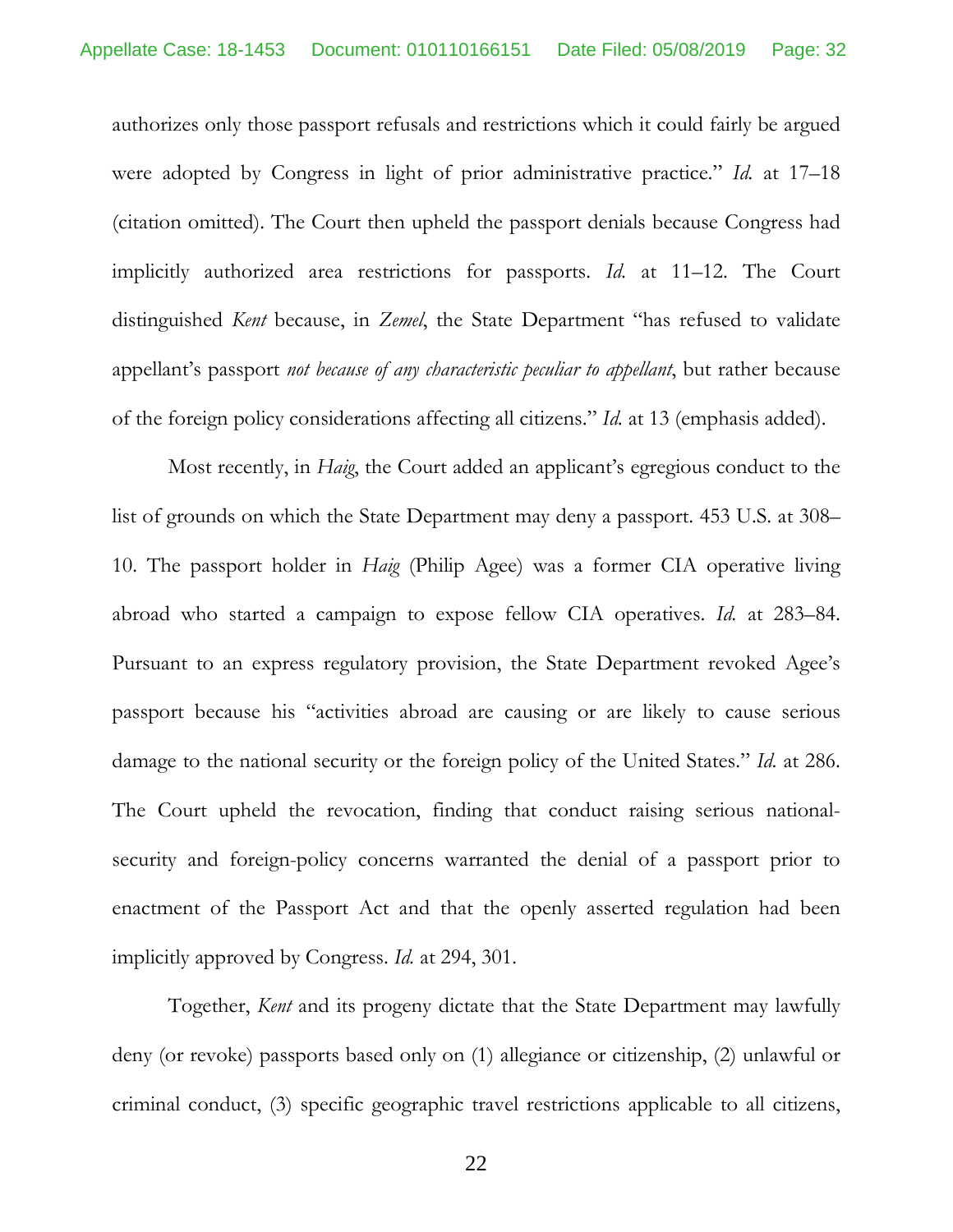and (4) conduct damaging to national security or foreign policy. *See, e.g.*, 22 C.F.R. § 51.60 *et seq.* The State Department lacks the statutory authority to deny or revoke passports for reasons unrelated to these four grounds.<sup>[8](#page-32-4)</sup>

<span id="page-32-1"></span>The State Department provides no evidence that Congress granted the Secretary the alleged right to deny a nonbinary intersex applicant who is neither male nor female an accurate gender marker on a passport, and such a denial is outside the four permissible categories. Like the applicant in *Kent*, Dana did not seek to acquire a passport for an unlawful or criminal purpose. *See* 357 U.S. at 130 ("They do not seek to escape the law nor to violate it."). Instead, Dana sought to attend and advocate for nondiscriminatory treatment of intersex persons at international conferences in Mexico City, Amsterdam, and New Zealand. (App'x21 ¶ 24; Supp.App'x25 ¶ 16; Doc. 010110137392, at 20) The State Department does not question Dana's citizenship or allegiance, nor does it assert that Dana's conduct as an advocate for intersex people is likely to seriously impair the national security or foreign policy of the United States.

<span id="page-32-4"></span><span id="page-32-3"></span><span id="page-32-2"></span><span id="page-32-0"></span><sup>8</sup> To the extent the State Department relies on *Zivotofsky v. Kerry*, 135 S. Ct. 2076 (2015), to justify its denial of Dana's passport application (*see* Appellants' Br. 2–3), that reliance is misplaced. *Zivotofsky* concerned the constitutionality of a statute that allowed citizens born in Jerusalem to have Israel as their place of birth listed on their passport, contrary to the State Department's longstanding policy of not recognizing any country as having sovereignty over Jerusalem. 135 S. Ct. at 2081–82. The Supreme Court struck down the statute as infringing upon the President's exclusive power to recognize foreign states. *Id.* at 2096. In doing so, the Supreme Court recognized and did not take issue with the principle underlying *Zemel*, *Rusk*, and *Haig* that "Congress must authorize the grounds on which passports may be approved or denied." *Id.*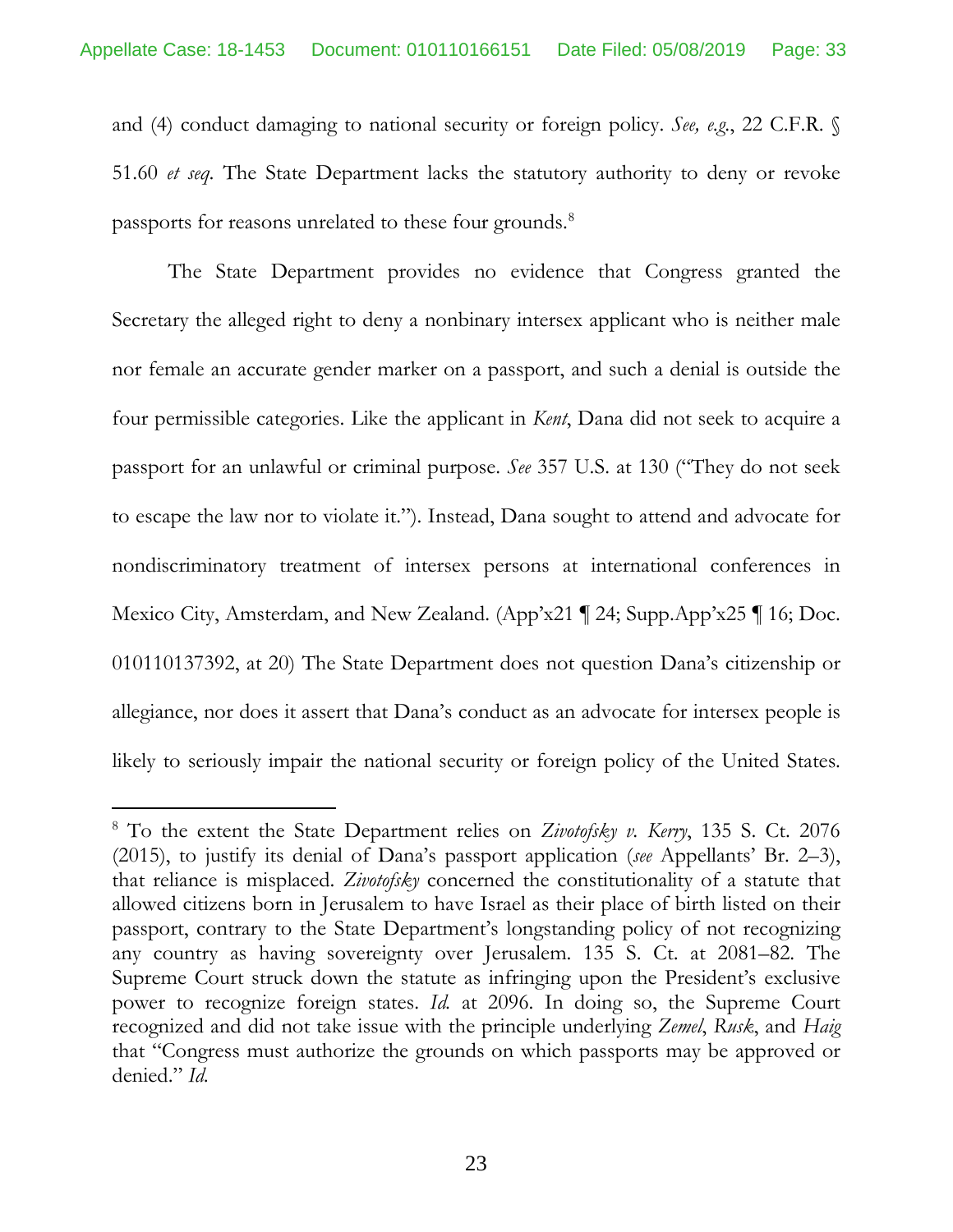Moreover, this case does not challenge any across-the-board restrictions on travel to designated countries applicable to all travelers.

<span id="page-33-2"></span>The State Department cannot establish a sufficiently substantial and consistent practice that compels the conclusion that Congress has knowingly authorized the State Department to refuse to issue a passport based solely on gender. Implicit authorization of a grounds for denying passports requires "an administrative practice sufficiently substantial and consistent to warrant the conclusion that Congress had implicitly approved it." *Zemel*, 381 U.S. at 12. Only a "long-continued practice, known to and acquiesced in by Congress, would raise a presumption that the [action] had been [taken] in pursuance of its consent." *Dames & Moore v. Regan*, 453 U.S. 654, 686 (1981). And, "only the clearest of such evidence will permit this Court to consider Congressional silence to be a substitute for explicit and affirmative legislative action in limiting the free exercise of important rights." *Woodward v. Rogers*, 344 F. Supp. 974, 985 (D.D.C. 1972), *aff'd*, 486 F.2d 1317 (D.C. Cir. 1973).

<span id="page-33-1"></span><span id="page-33-0"></span>Unlike *Haig*, where the Supreme Court identified three specific examples of the State Department openly denying passports in situations involving substantial likelihood of serious damage to national security or foreign policy of the United States, the agency here cites no instances where it has openly asserted—much less enforced—the purported power to deny a passport to an applicant who is neither male nor female. Thus, "there [is] in reality [no] definite policy in which Congress could have acquiesced" providing the Secretary with authority to deny passports to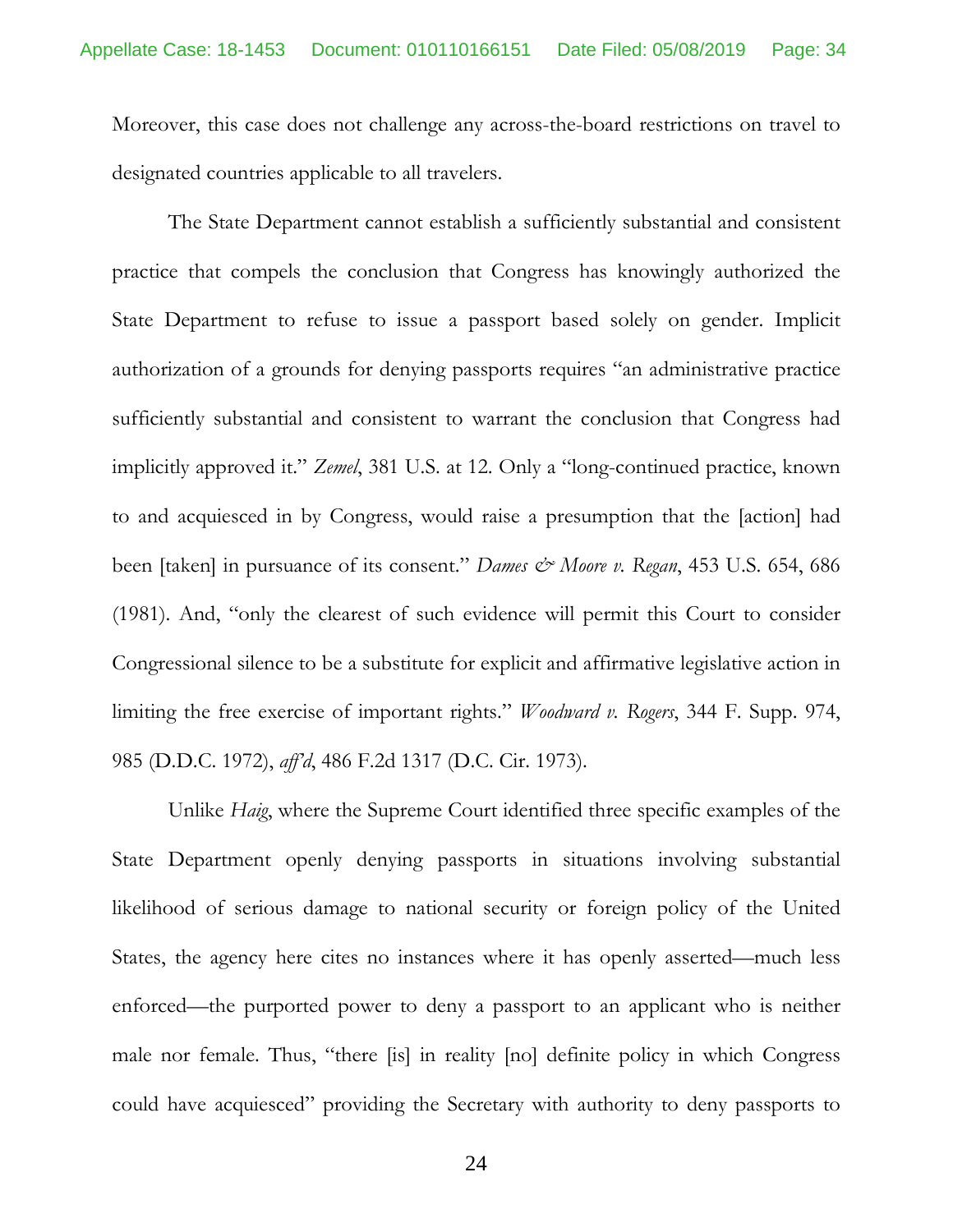<span id="page-34-4"></span><span id="page-34-0"></span>citizens based only upon personal characteristics. *Haig*, 453 U.S. at 303; *see also* Gregory Limoncelli, *Clarifying the Authority Delegated to the Secretary of State for the Control of Passports:* Haig v. Agee, 24 B.C.L. Rev. 435 (1983), *available at* http://lawdigitalcommons.bc.edu/bclr/vol24/iss2/4.

<span id="page-34-2"></span><span id="page-34-1"></span>The passport application itself—which includes binary-only gender options alongside numerous other data points—cannot constitute a practice sufficiently substantial to put Congress on notice that the State Department would deny a passport to Dana or someone else in their position. *See Kent*, 357 U.S. at 129. The seemingly innocuous administrative form that has never before been challenged in this context is insufficient to meet the standard for implicit authority set by *Kent*, *Zemel*, and *Haig*. In fact, at the time litigation commenced, the Gender Policy did "not explicitly state that the Department cannot issue a passport containing an alternative gender marking" and never "contemplate[d] the existence of a gender other than male or female." (Br.App'x7–8) Because the Passport Act does not grant the State Department authority to deny Dana's application on the ground that they truthfully listed "Intersex" rather than "M" or "F" on the passport application, the district court's order should be affirmed.

#### <span id="page-34-3"></span>**B. In Any Event, the State Department Has Waived Any Argument That It Acted within Its Statutory Authority under the Passport Act**

The Federal Rules of Appellate Procedure require an appellant's opening brief to set forth the "appellant's contentions and the reasons for them, with citations to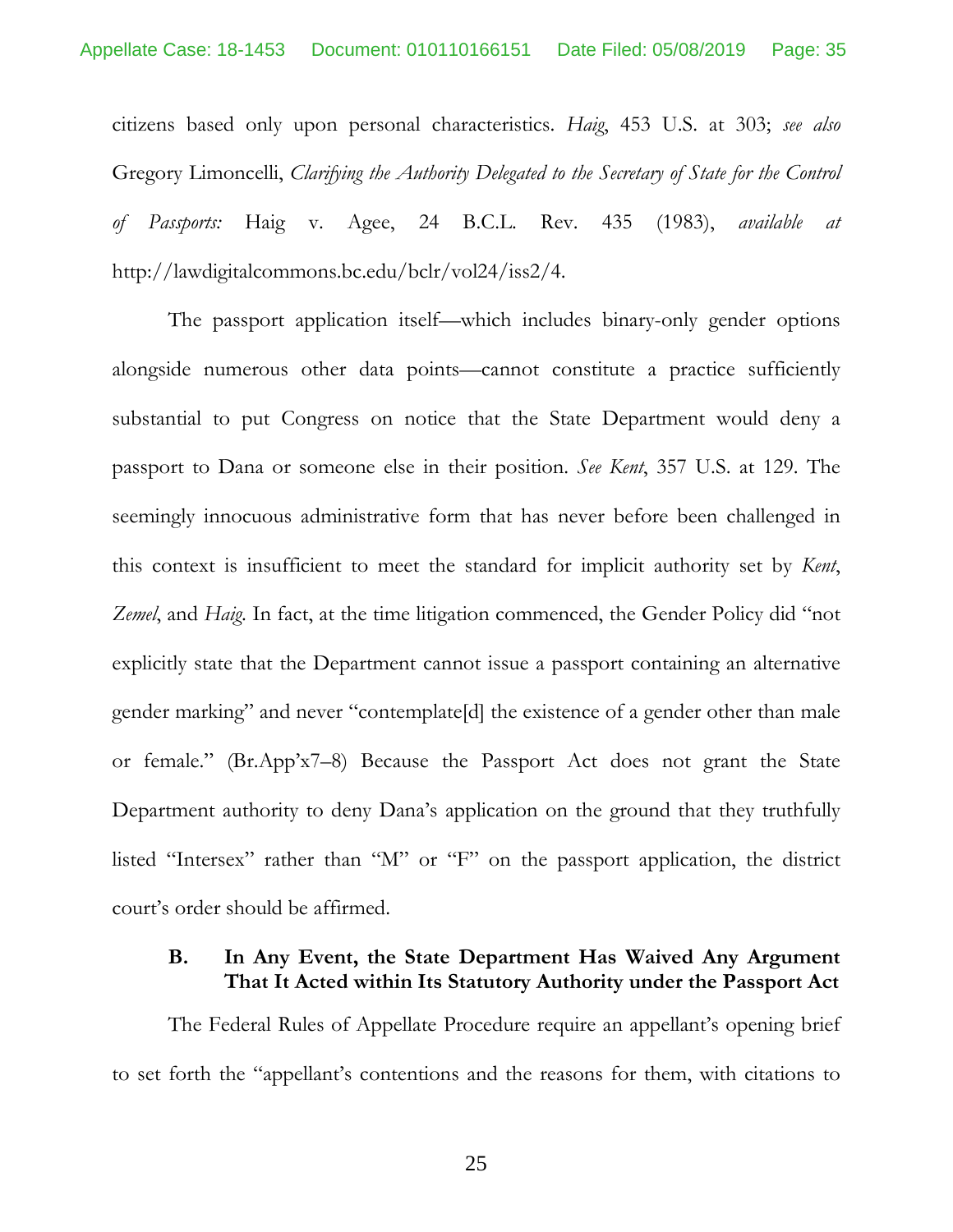<span id="page-35-9"></span><span id="page-35-8"></span><span id="page-35-4"></span><span id="page-35-0"></span>the authorities and parts of the record on which the appellant relies . . . ." Fed. R. App. P. 28(a)(8)(A); *see also* 16AA Charles Alan Wright & Arthur R. Miller, Federal Practice and Procedure § 3974.1 (4th ed.). "It is well-settled that '[a]rguments inadequately briefed in the opening brief are waived.'" *United States v. Cooper*, 654 F.3d 1104, 1128 (10th Cir. 2011) (quoting *Adler v. Wal-Mart Stores, Inc.*, 144 F.3d 664, 679 (10th Cir. 1998)); *see also, e.g.*, *Bronson v. Swensen*, 500 F.3d 1099, 1104 (10th Cir. 2007); *United States v. Wooten*, 377 F.3d 1134, 1145 (10th Cir. 2004) (quoting *Murrell v. Shalala*, 43 F.3d 1388, 1930 n.2 (10th Cir. 1994)).

<span id="page-35-7"></span><span id="page-35-6"></span><span id="page-35-5"></span><span id="page-35-3"></span><span id="page-35-1"></span>Although the district court conducted an in-depth analysis regarding the scope of the Secretary's authority under the Passport Act before finding that the Secretary exceeded his statutory authority by withholding a passport from Dana in violation of the APA, the State Department does not brief, develop, or otherwise engage in any substantive argument that it acted in accordance with duly delegated powers by Congress under the Passport Act.<sup>9</sup> Therefore, the issue is waived by the State Department and the district court's judgment should be affirmed. *See, e.g.*, *Clark v.* 

<span id="page-35-10"></span><span id="page-35-2"></span><sup>&</sup>lt;sup>9</sup> Indeed, the State Department presents only one issue for this Court's consideration: "Whether the State Department's longstanding requirement that a passport identify the bearer's sex as either male or female is arbitrary and capricious." (Appellants' Br. 2; *see also infra*, Argument, Part II) At best, the agency gave the statutory-authority issue perfunctory treatment in two sentences, conclusorily and erroneously claiming that the district court "conflat[ed] two separate inquiries" and that "reversing the district court's arbitrary-and-capricious holding also disposes of its ruling that the Department had exceeded its statutory authority . . . ." (Appellants' Br. 29)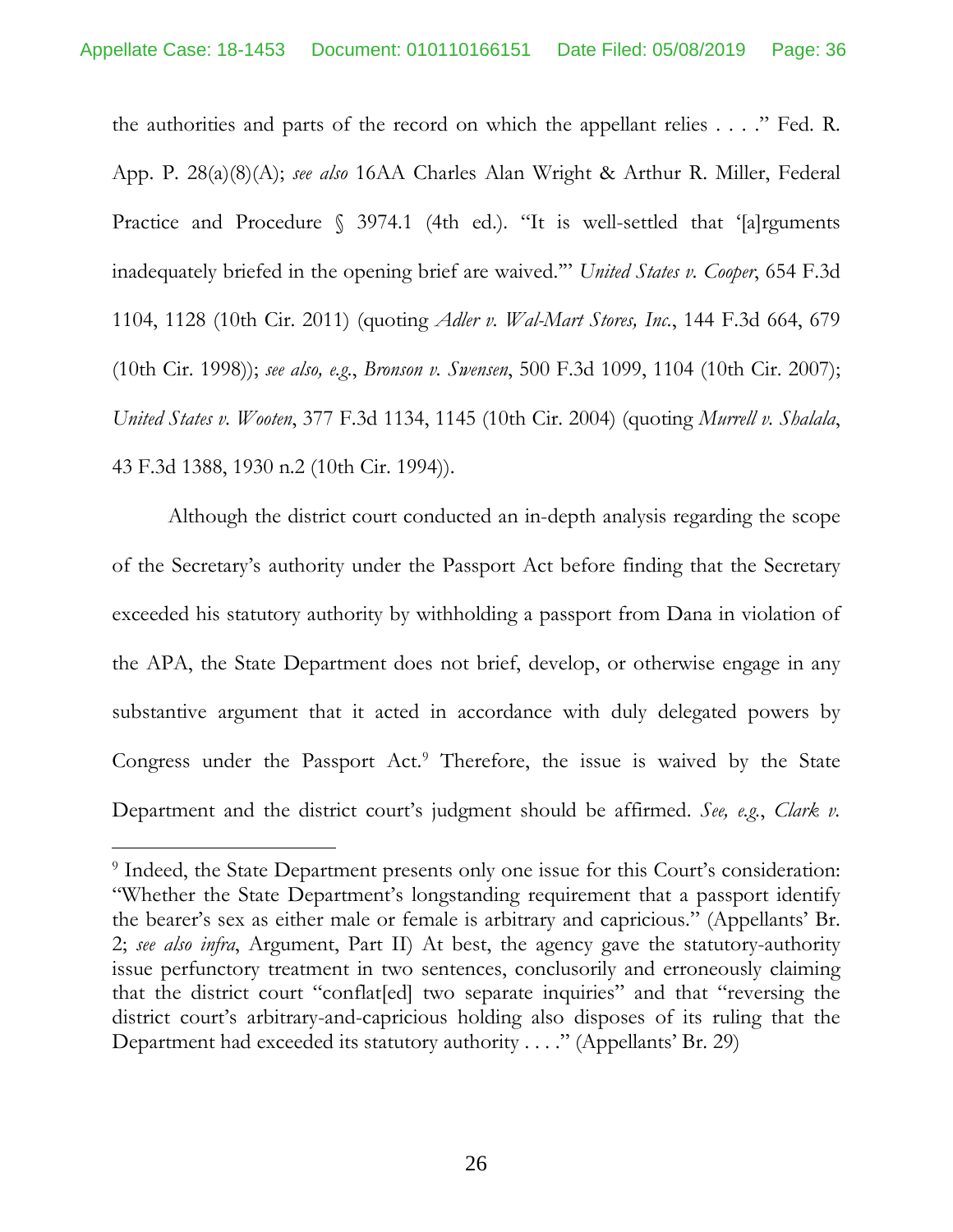<span id="page-36-4"></span><span id="page-36-0"></span>*Colbert*, 895 F.3d 1258, 1265 (10th Cir. 2018) ("By offering an incomplete challenge to the district court's analysis, [the appellant] has effectively abandoned his appeal of its ruling."); *Becker v. Kroll*, 494 F.3d 904, 913 n.6 (10th Cir. 2007) ("An issue or argument insufficiently raised in the opening brief is deemed waived."); *Utahns for Better Transp. v. U.S. Dep't of Transp.*, 305 F.3d 1152, 1175 (10th Cir. 2002) (deeming an argument consisting of a conclusory statement and unhelpful citations to be waived for failure to brief); *cf. United States v. Harrell*, 642 F.3d 907, 918 (10th Cir. 2011) ("[A]rguments raised for the first time in a reply brief are generally deemed waived.").

#### <span id="page-36-3"></span>**II. THE STATE DEPARTMENT'S ACTIONS ARE ARBITRARY AND CAPRICIOUS**

<span id="page-36-5"></span><span id="page-36-2"></span><span id="page-36-1"></span>In addition to holding that the agency exceeded its authority under the Passport Act, the district court separately determined the State Department's decisionmaking process for the binary-only gender policy was arbitrary and capricious. A court reviewing agency action under the "'arbitrary and capricious' standard is to ascertain whether the agency examined the relevant data and articulated a rational connection between the facts found and the decision made." *Olenhouse*, 42 F.3d at 1574 (citation omitted). Agency action should be set aside "if the agency has relied on factors which Congress has not intended it to consider, entirely failed to consider an important aspect of the problem, offered an explanation for its decision that runs counter to the evidence before the agency, or is so implausible that it could not be ascribed to a difference in view or the product of agency expertise." *Motor Vehicle Mfrs. Ass'n of the*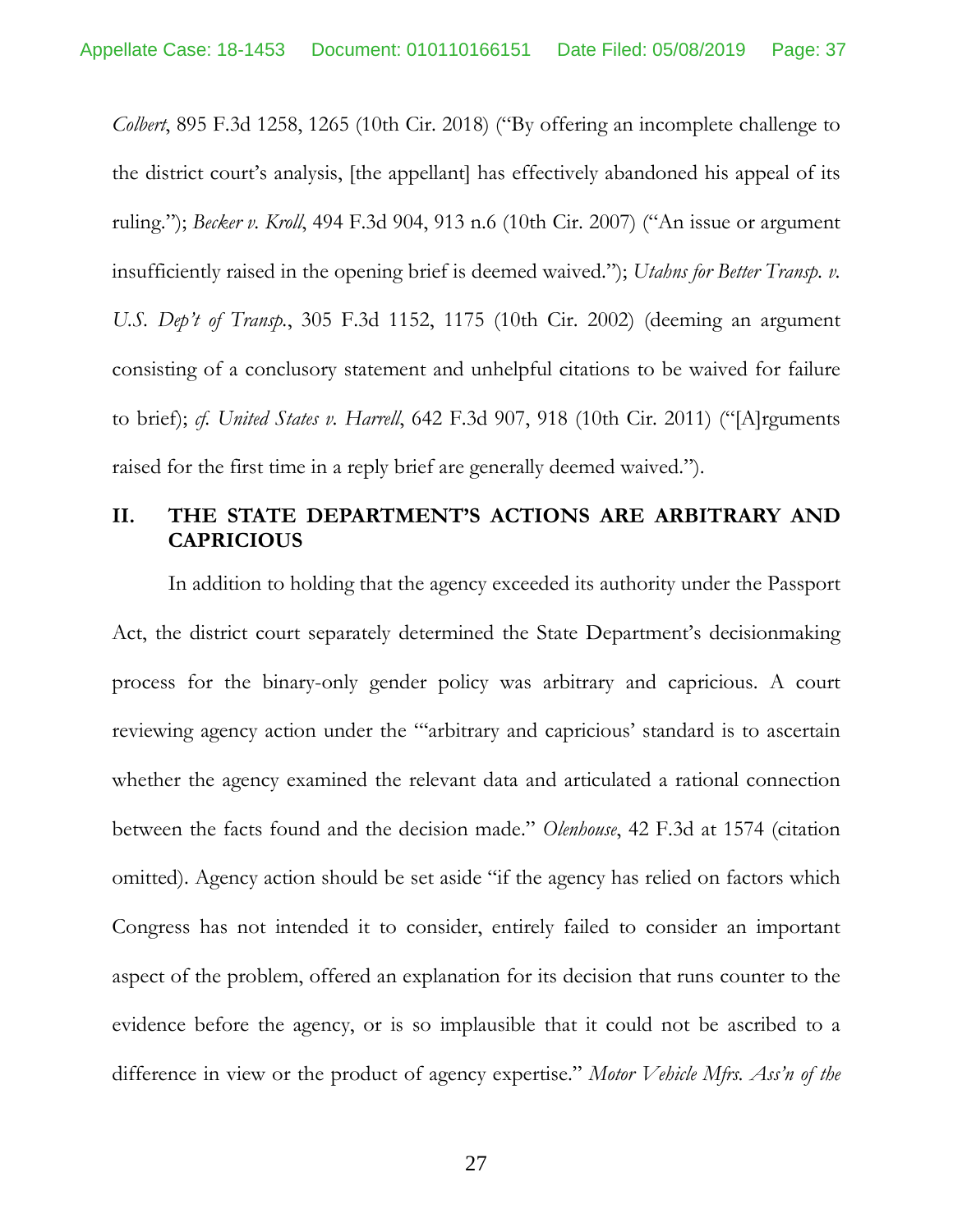*U.S., Inc. v. State Farm Mut. Ins. Co.*, 463 U.S. 29, 43 (1983). "In addition to requiring a reasoned basis for agency action, the 'arbitrary or capricious' standard requires an agency's action to be supported by the facts in the record." *Olenhouse*, 42 F.3d at 1575.

<span id="page-37-2"></span><span id="page-37-1"></span>In conducting its APA review, the district court focused on the administrative record before the agency at the time of the decision. Contrary to the State Department's assertion that the district court "subjected [the agency] to exacting scrutiny" (Appellants' Br. 17), the district court properly applied the *State Farm*-*Olenhouse* review standard to conclude that the binary-only policy was "not the product of reasoned decision making." (Br.App'x7) Importantly, a court must intervene "if the court becomes aware, especially from a combination of danger signals, that the agency has not really taken a 'hard look' at the salient problems, and has not genuinely engaged in reasoned decision-making." *Greater Bos. Television Corp. v. FCC*, 444 F.2d 841, 851 (D.C. Cir. 1970), *cert. denied,* 403 U.S. 923 (1971). With rampant danger signals throughout the administrative record, the State Department's decision to deny Dana's passport application was arbitrary and capricious in violation of the APA.

#### <span id="page-37-0"></span>**A. The State Department Failed to Provide a Reasoned Basis for Denying Dana's Passport Application**

# 1. Compelling a passport applicant to select an incorrect gender cannot be reconciled with the agency's goal of accuracy

Understandably, the State Department seeks to "ensure that the information contained in the U.S. passport is *accurate and verifiable*, and thus to ensure the integrity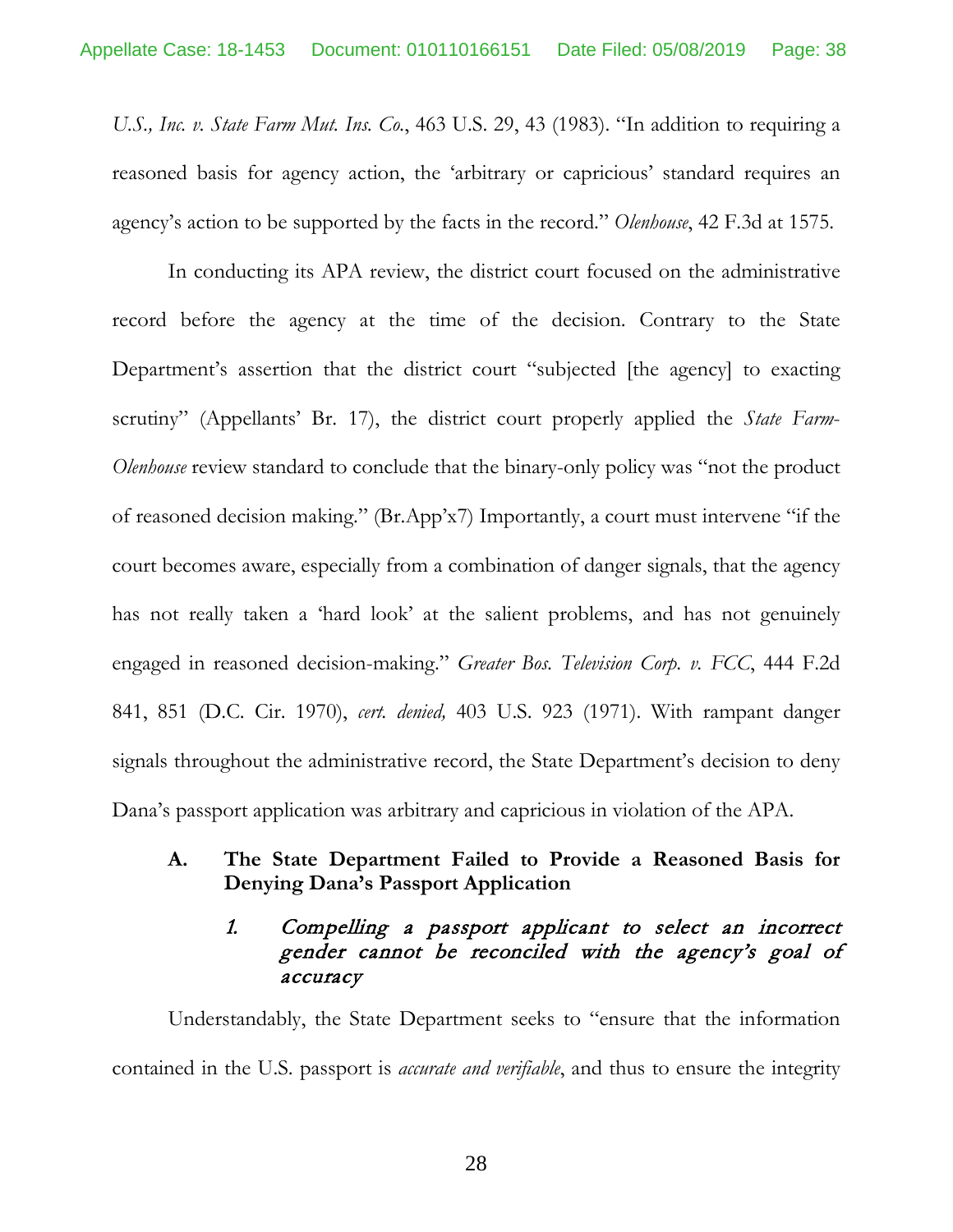of the U.S. passport of identity and citizenship." (App'x84 (emphasis added)) Yet, the binary-only gender policy as applied to Dana—a person who is neither male nor female—undermines the agency's interest in accuracy. Specifically, the State Department's action forces Dana to arbitrarily designate an inaccurate binary gender on their passport application despite the agency having acknowledged that "there are individuals whose gender identity is neither male or female" (App'x86), and that some people are "born with [intersex traits] that [do] not fit typical definitions of male or female." (7 FAM § 1350 App. M; App'x94)

<span id="page-38-0"></span>The process for securing a U.S. passport illuminates the agency's lack of reasoned decisionmaking in rejecting Dana's application. In order to obtain a passport from the State Department, a first-time applicant must submit—among other things (*see supra*, Statement of the Case, Part II.B)—"a written application which shall contain a true recital of each and every matter of fact," which "shall be duly verified" by oath. 22 U.S.C. § 213. An applicant born in the United States "generally must submit a birth certificate." 22 C.F.R. § 51.40. And an applicant must also establish identity "by submission of a previous passport, other state, local or federal government officially issued identification or photograph, or other identifying evidence which may include an affidavit of any identifying witness." *Id.* § 51.23.

For individuals whose gender is not accurately reflected on evidence submitted to the agency, the State Department's FAM dictates that such evidence submitted to the agency is not dispositive as a matter of identity. The applicant may "request[] a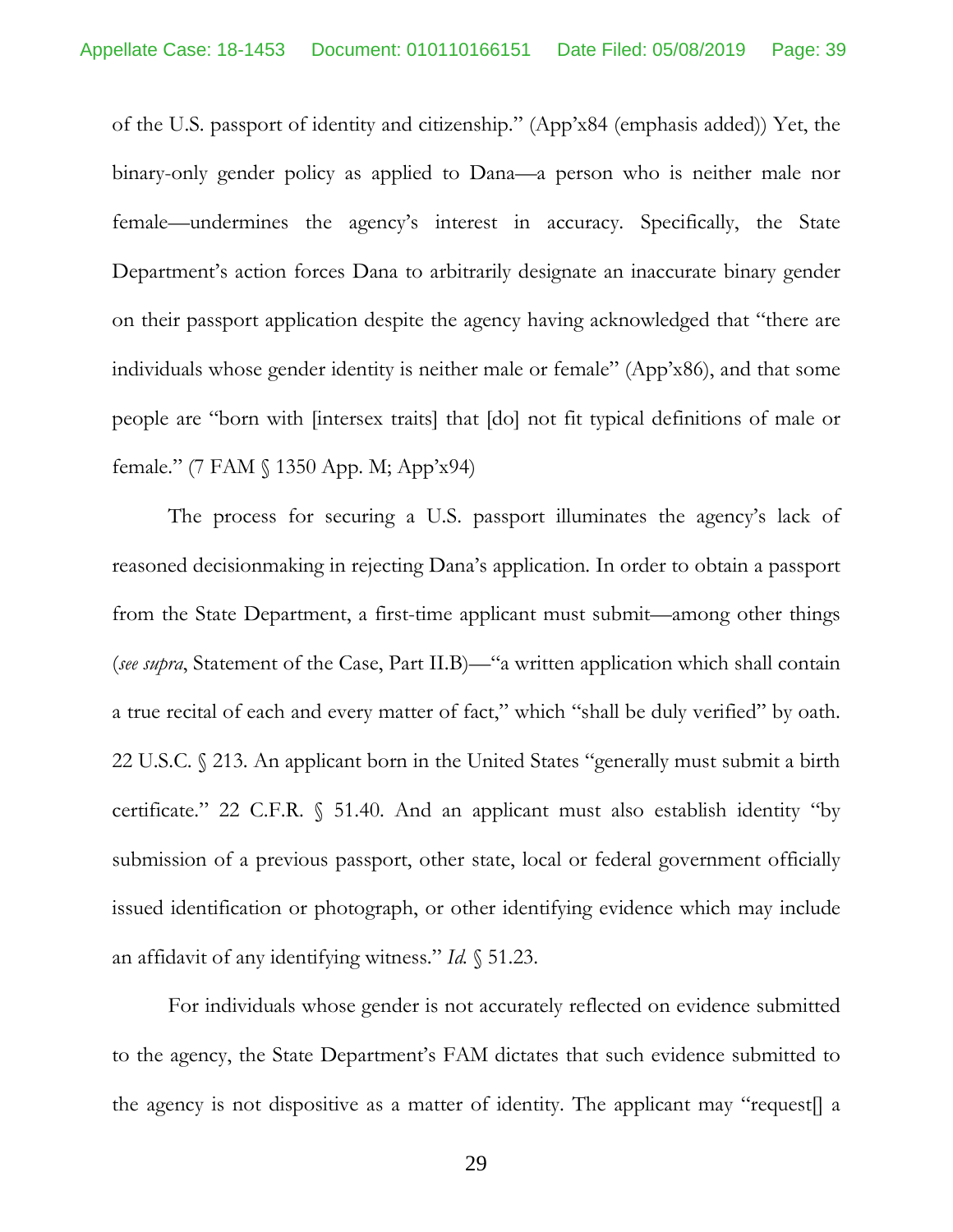gender on the passport application different from the one reflected on some or all of the submitted citizenship and/or identity evidence." (7 FAM  $\langle$  1310(a) App. M; App'x88) For such passport applications, medical certification by a licensed physician is to be "the *only* documentation of gender change" required (*id.* § 1310(e)), and, if all other criteria are met,<sup>[10](#page-39-2)</sup> "a full validity U.S. passport will be issued reflecting a new gender." (*Id.* § 1320(b)(1); App'x90)

Dana requested an accurate passport reflecting their nonbinary gender identity by writing "Intersex" on the application and requesting a gender marker other than "M" or "F." (App'x51) In support of their request, and in adherence to the FAM, Dana provided medical certification from multiple licensed VA physicians, confirming that Dana is intersex and neither male nor female. Dana also submitted their amended birth certificate that lists their sex as "unknown." (App'x54) Nevertheless, the State Department rejected Dana's application, insisting that Dana arbitrarily select either "M" or "F" to obtain a passport when, for them, neither would be accurate.<sup>[11](#page-39-3)</sup> "This agency action cannot be reconciled." *Olenhouse*, 42 F.3d at 1582.

<span id="page-39-2"></span><span id="page-39-0"></span><sup>&</sup>lt;sup>10</sup> But for their inability to select "M" or "F" on their passport application, "[i]t is undisputed that in every other respect Dana is qualified to receive a passport."  $(Br.App'x14)$ 

<span id="page-39-3"></span><span id="page-39-1"></span><sup>&</sup>lt;sup>11</sup> Further, Dana could be exposed to criminal penalties for dishonesty if they arbitrarily select "M" or "F" on the application as the State Department suggests. Every "passport applicant must truthfully answer all questions" on the form and a "person providing false information as part of a passport application . . . is subject to prosecution under applicable Federal criminal statutes." 22 C.F.R. § 51.20(b); *see also,*  (footnote continued)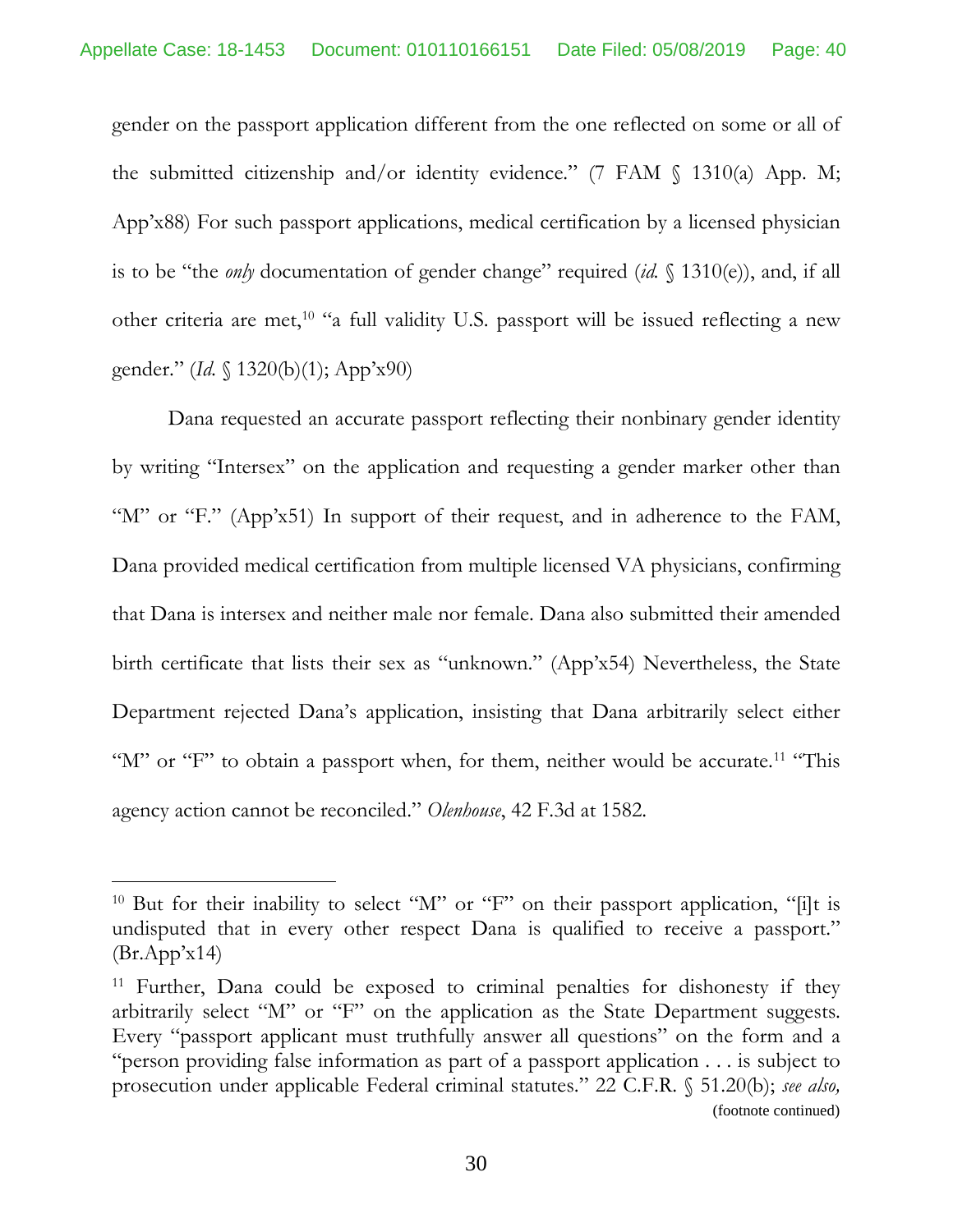<span id="page-40-0"></span>As the district court correctly concluded, "requiring an intersex person to misrepresent their sex on this identity document is a perplexing way to serve the Department's goal of accuracy and integrity." (Br.App'x25) There is no reasoned basis for compelling Dana to be untruthful about their gender in order to obtain a passport. *Clark Cnty., Nev. v. FAA*, 522 F.3d 437, 443 (D.C. Cir. 2008) (finding that an agency's "determinations do not satisfy the [] reasoned decisionmaking requirement" where there is a "lack of any coherent explanation"). "[T]he reason" that the State Department "gave for [the agency's] action . . . makes no sense." *New England Coal. on Nuclear Pollution v. Nuclear Regulatory Comm'n,* 727 F.2d 1127, 1130–31 (D.C. Cir. 1984) (Scalia, J.).

# <span id="page-40-1"></span>2. The State Department's database-matching justification is not the product of reasoned decisionmaking

The State Department uses gender as a "vital data point" for "performing the adjudication of passports" (App'x85), and it claims to "rel[y] on the databases of other federal agencies and from federal and state law enforcement authorities" in the adjudication of passports. (*See* Appellants' Br. 8 (citing App'x85)) The databasematching justification, however, is not the product of reasoned decisionmaking because the agency need not jettison its regulations or established procedures for *verifying* identity in order to issue Dana an accurate passport. Further, the agency's

\_\_\_\_\_\_\_\_\_\_\_\_\_\_\_\_\_\_\_\_\_\_\_\_\_\_\_\_\_

<sup>(</sup>footnote continued from previous page)

<span id="page-40-2"></span>*e.g*., 18 U.S.C. § 1542 (imposing criminal sanctions for willfully and knowingly making any false statement in an application for passport).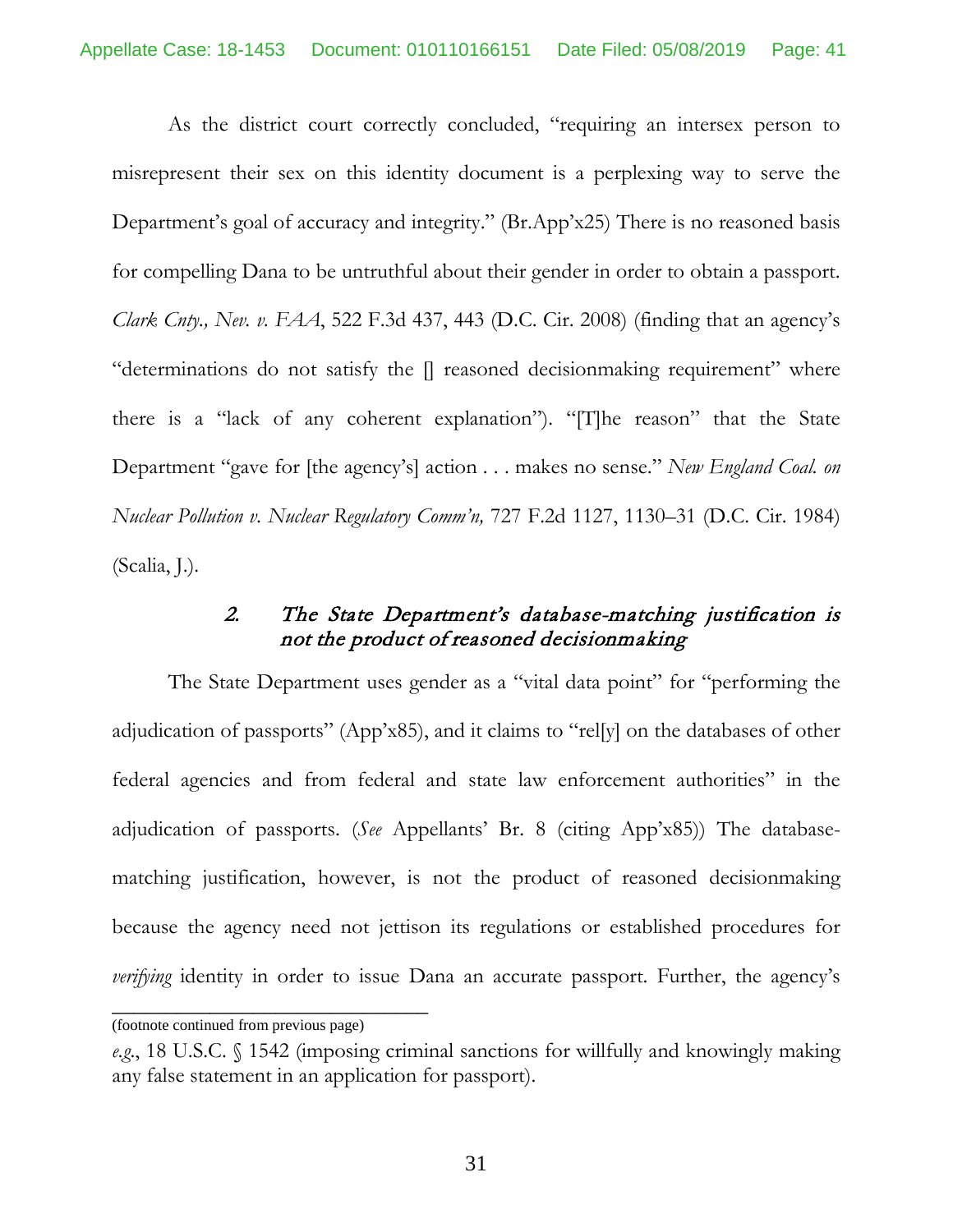assertions about comparing gender biodata between independent computer systems for law enforcement purposes are not "supported by the facts in the record." *Olenhouse*, 42 F.3d at 1575.

<span id="page-41-0"></span>The introduction of a third gender option does not impede the agency's goal of "identify[ing] persons ineligible for a passport." (App'x85) An applicant like Dana must still follow existing regulations to establish citizenship, 22 C.F.R. § 51.40–51.42, and identity, *id.* § 51.23. In addition, the Gender Policy sets forth existing procedures for the agency to verify identity when an applicant "requests a gender on the passport application different from . . . some or all" underlying documents, such as birth certificates, driver's licenses, or state IDs. (7 FAM § 1310(a) App. M; App'x88) Importantly, Dana does not suggest the agency should dispense with these existing protocols, including use of the sex field to compare evidence submitted to the agency with government systems to identify "[i]ndividuals who may not be entitled to passports[.]" (App'x85 (citing applicants subject to "felony arrest warrants," "criminal court orders," and "requests for extradition")) The State Department may apply its existing policy and protocols and, as with any other individual whose gender is not accurately reflected on their government identification, verify identity and eligibility based on the totality of the evidence.

The agency's "matching" justification is also unsupported by—and even contrary to—the administrative record. Gender-marker discrepancies *already* exist between the State Department's systems and other third-party databases. The Gender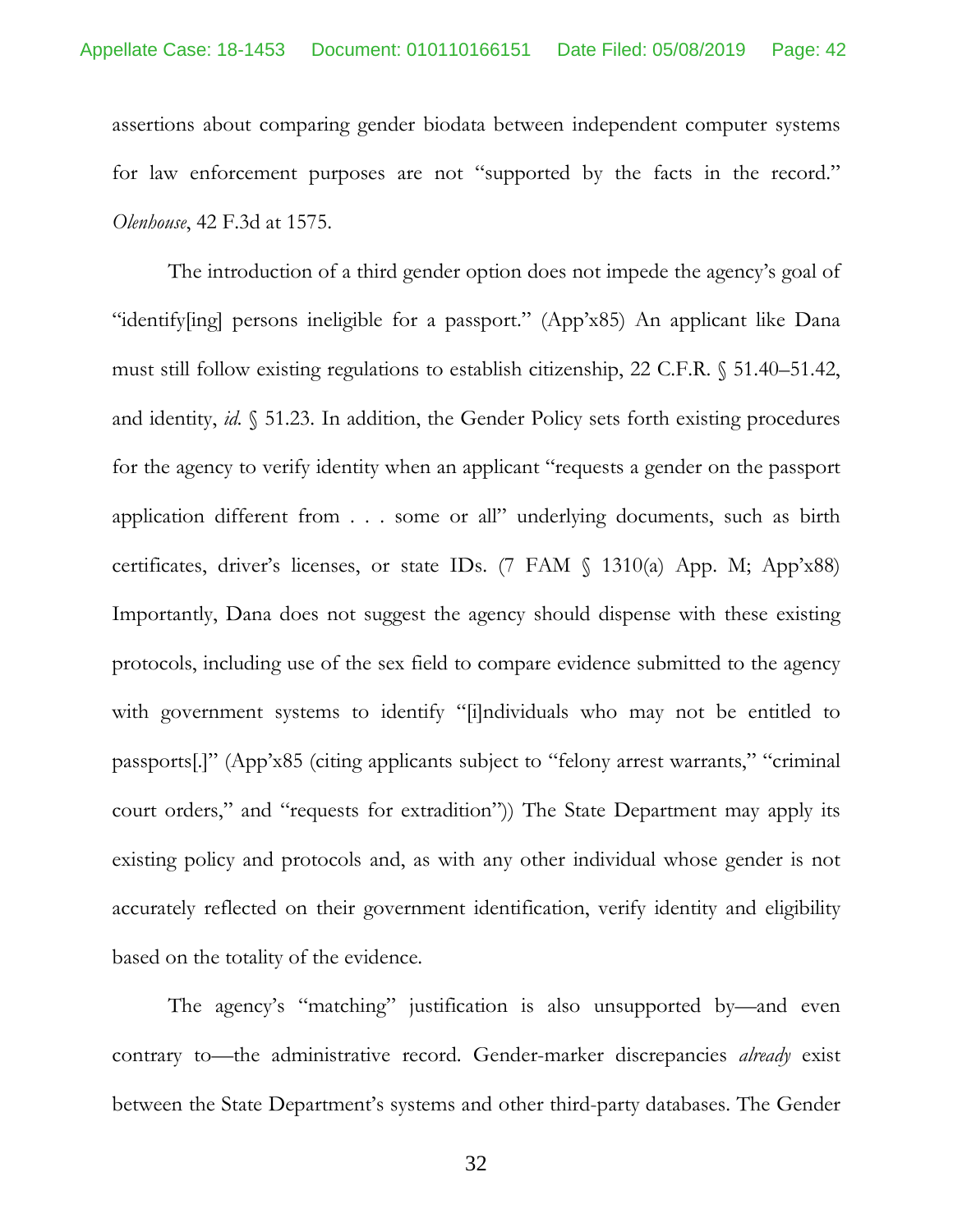Policy expressly acknowledges that state law varies as to whether underlying government identity documents are corrected with a gender change, thus accounting for mismatches in the gender field. (7 FAM  $\{(7)$  1320(a)(2) App. M; App'x89) The State Department does not explain why it would be precluded from employing the existing process for binary transgender or intersex applicants, whose documents may not match.

The State Department's database matching concept also makes little sense when the agency told Dana they could select either binary gender, which may or may not correspond to underlying databases. As the district court observed, "the Department undermined its purported rationale when it informed Dana that Dana could receive a male passport if Dana provided a physician's letter attesting to that gender, even though Dana's Colorado driver's license listed Dana's gender as female." (Br.App'x22) "By allowing this means of gender designation on the passport, the Department made it apparent that it did not actually rely on other jurisdiction's gender data to verify passport applicants' identities to the extent it argued." (*Id*.)

Even assuming other government systems utilize only "M" or "F" gender markers (which is no longer true for some state databases), adding an "X" gender maker to an agency system does not interfere with State Department systems *receiving* information from other government databases to compare the gender field to the information collected from the passport applicant. (*See, e.g*., App'x47 ("[A] field left blank in the system is assumed to reflect the particular datum is unknown or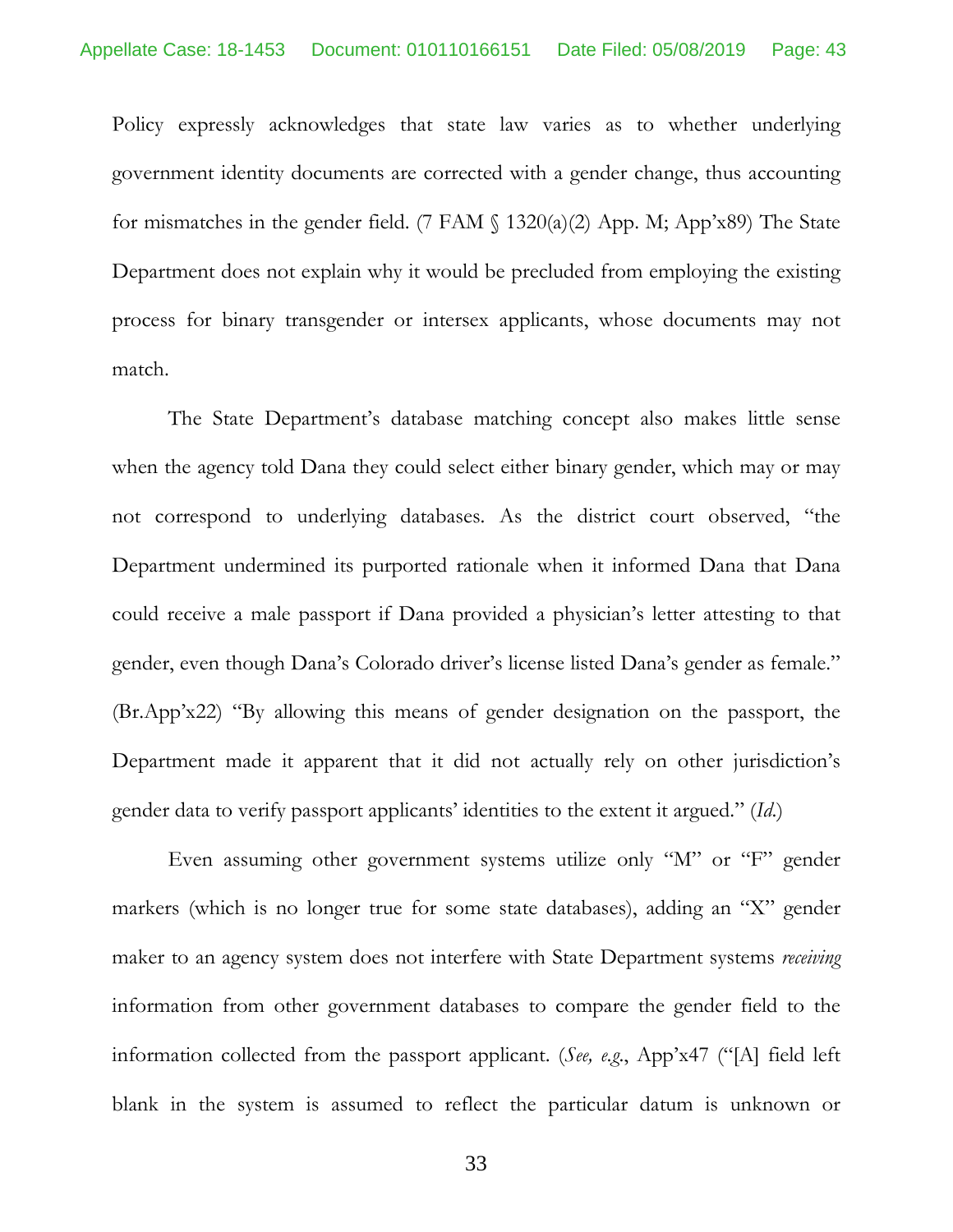unrecorded" and "not every law enforcement record from which the data is input to this system designates an individual's sex.")) Any mismatch is flagged—whether an  $M/F$  or  $X/M/F$  disparity—ensuring that the underlying application receives more scrutiny. In other words, a disparity in the gender field may in fact aid the State Department in identifying individuals who are not entitled to passport applications. (*See* App'x42 (demonstrating that the sex field is only one of several data points "such as name, date of birth, and place of birth" used during the adjudication process))

The State Department further speculates that introducing a third gender marker "could introduce verification difficulties," may "complicate" data sharing, and "likely cause" operational issues for third-party government bodies, as well as public and private institutions. (App'x85) Setting aside the fact that these third-party entities are not participants in this litigation, the State Department's assertion—without evidence in the administrative record—relies upon sweeping assumptions about technical specifications of third-party computer systems. Such threadbare conjectures not supported by the record and the "mere possibility fall[] short of the appropriate [APA] standard." Z*en Magnets, LLC v. Consumer Prod. Safety Comm'n*, 841 F.3d 1141, 1152 (10th Cir. 2016).

# <span id="page-43-2"></span><span id="page-43-1"></span><span id="page-43-0"></span>3. The State Department ignores international standards allowing an "X" gender marker on passports

Reasoned decisionmaking under the APA also requires an agency to explain departures from past practice and consider viable alternatives. *State Farm*, 463 U.S. at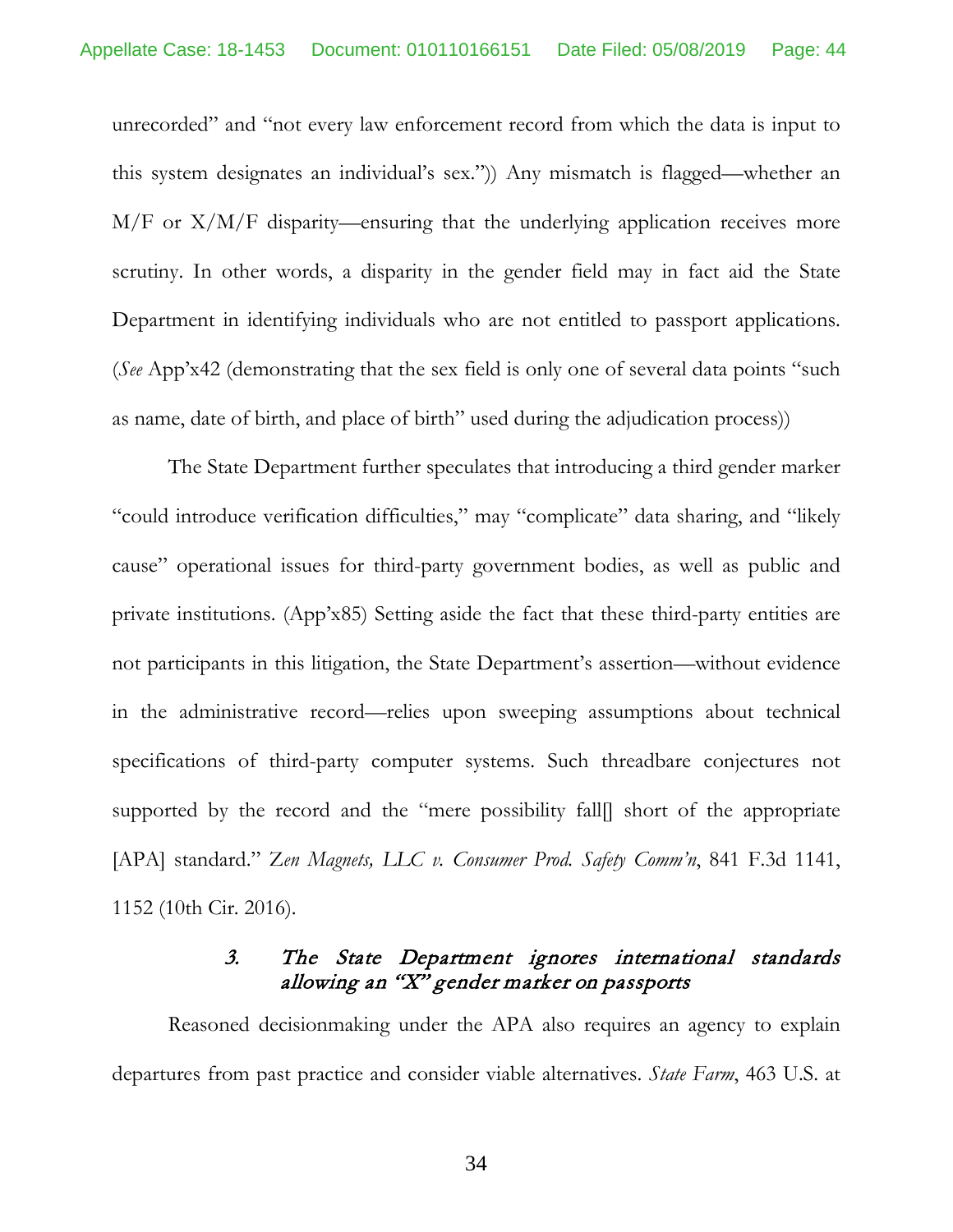43, 51. Yet, the State Department eschewed its responsibility to provide Dana with a considered adjudicatory process to obtain a valid and accurate passport, where the international standards that form the basis for agency policy recognize three gender options: "M," "F," or "X."

The content, design, and format of U.S. passports adhere to standards set forth by the ICAO. ICAO requires all member states, including the United States, to issue "passports in accordance with Doc 9303" (Supp.App'x56)—a document developed by ICAO's Technical Assistance Group, comprised of government officials who specialize in the issuance and border inspection of passports.

When ICAO added sex as a required data element in 1976, "the Department added a field labeled 'SEX (M-F)'" to be "[i]n conformity with" the "international standard." (AR 88) "At the time there was no consideration given to permitting the use of a third sex marker, inasmuch as ICAO's specifications did not permit one." (*Id.*) In 1999, ICAO added a third designation ("X") for the sex field, and several countries now use this gender marker on passports "to designate a sex other than male or female." (Supp.App'x57 (recognizing that "Australia, Bangladesh, Denmark, Malta and New Zealand fall into this category"))

When Dana submitted their passport application, Dana requested an "X" gender marker specifically because the designation conformed to ICAO standards. (*See, e.g.*, App'x53) But, despite having earlier adopted ICAO standards, the State Department departed from its past practice in declining to offer an "X" marker, and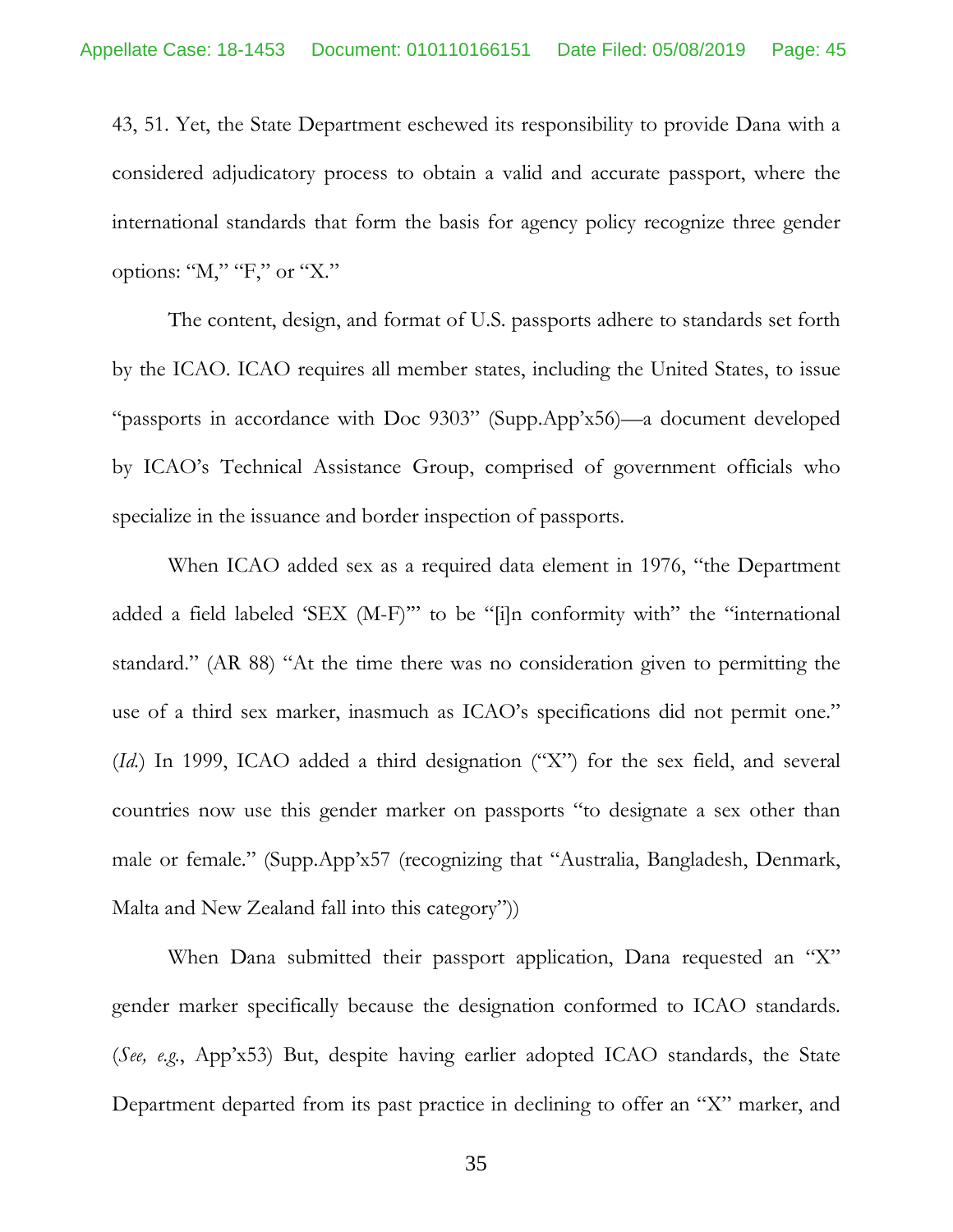"does not explain its departure from adherence to this standard." (Br.App'x24) In other words, the State Department added sex as a field in U.S. passports because ICAO required it, and limited that field to "M" or "F" because those were the only two ICAO-approved options at the time. Now that "X" has been added as an available option for gender on passports, however, the State Department departs *sub silentio* from a viable solution approved by the same security experts who apparently prompted the United States to include sex on passports in the first place.

<span id="page-45-0"></span>In *Motor Vehicle Manufacturers Association of the United States, Inc. v. State Farm Mutual Auto Insurance Co.*, the Supreme Court highlighted a similar inadequacy when the National Highway Traffic Safety Administration failed to consider whether airbag technology could effectively meet the agency's desired safety standards. 463 U.S. at 46–57. In finding the agency's decision to be arbitrary and capricious, the Court did not focus on whether airbags were a desirable safety improvement, but instead focused solely on the fact that the agency "apparently gave no consideration whatever" to the viability of an airbag-only requirement. *Id.* at 46. The Supreme Court faulted the agency for failing to examine the "relevant data," including "a technological alternative within the ambit of the existing standard." *Id*. at 43, 51.

Here, the State Department failed to consider an existing nonbinary gender option sanctioned by ICAO. The administrative record is devoid of any evidence that the agency sought to examine the policies of the countries that offer "X" on their passports, to evaluate whether those jurisdictions encountered any unique security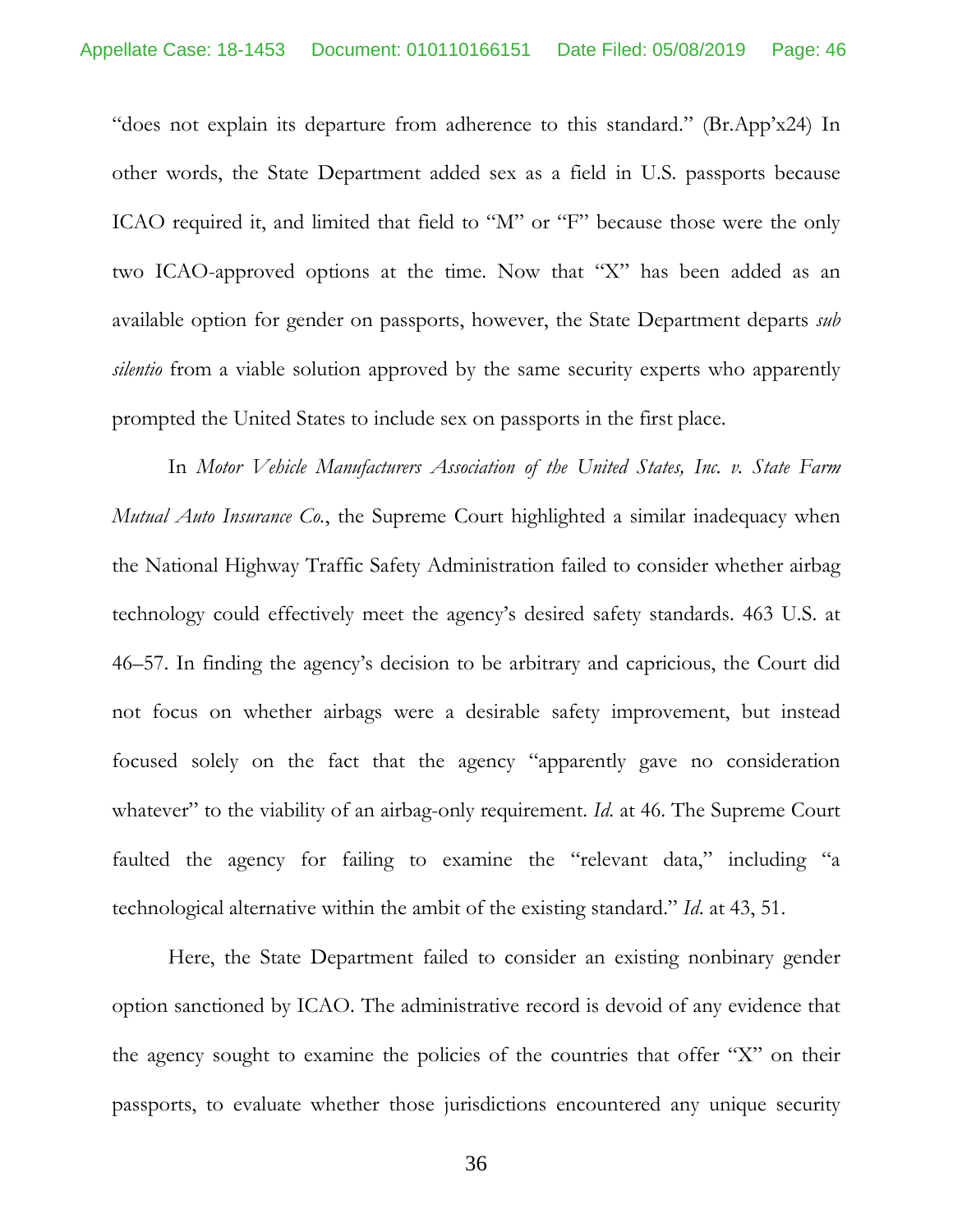concerns, to consult with stakeholders in other federal agencies, or even to gauge the benefits and burdens associated with adopting a new gender option on U.S. passports.[12](#page-46-2) Contrary to the agency's contentions, the district court did not "displac[e] the State Department's judgment about the appropriate content of a passport with its own" (Appellants' Br. 1); rather, the district court examined the administrative record to see whether—in the context of a specific request by a nonbinary intersex passport applicant—the agency had genuinely considered the issue. It did not. "[T]he failure of an agency to consider obvious alternatives has led uniformly to reversal." *City of Brookings Mun. Tel. Co. v. FCC*, 822 F.2d 1153, 1169 & n.46 (D.C. Cir. 1987).

# <span id="page-46-1"></span><span id="page-46-0"></span>4. The State Department did not examine all relevant factors in its decisionmaking

The State Department's actions are also arbitrary and capricious because it failed to consider several other important aspects of the problem. *See United States v. Burlington N.R.R. Co*., 200 F.3d 679, 689 (10th Cir. 1999). Here, at least two other relevant factors warranted consideration: the issuance of identity documents reflecting a nonbinary gender marker by several U.S. states, and the agency's recognition of foreign passports bearing the "X" gender marker. The State Department failed to examine these issues.

<span id="page-46-2"></span><sup>12</sup> As explained below (*see infra*, Argument, Part III.C.1), the State Department's "burdens" relate to a system upgrade, introduced via extra-record evidence after the entry of final judgment.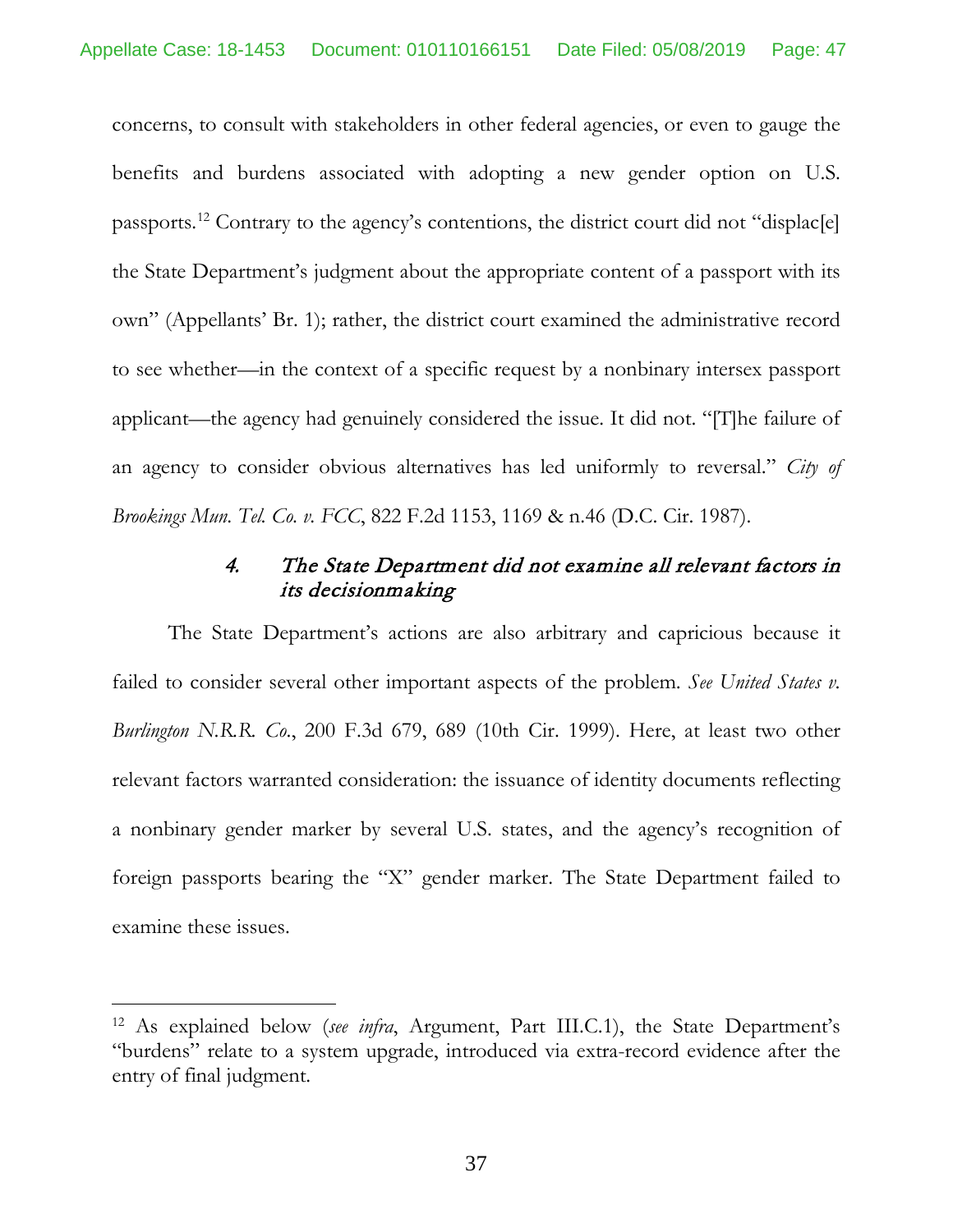Before denying Dana's passport application a second time, the State Department learned that several states had begun to authorize identity documents reflecting a gender marker other than male or female. (*See, e.g.,* App'x84 ("The Department is aware that in a handful of individual cases in recent months, a few vital records have issued amended birth certificates in a third sex, and that a very small number of state courts have issued court orders recognizing a sex change to a sex other than male or female.")) This was not "'new' evidence outside the administrative record." (*See* Appellants' Br. 22) Legal recognition of nonbinary gender had already commenced in the United States—and several other jurisdictions were poised to (and did) follow.

During oral argument for *Zzyym I*, the district court raised the thenhypothetical question about how the agency might respond, and counsel for the State Department admitted that he was "not sure how the State Department would handle that situation." (*See* Supp.App'x18, Hr'g Tr. 16:9-13, July 20, 2016[13](#page-47-0) ("THE COURT: "If [Dana] goes back and gets a driver's license that says "intersex," does that make all well, right? Well and right with the world." MR. PARKER: "Your Honor, I'm not sure how the State Department would handle that situation . . . .")) As foreshadowed by the district court, an "X" gender marker on driver's licenses soon followed, and

<span id="page-47-0"></span><sup>&</sup>lt;sup>13</sup> The full transcript for the July 20, 2016, hearing appears in the district-court record at Document 51.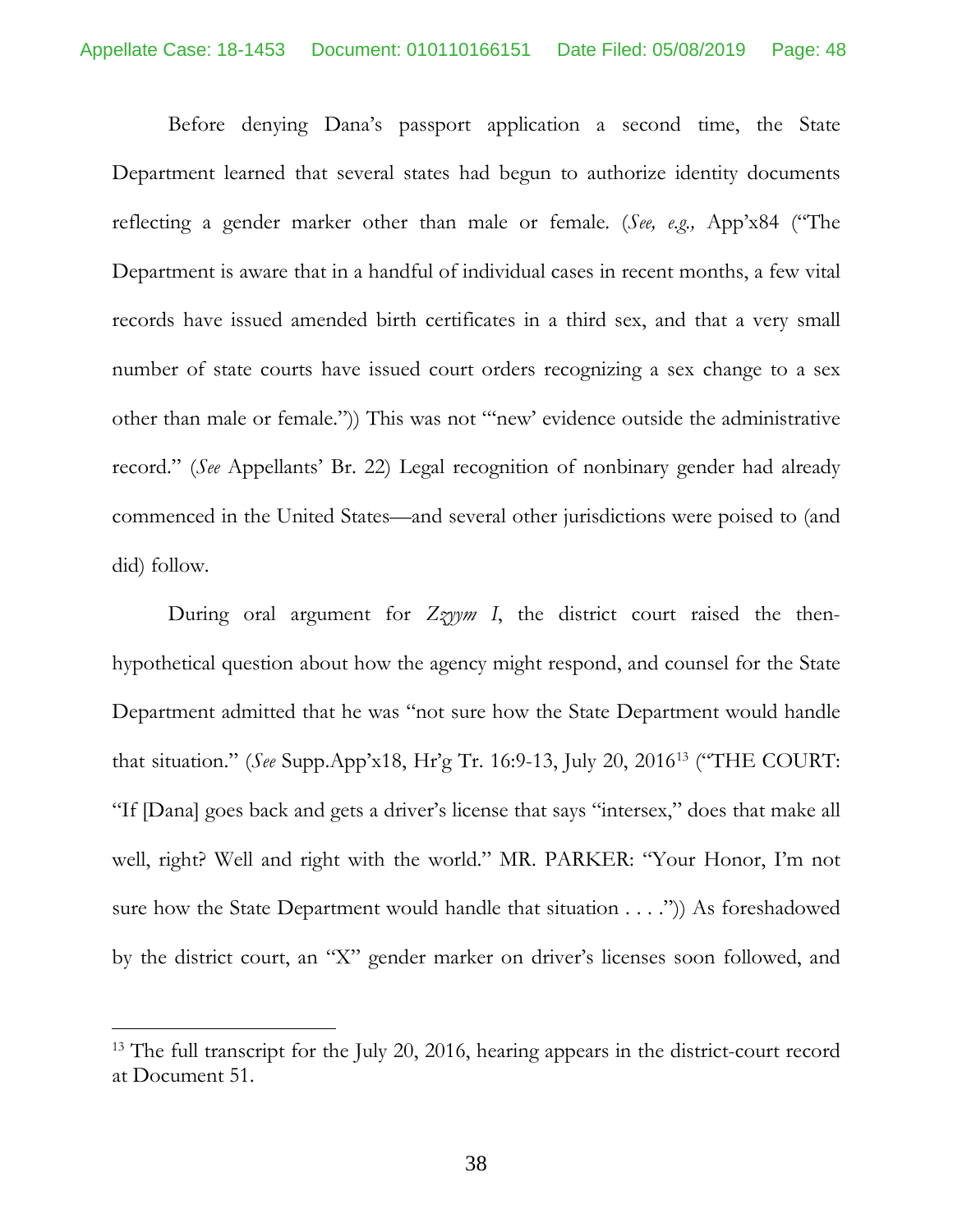Dana now has a Colorado driver's license with an "X" marker. (*See supra* notes 5–6) The impending changes were noted by the State Department, but relegated to a footnote in the administrative record when it again denied Dana's passport application on May 1, 2017.<sup>[14](#page-48-1)</sup> (Supp.App'x53, at n. 1 (expressly referencing Oregon and California); *see also* AR 192–218)

<span id="page-48-0"></span>"An agency does . . . have an obligation to deal with newly acquired evidence in some reasonable fashion." Z*en Magnets*, 841 F.3d at 1150. "In general, where there is a known and significant change or trend in the data underlying the agency decision, the agency must either take that change or trend into account, or explain why it relied solely on data pre-dating that change or trend." *Id.* 1149.

The trend here was apparent. Despite knowing that courts were issuing nonbinary gender change orders, vital records offices were issuing amended birth certificates for people who are neither male nor female, *and* having notice that some U.S. states would soon "issue identification cards with a third gender option" (Br.App'x23), the State Department "[i]gnore[d] the reality that some American

<span id="page-48-1"></span><sup>&</sup>lt;sup>14</sup> The district court even inquired whether remanding the case, yet again, to consider these questions would be beneficial to the agency. The State Department declined the invitation. (Supp.App'x41–43,46 (Hr'g Tr. 22:1-19, 23:22-24:7, May 29, 2018)) Counsel also signaled remand would be a useless exercise. (Supp.App'x46 (Hr'g Tr. 27:16-20, May 29, 2018) (MR: PARKER: "I don't think it's clear that a person in Oregon could receive a passport with—identifying the gender as X. In fact, I think that it's clear at this point that the state department only issues passports with an M or F gender marker."))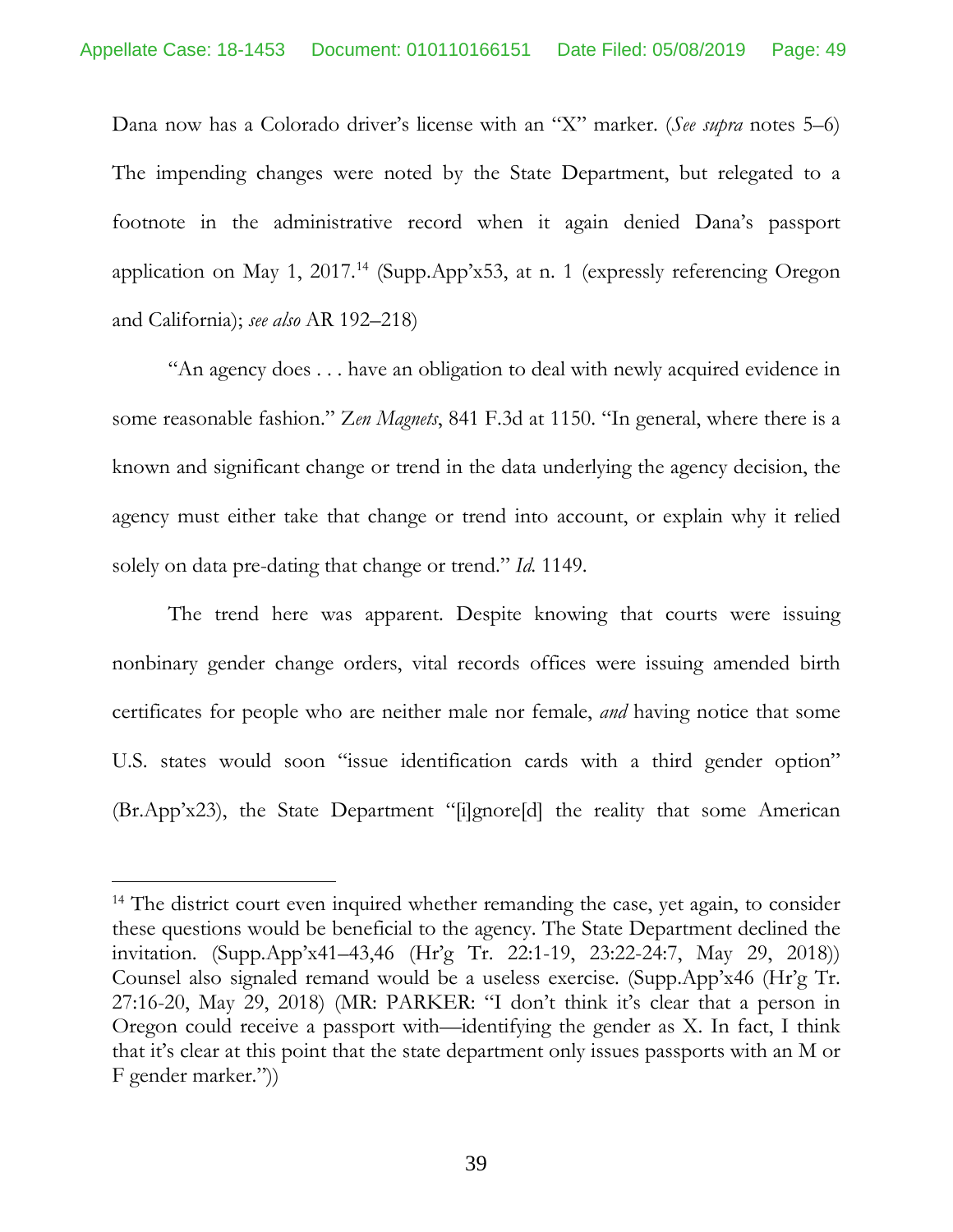passport applicants will have gender verification that exclusively list a gender that is neither female nor male"—just as Dana now has. (*Id.* at 23, 40)

The State Department also failed to consider the fact that the federal government permits foreign nationals who have the gender marker "X" listed on their passports to freely enter and exit the United States. Notwithstanding the forced binary-only marker on visa applications, foreign-issued "X" passports are recognized, inspected, and processed at the point of entry by U.S. border officials. (*See* Supp.App'x56–57) Curiously, however, the agency has denied a U.S. citizen, simply because of their gender, the same freedom to travel abroad. These factors should have been addressed through a reasoned decisionmaking process.

#### <span id="page-49-3"></span><span id="page-49-2"></span>**B. The State Department Ignored Its Own Policy Without Explanation**

<span id="page-49-1"></span><span id="page-49-0"></span>As the district court stated, "[a]gency action is arbitrary and capricious if it is not the product of reasoned decision making." (Br.App'x20) Ignoring agency regulations, policies, and procedures is exactly the type of arbitrary and capricious decisionmaking that runs afoul of the APA. An agency cannot change its policies, without first "supply[ing] a reasoned analysis indicating that prior policies and standards are being deliberately changed, not casually ignored." *Greater Bos. Television Corp*., 444 F.2d at 852; *see also Ctr. for Native Ecosystems v. Cables*, 509 F.3d 1310, 1327 (10th Cir. 2007). To satisfy the "reasoned analysis" standard, an agency first must "display awareness that it is changing position." *FCC v. Fox Television Stations, Inc*., 556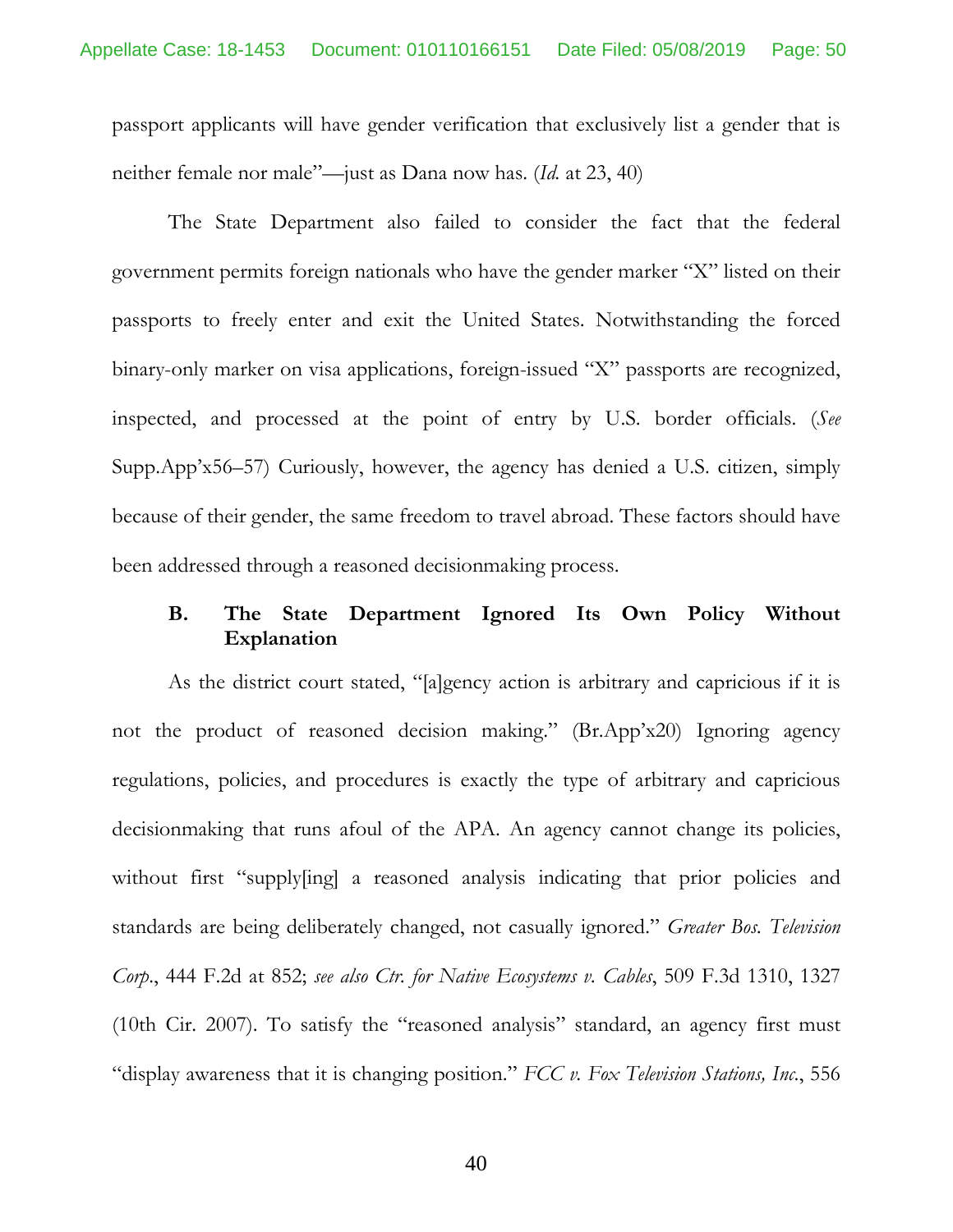U.S. 502, 515 (2009). Once the agency has identified a conflicting past practice, it must suitably justify any deviation. *Greater Bos. Television Corp*., 444 F.2d at 852 ("[I]f an agency glosses over or swerves from prior precedents without discussion it may cross the line from the tolerably terse to the intolerably mute.").

# <span id="page-50-0"></span>1. The State Department departs from its deference to medical standards without awareness or providing good reasons for changing course

The State Department ignores its long and abiding deference to medical standards of care for transgender and gender nonconforming individuals. Avowedly, "the Department lacks the medical expertise to assess whether an individual has had 'appropriate' clinical treatment to warrant the issue of an identity document in the new sex." (App'x86) It is, thus, unremarkable that the agency expressly adopted "new policy and procedures" based on the "standards and recommendations" of "the WPATH, recognized as the authority in its field by the American Medical Association (AMA)." (7 FAM § 1310(b) App. M; App'x88; *see also* AR 89, 120, 122) The WPATH Standards of Care are "flexible clinical guidelines" for health professionals (App'x104), and recognize that "[t]reatment is individualized." (App'x107) "Therefore, since 2010, the Department has relied on the signed certification of a licensed physician that the applicant has had appropriate treatment . . . [and] the Department does not take a position on what treatment is 'appropriate' for transition[.]" (App'x86)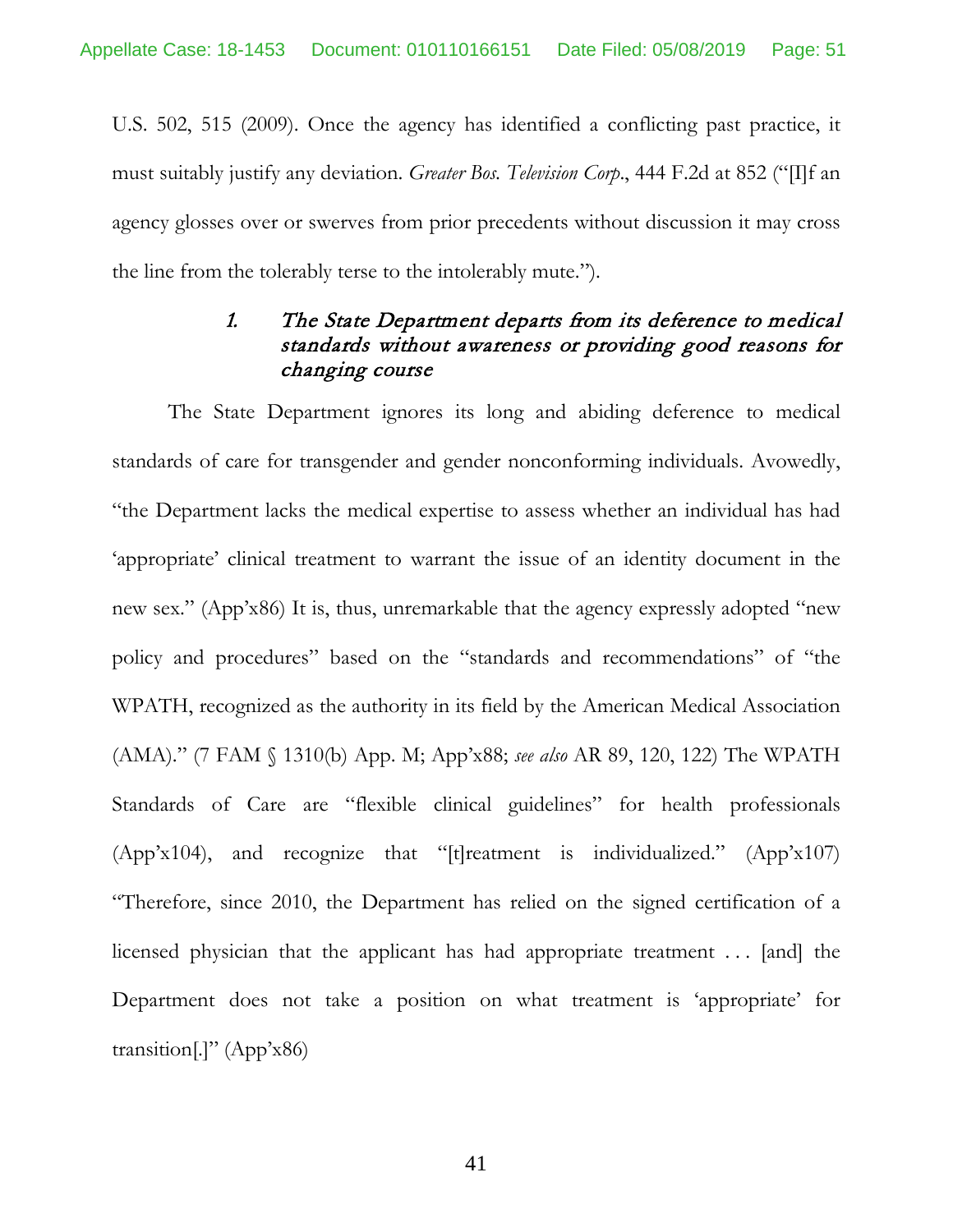The WPATH Standards of Care are reflected in the Gender Policy, whereby the agency uses medical certification in order "to conclude that the individual has transitioned to the new sex, and therefore the Department may issue a passport in the new sex." (*Id.*; *see also* 7 FAM § 1310(e) App. M; App'x88 ("Medical certification . . . is the **only** documentation of gender change required.")) On its face, this Gender Policy should apply equally to individuals like Dana, who are now intersex, notwithstanding identification documents indicating M or F. Thus, the State Department was required to either adhere to its Gender Policy, and the WPATH Standards of Care it adopted, or acknowledge departure from its stated rules and provide a reasoned basis for a change in its Policy. *See Encino Motorcars, LLC v. Navarro*, 136 S. Ct. 2117, 2126 (2016); *Nat'l Cable & Telecomm. Assn. v. Brand X Internet Servs.*, 545 U.S. 967, 981 (2005). The State Department did neither, therefore its action was arbitrary and capricious.

<span id="page-51-2"></span><span id="page-51-1"></span><span id="page-51-0"></span>Here, the State Department fails to demonstrate "an awareness" that it has taken a position contrary to WPATH Standards of Care, as incorporated by the FAM. *See Fox*, 556 U.S. at 515. Despite conceding that "there are individuals whose gender identity is neither male nor female" (App'x86), the State Department claims a supposed lack of "medical consensus" precludes nonbinary people from securing a passport with an accurate gender marker. This ignores that the WPATH Standards of Care used for binary transgender people unequivocally applies to individuals who "transcend a male/female binary." (App'x111) In fact, those Standards of Care "recognize[] that there is a spectrum of gender identities, and that choices of identity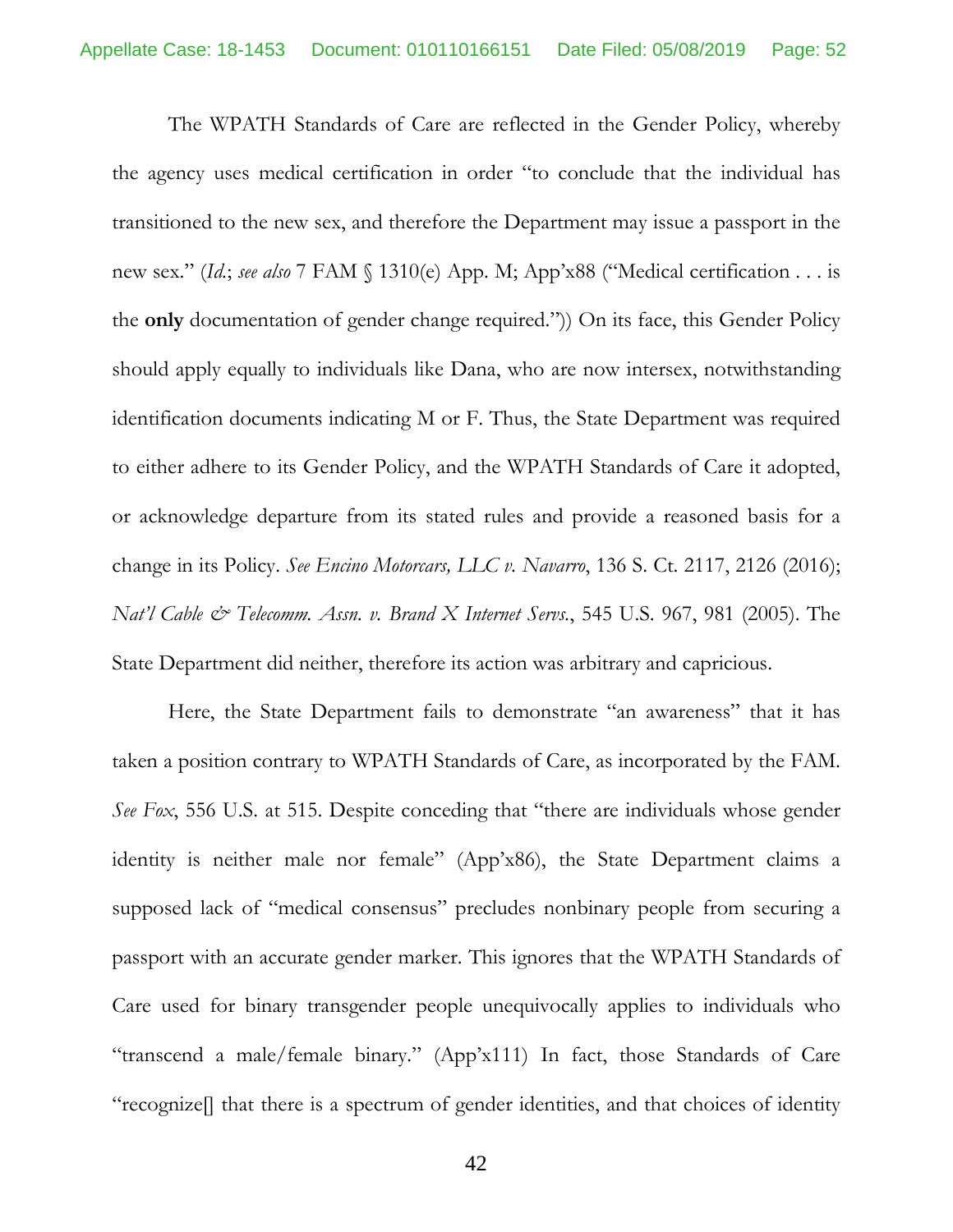limited to Male or Female may be inadequate to reflect all gender identities: *an option of X or Other (as examples) may be advisable*." (Supp.App'x37 (emphasis added))

The State Department's assertion that "there is no consensus in the medical community" regarding appropriate treatment "when a person's gender identity is something other than male or female" (App'x87), is also directly refuted by the WPATH Standards of Care. (Supp.App'x37) Yet, for nonbinary passport applicants, the State Department ignores its historical deference to WPATH clinical guidelines without explanation and, further, deviates from its practice of relying upon "certification [from] a licensed physician that the individual's treatment is appropriate" in order to conclude that "alignment is achieved."[15](#page-52-1) (App'x86) In other words, while simultaneously professing its "lack of medical expertise" and claiming that it takes "no position" on appropriate treatment, the State Department has carved out an exception to its Gender Policy to assert that medical certification by Dana's VA physicians "reflects only the views of the individual doctor who signed them, and are not founded in a common medical understanding[.]" (App'x87) The State Department either ignores or lacks awareness that it has deviated from recognizing WPATH Standards of Care as "the best available science and expert professional consensus." (App'x103)

<span id="page-52-1"></span><span id="page-52-0"></span><sup>&</sup>lt;sup>15</sup> Although the agency is entitled to change course by providing a reasoned explanation for the change, the State Department cannot "depart *sub silentio* or simply disregard rules that are still on the books." *Fox*, 556 U.S. at 515.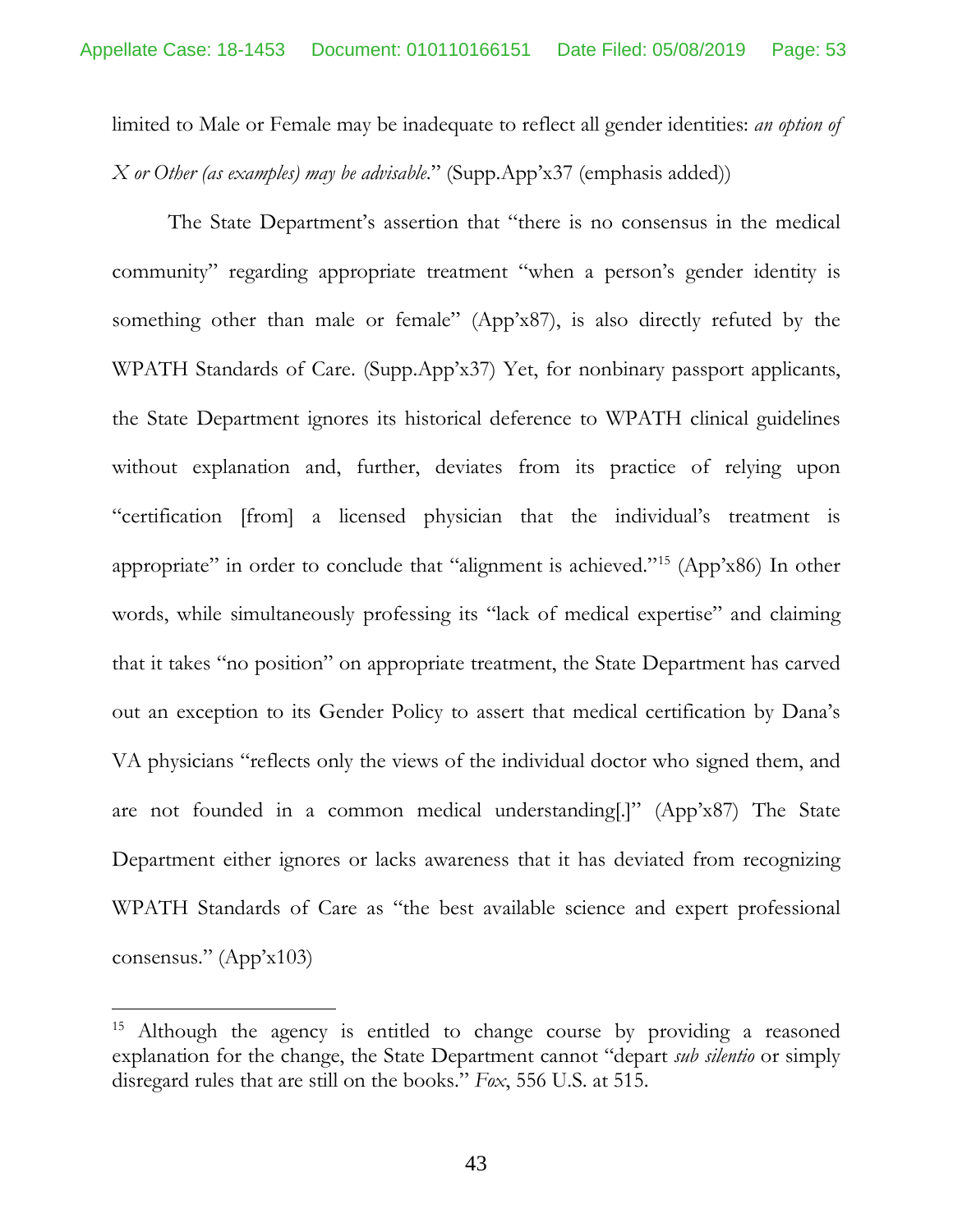# <span id="page-53-0"></span>2. The agency does not explain why it ignores existing policy for passport applicants who are intersex

The State Department's actions are arbitrary and capricious because the agency ignores definitive, on-point Gender Policy procedures—without any explanation, rationale, or even acknowledgment that such procedures exist. *See Encino Motorcars*, 136 S. Ct. at 2126. Specifically, the agency disregards its own procedures applicable to intersex persons who seek an accurate gender maker on their passports.

Within the Gender Policy, the State Department reserves a section for people like Dana who were "born with [intersex traits] that [do] not fit typical definitions of male or female." (7 FAM § 1350 App. M; App'x94) As with transgender applicants, a gender designation on government documents submitted as proof of identity and/or citizenship for individuals who are intersex is not dispositive of what gender appears on a passport. The Gender Policy mandates reliance only upon the gender from the applicant's medical certification (*id*. § 1350(b)), *otherwise* the designation on "birth documentation will determine the gender to be listed in the passport." (*Id*. § 1350(c)) Even if the State Department sought to tie Dana's gender designation on a passport to an underlying government identity document, the policy requires the agency to use Dana's birth certificate—not Dana's driver's license.

Here, the State Department ignores both Dana's medical certification by Veteran Affairs' physicians attesting that Dana is intersex and Dana's birth certificate, which lists "Unknown" in the sex field. (App'x54; *see also* AR 167 ("Of course, we will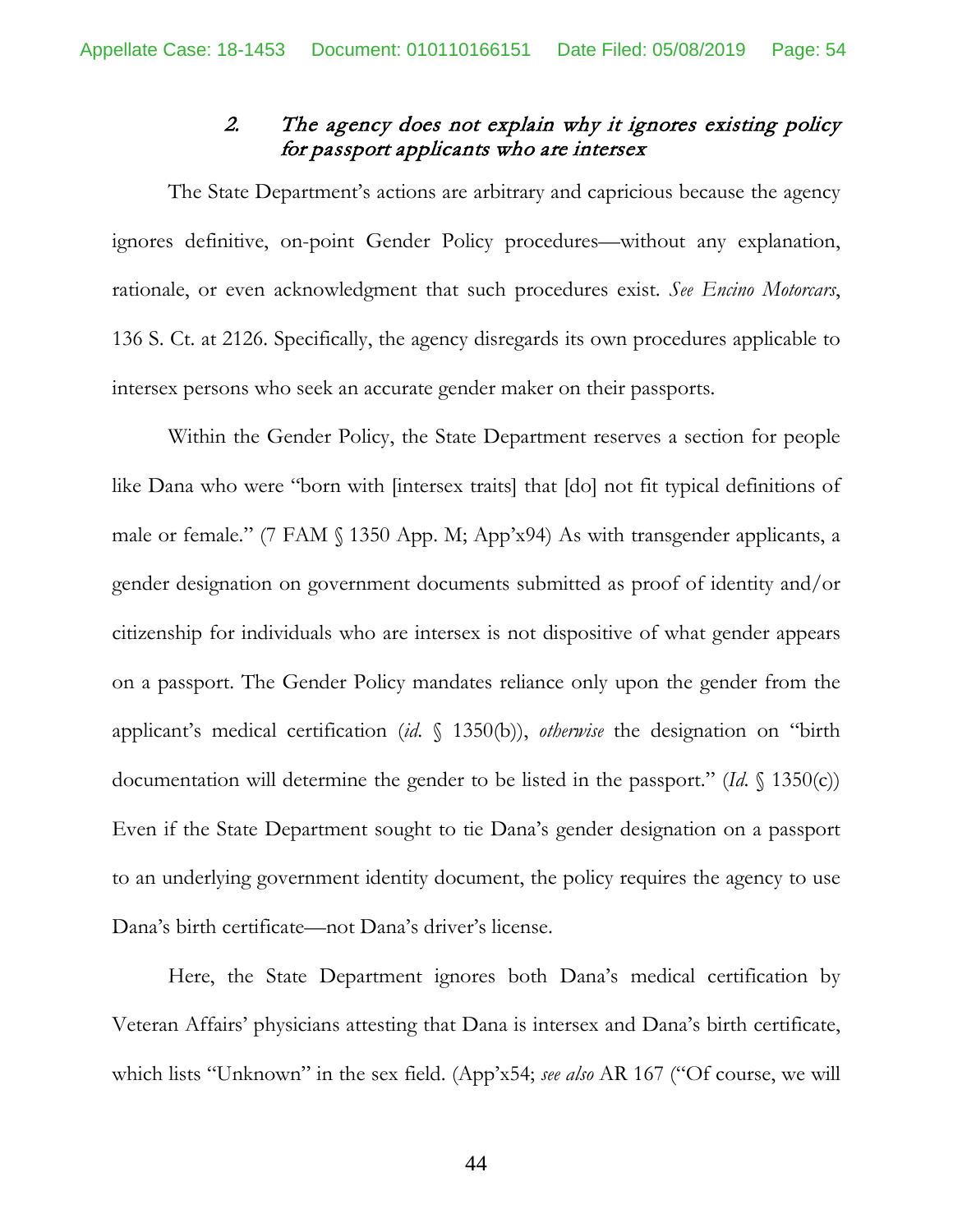continue to accept an amended birth certificates noting gender change with the required physician certification statement.")) Regardless whether the agency uses section 1350(b) or 1350(c) to process Dana's application, the gender marker should be a designation *other than* "M" or "F." The State Department cannot jettison its own policy, as a matter of agency discretion, without explanation. The agency's unexplained deviation from the Gender Policy renders its actions arbitrary and capricious. *See Fox*, 556 U.S. at 515.

#### <span id="page-54-4"></span><span id="page-54-2"></span><span id="page-54-0"></span>**C. The State Department Cannot Cure APA Deficiencies with Post-Hoc Rationalizations**

"[T]he grounds upon which the agency acted must be clearly disclosed in, and sustained by, the record." *Olenhouse*, 42 F.3d at 1575. In considering whether the agency took a "hard look" at the problem, a court may only consider the agency's reasoning at the time of decisionmaking, excluding post-hoc rationalizations offered by counsel in briefs or argument. *Utahns*, 305 F.3d at 1165 (citing *Olenhouse*, 42 F.3d at 1565). Ultimately, a court "may uphold agency action only on the grounds that the agency invoked when it took the action." *Michigan v. EPA*, 135 S. Ct. 2699, 2710 (2015).

# <span id="page-54-3"></span><span id="page-54-1"></span>1. The State Department cannot cure record deficiencies related to costs through extra-record evidence introduced after final judgment

Without any support in the administrative record, the State Department claims that "significant time and cost[s]" (Appellants' Br. 25–26) of upgrading agency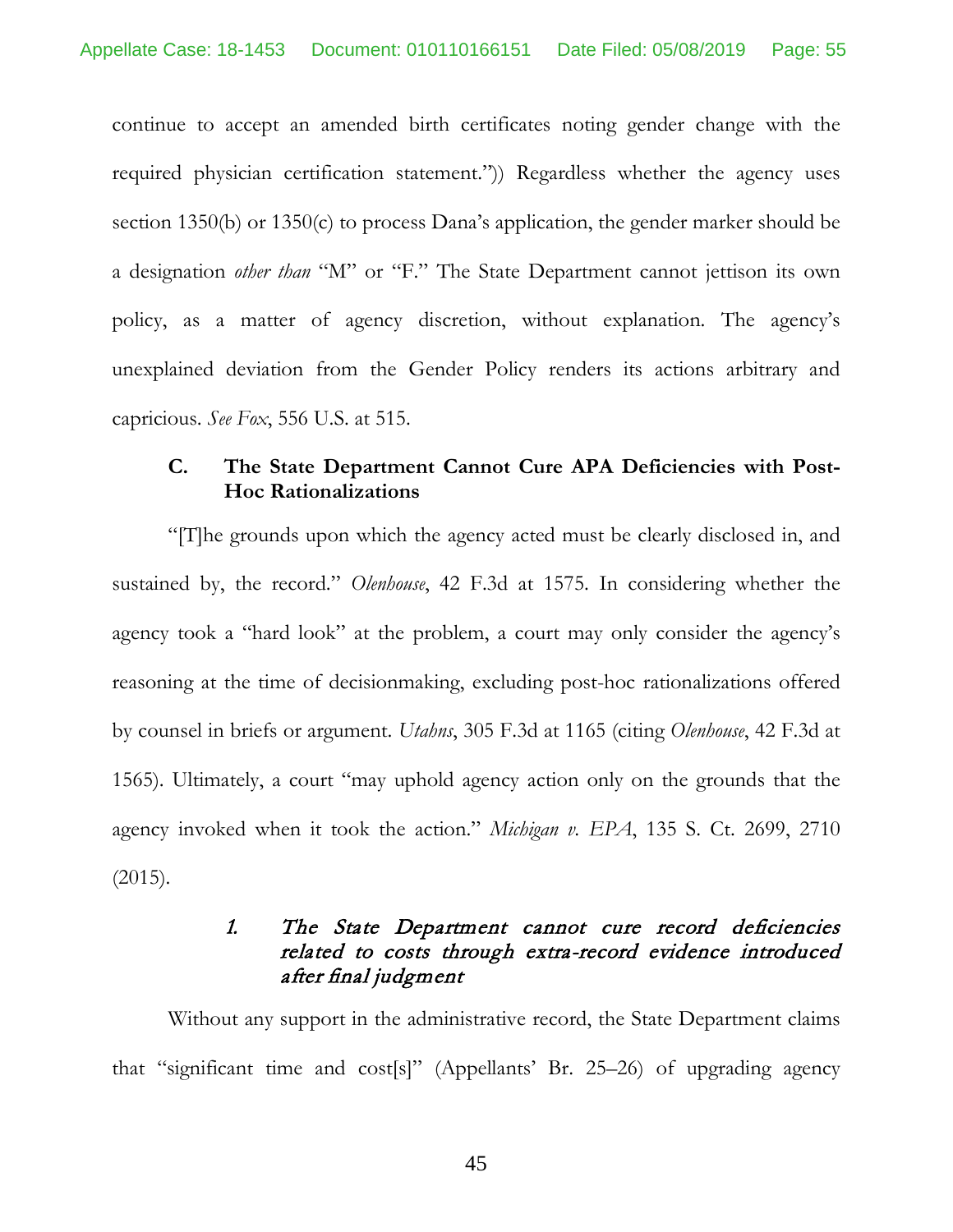systems to support a gender marker other than "M" or "F" as another reason for retaining its binary-only gender policy. (App'x87) The State Department did not engage in "a level of effort (LOE) estimation on the time and cost" for removing technological barriers to allow a third option for gender on U.S. passports. (*Id*. at 86) Nor did the agency proffer an informal assessment regarding the financial expenditures or resources required to upgrade agency systems. Far from "consider[ing] all important aspects of the problem before it" (Br.App'x20), the State Department resorted to a broad and unsupported generalization that the cost and effort of implementing a viable solution is "anticipated to be considerable." (App'x87; *see also* Appellants' Br. 26 ("[T]he Department did not initially quantify these *obvious*  costs . . . .") (emphasis added))

<span id="page-55-1"></span><span id="page-55-0"></span>Here, the State Department cannot make up for an administrative record devoid of any support for its claim by providing a post-hoc cost-benefit rationale. (Br.App'x27 (noting "the Department's rational[e] here is the product of guesswork rather than actual analysis.")) The absence of quantifiable data, thoughtful deliberation, or "*even an attempt* at determining the time, cost, or coordination necessary," *id*. (emphasis added), in the administrative record means the agency omitted "an essential component of reasoned decisionmaking under the Administrative Procedure Act." *Mingo Logan Coal Co. v. EPA*, 829 F.3d 710, 733 (D.C.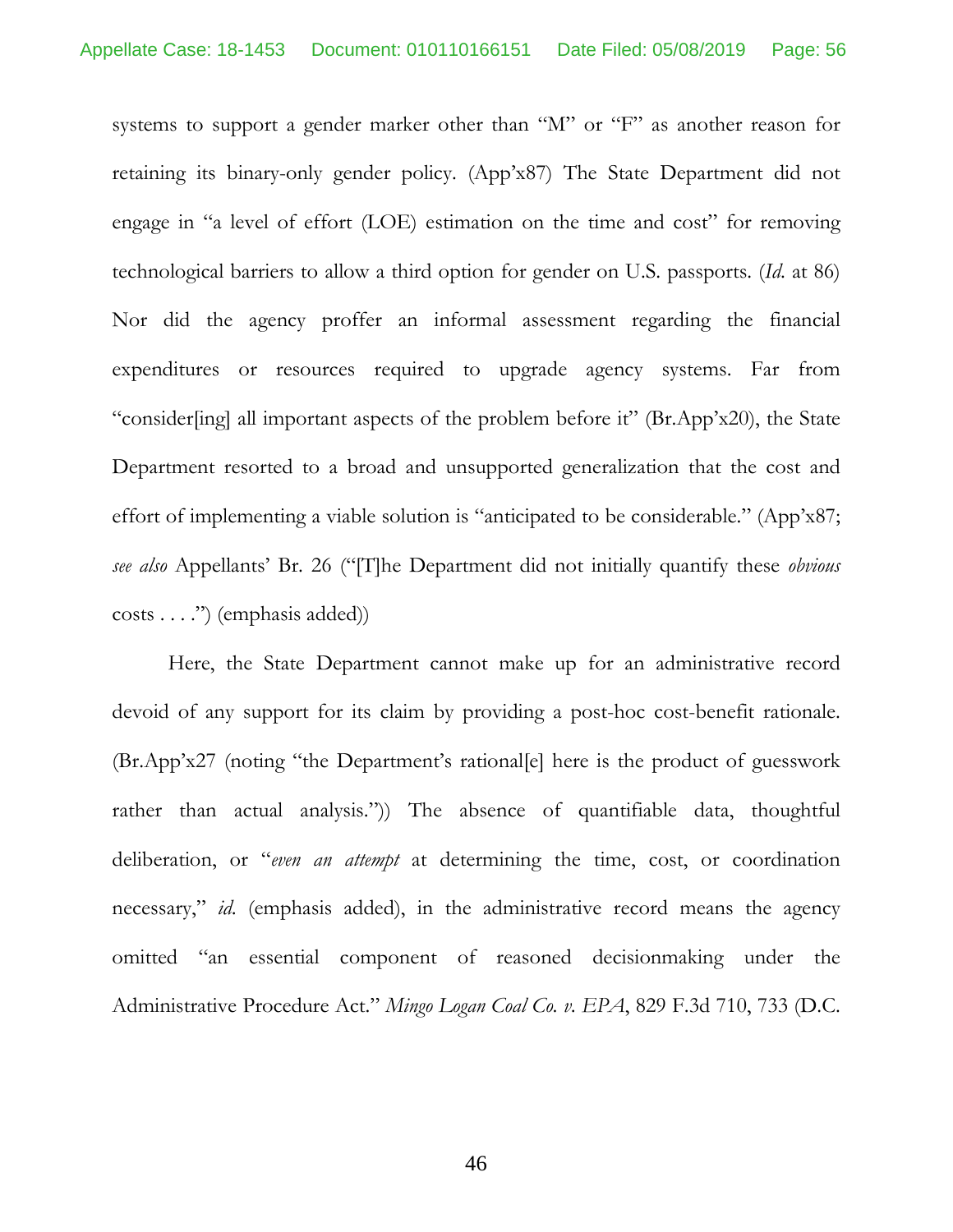Cir. 2016) (Kavanaugh, J., dissenting).[16](#page-56-1) Thus, the district court correctly determined that the State Department's actions were arbitrary and capricious.

The State Department's "explanation of the burdens" associated with upgrading its systems to support a gender marker other than "M" or "F" on U.S. passports are outside the administrative record. (*See* Appellants' Br. 26 (citing App'x225–30)) Rather than engage in reasoned analysis of costs in the weeks or months leading up to the agency decision on May 1, 2017, the State Department first disclosed its estimated costs of "twenty-four months and \$11 million," along with attendant "burdens," by declaration in support of its motion to stay pending appeal on December 13, 2018—nearly 19 months after final agency action. (App'x225–30) "But this manner of tactical litigation maneuvering—of creating a *post hoc* evidentiary record before the trial court that was clearly missing in the record before the administrative agency—has been soundly rejected by both this court and the Supreme Court." *Sierra Club v Bostick*, 539 Fed. Appx. 885, 900 (10th Cir. 2013).

#### <span id="page-56-0"></span>2. The agency never invoked foreign policy or national security as a basis to deny Dana a passport

The State Department likewise never raised foreign policy or national security as a justification for precluding a third gender option on passports in its administrative

<span id="page-56-1"></span><sup>&</sup>lt;sup>16</sup> Additionally, the State Department ignored the costs to nonbinary passport applicants caused by its refusal to upgrade its systems. *See Mingo Logan*, 829 F.3d at 733 (Kavanaugh, J., dissenting) ("By ignoring costs, EPA in essence discounted the costs to humans all the way to zero.").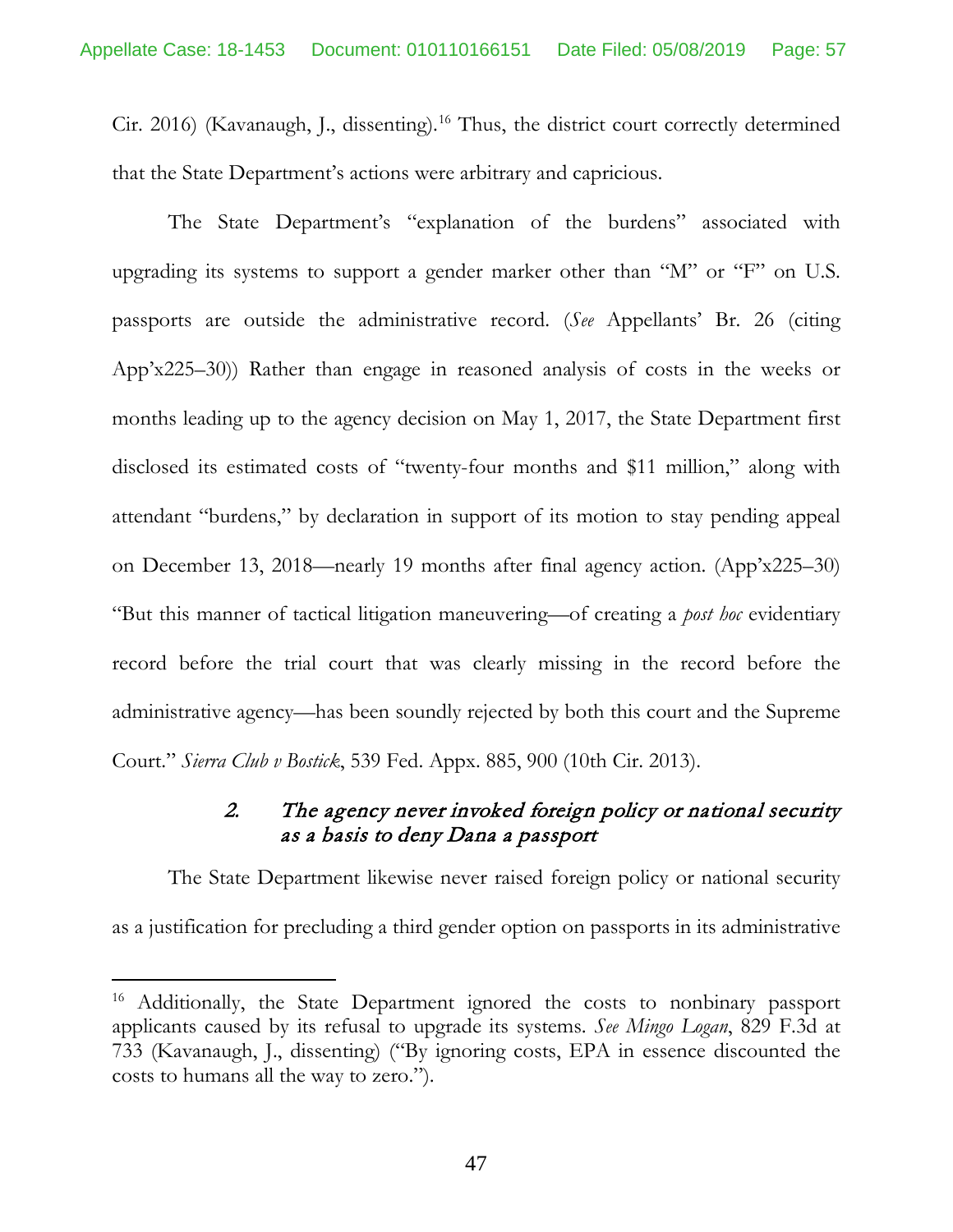record. (*Compare with* App'x84–87; *see also supra*, Statement of the Case, Part III.B (describing the five justifications in the agency's Justifications Memo)) Instead, in its Justifications Memo, the agency focused solely on reasons related to the process of verifying a passport applicant's gender through supporting application materials and the agency's computer systems.<sup>[17](#page-57-2)</sup>

<span id="page-57-1"></span>The State Department cannot interject reasons outside the administrative record. *See Citizens*, 401 U.S. at 420. Yet, contrary to this clearly established rule, the State Department devotes three pages of its opening brief, and at least a dozen other references, to purported "foreign policy interests" and "national security concerns." (*See, e.g.*, Appellants' Br. 26–29) And included in the State Department's Corrected Appendix and cited throughout its brief are declarations that surfaced for the first time during the stay proceedings—more than two months after the entry of final judgment. (*See* App'x219–24 (Risch Decl.); *id.* at 225–31 (Reynolds Decl.)) This "[a]ggressive use of extra-record materials . . . run directly counter to the admonitions of the Supreme Court." *Am. Mining Congress v. Thomas*, 772 F.2d 617, 626 (10th Cir. 1985).

<span id="page-57-2"></span><span id="page-57-0"></span><sup>&</sup>lt;sup>17</sup> During the years of litigation in this case, the State Department has explained its reasoning for maintaining its binary-only gender policy at multiple junctures including during initial proceedings before the district court (Dist. Ct. Doc. 35); during oral argument (Dist. Ct. Doc. 49); on remand (Dist. Ct. Docs. 55, 64) and in briefing following remand (Dist. Ct. Doc. 68). The agency never raised a single foreign policy or national security concern related to the issuance of a one-off passport to Dana.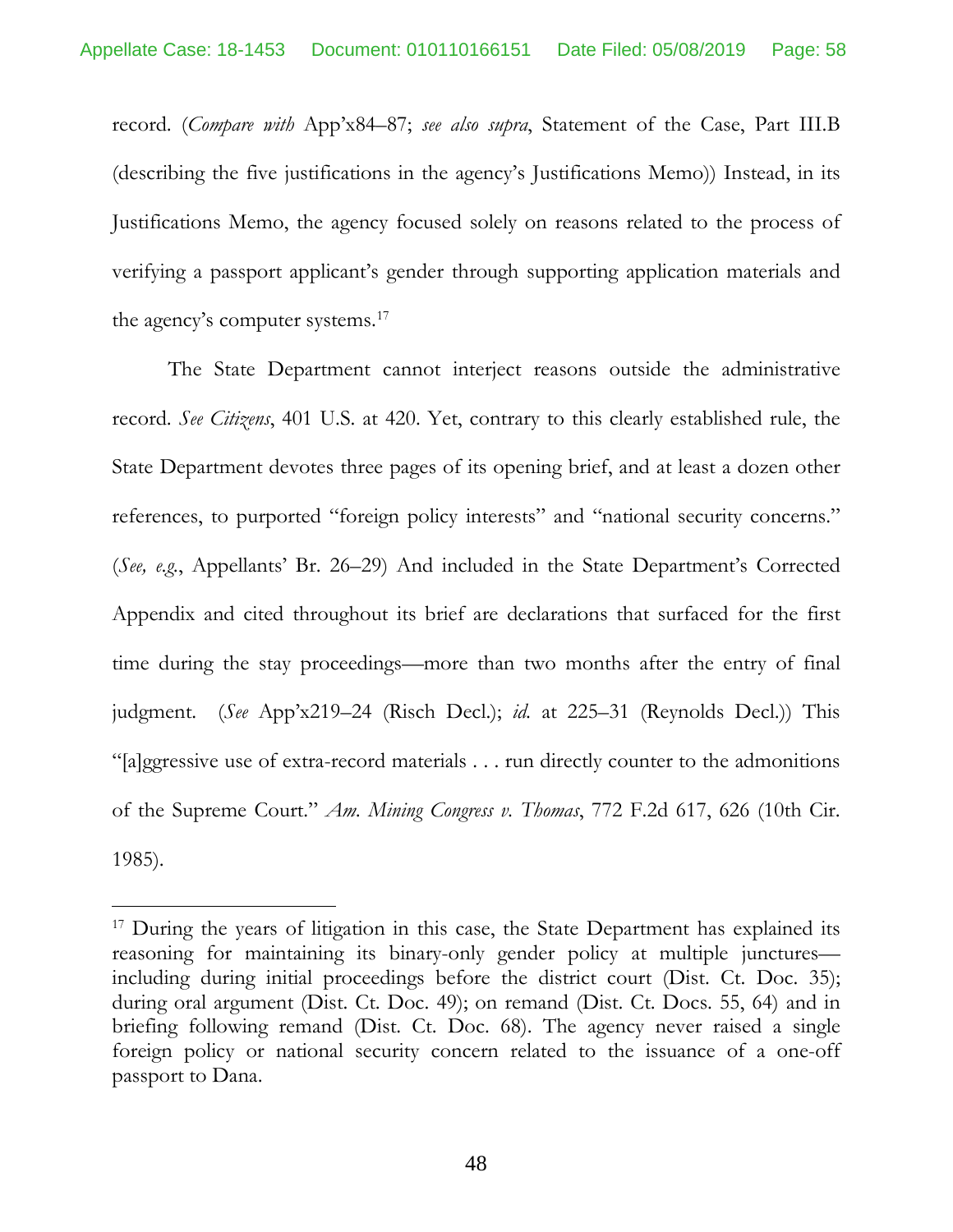Even if such post-hoc rationalizations were permitted, the declarations pertain solely to an illusory remedy—not to the merits of the binary-only gender policy itself. Indeed, the State Department (not the district court)<sup>[18](#page-58-1)</sup> first introduced the so-called option for a "one-off" passport to Dana in lieu of upgrading its systems. (*See* App'x227 ("[Consular Affairs] has considered the possibility of printing a single ePassport with an 'X' sex marker as a 'one-off,' outside of the normal processes. It appears that it is possible to override and incorporate 'one-time' modifications to certain systems to change the sex marker in the issuance system's database, to an 'X.'")) Then, rebutting its own proposal, the State Department raised foreign-policy and national-security concerns because other countries would not have notice of a passport differing from published policy. (*See* Defs.' Mot. to Stay 7–10, Dec. 3, 2018 (Dist. Ct. Doc. 98))

The State Department provides no evidence to support these manufactured concerns, relying entirely on assertions in a declaration submitted with its motion to stay the district court's injunction. (*See* App'x220–23) These arguments are impermissible extra-record evidence and, therefore, not appropriately before this Court. *Lyons v. Jefferson Bank & Trust*, 994 F.2d 716, 721 (10th Cir. 1993) ("[A] party

<span id="page-58-1"></span><span id="page-58-0"></span><sup>18(</sup>*See* Appellants' Br. 26 (erroneously contending that the "district court . . . suggested that the Department could. . . issu[e] Zzyym a 'one-off' passport with a third designation"))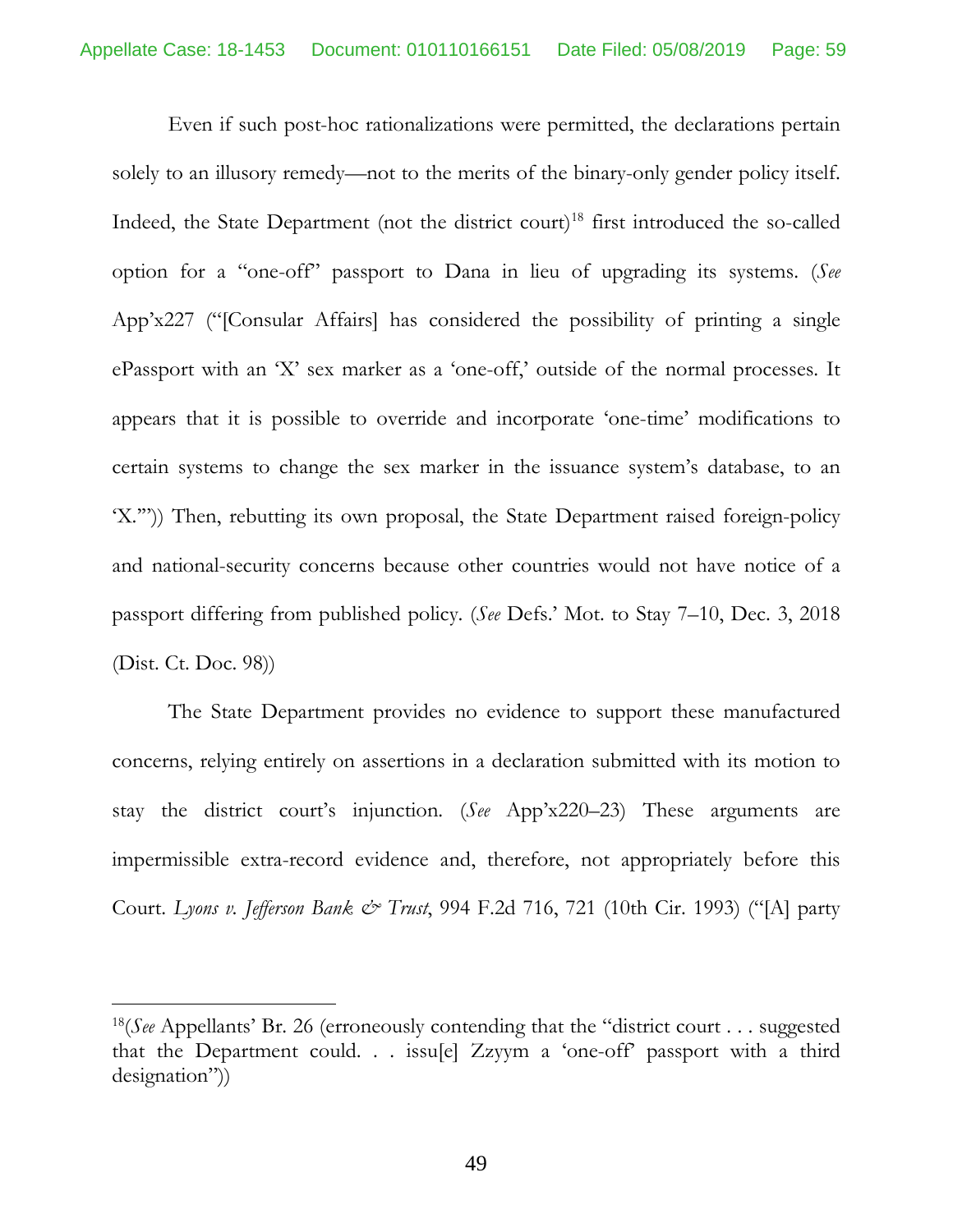may not lose in the district court on one theory of the case, and then prevail on appeal on a different theory.").

# **CONCLUSION**

For the foregoing reasons, Dana respectfully requests that the district court's final judgment dated September 19, 2018 be affirmed.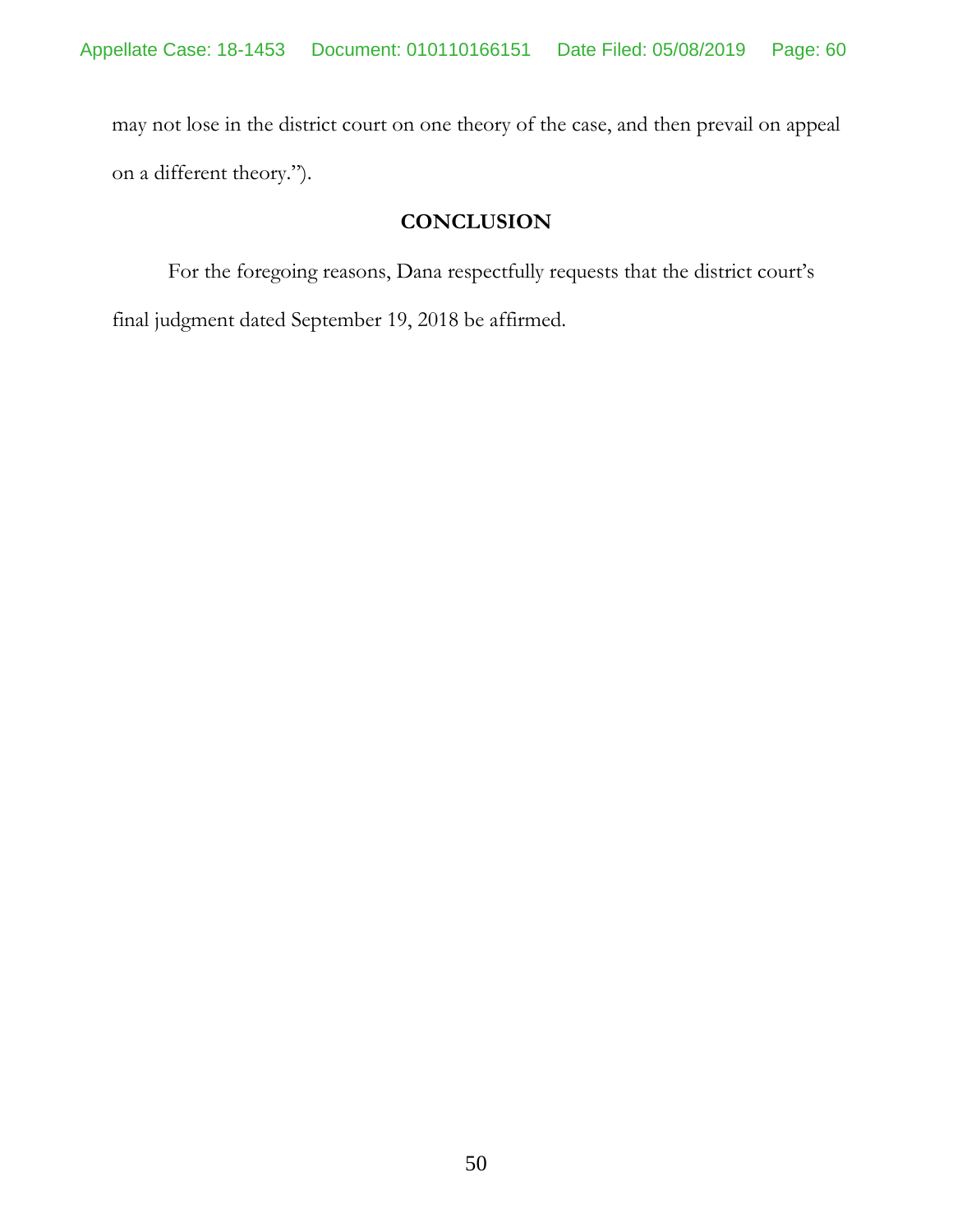Emily E. Chow Rory F. Collins FAEGRE BAKER DANIELS LLP 90 South Seventh Street, Suite 2200 Minneapolis, Minnesota 55402 (612) 766-7000 emily.chow@faegrebd.com rory.collins@faegrebd.com

Ann E. Prouty FAEGRE BAKER DANIELS LLP 1700 Lincoln Street, Suite 3200 Denver, CO 80203-4532 (303) 607-3500 ann.prouty@faegrebd.com

Respectfully submitted,

/s/ Paul D. Castillo

Paul D. Castillo LAMBDA LEGAL DEFENSE AND EDUCATION FUND, INC. 3500 Oak Lawn Avenue, Suite 500 Dallas, Texas 75219-6722 (214) 219-8585 pcastillo@lambdalegal.org

Puneet Cheema LAMBDA LEGAL DEFENSE AND EDUCATION FUND, INC. 1776 K Street NW, Suite 722 Washington, District of Columbia 2006 (202) 804-6245 pcheema@lambdalegal.org

M. Dru Levasseur LAMBDA LEGAL DEFENSE AND EDUCATION FUND, INC. 730 Peachtree Street, NE, Suite 640 Atlanta, GA 30308-1210 Phone: (404) 897-1880 dlevasseur@lambdalegal.org

Camilla B. Taylor LAMBDA LEGAL DEFENSE AND EDUCATION FUND, INC. 105 West Adams Street, Suite 2600 Chicago, Illinois 60603 (312) 663-4413 ctaylor@lambdalegal.org

*Counsel for Plaintiff – Appellee Dana Alix Zzyym*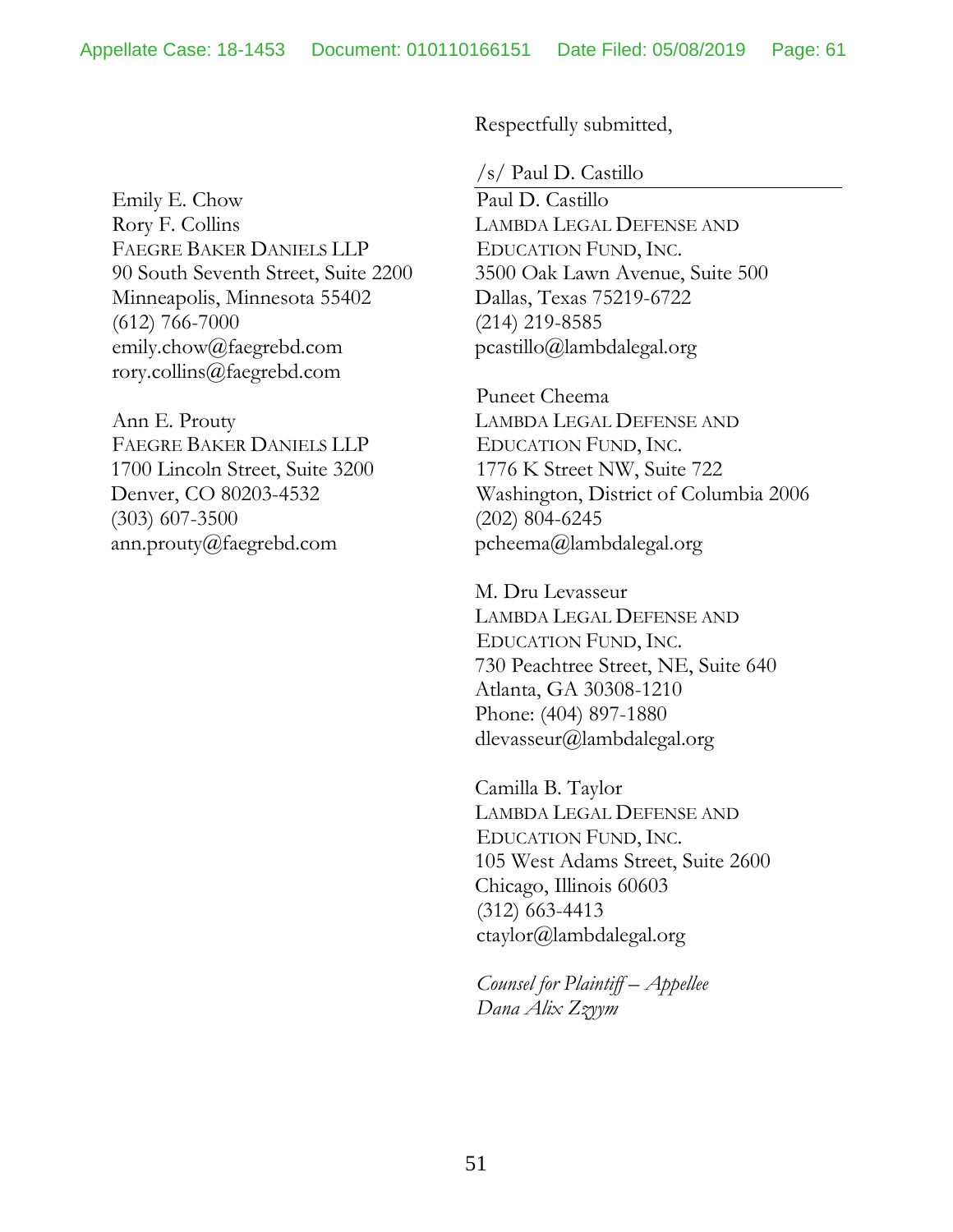# **STATEMENT REGARDING ORAL ARGUMENT**

Counsel request oral argument. Counsel believe that this Court's disposition of this case would be aided by oral presentation to this Court.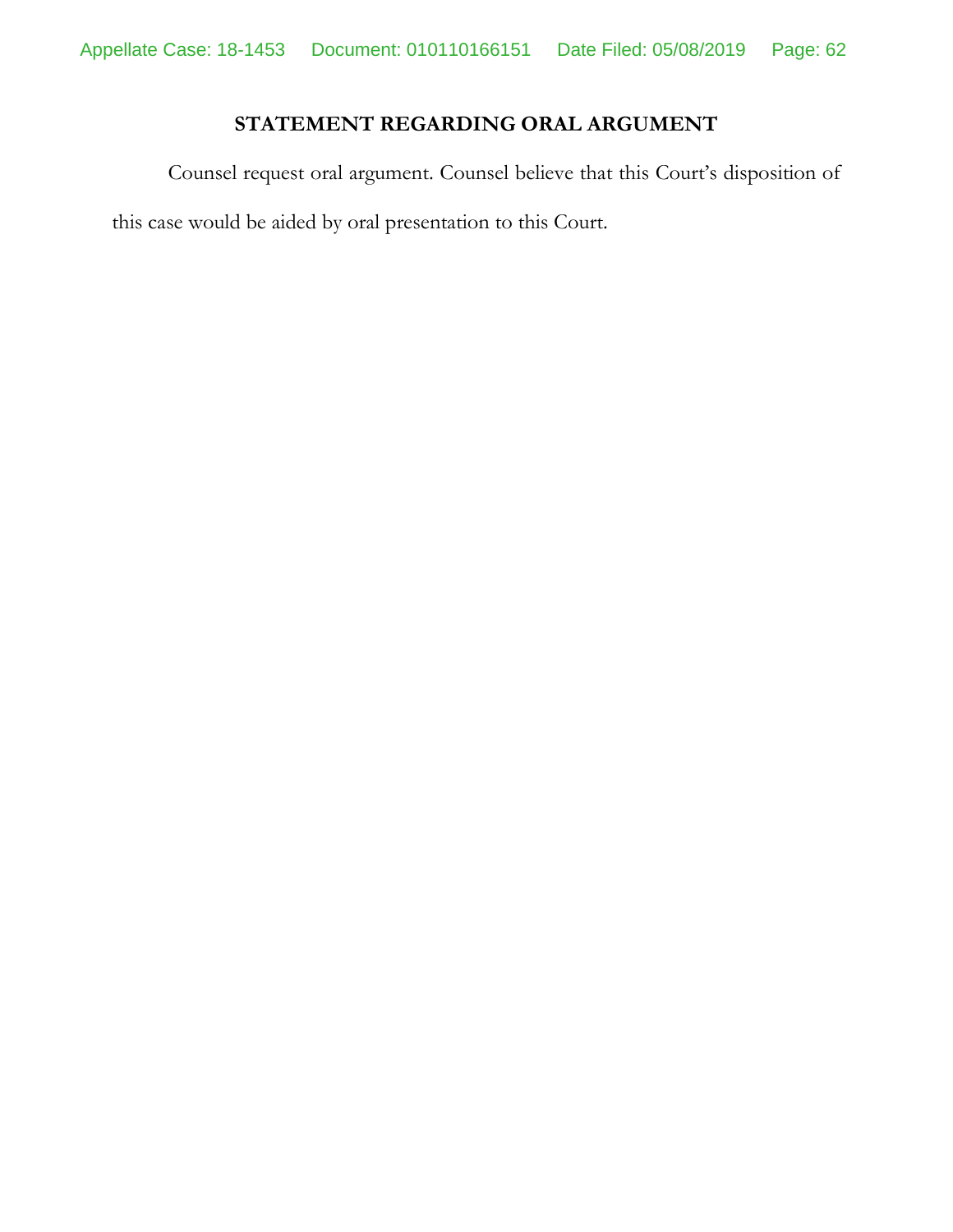### <span id="page-62-0"></span>**CERTIFICATE OF COMPLIANCE**

This brief complies with the type-volume limit of Federal Rule of Appellate Procedure  $32(a)(7)(B)$  because it contains 12,440 words. This brief also complies with the typeface and type-style requirements of Federal Rule of Appellate Procedure 32(a)(5)–(6) and 10th Cir. R. 32 because it was prepared using Microsoft Word 2016 in Garamond 14-point font, a proportionally spaced typeface.

> <span id="page-62-1"></span>*/s/* Paul D. Castillo Counsel for Plaintiff – Appellee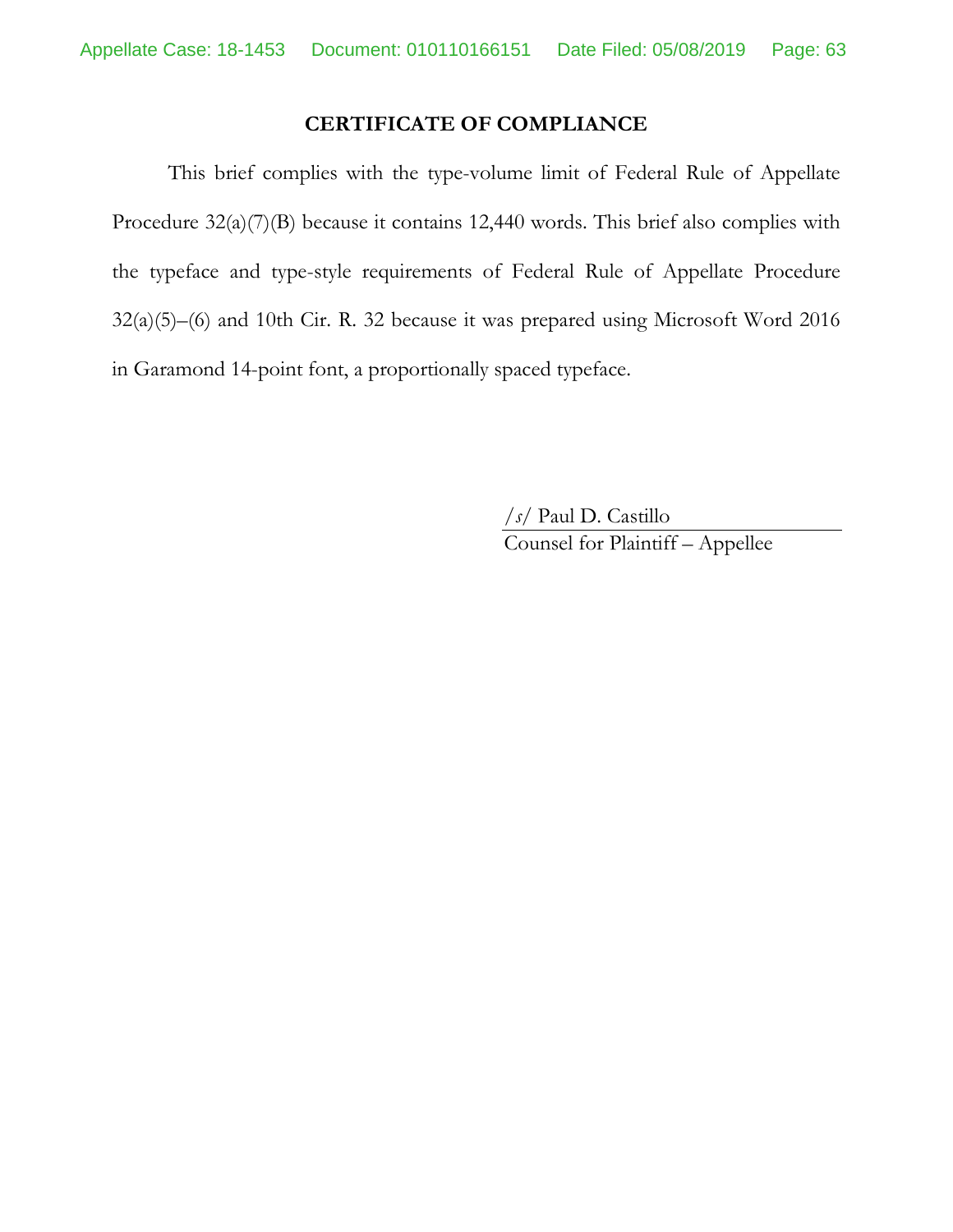# **CERTIFICATE OF DIGITAL SUBMISSION**

I hereby certify that (1) all required privacy redactions have been made; (2) any paper copies of this document submitted to the Court are exact copies of the version filed electronically; and (3) the electronic submission was scanned for viruses and found to be virus-free.

> */s/* Paul D. Castillo Counsel for Plaintiff – Appellee